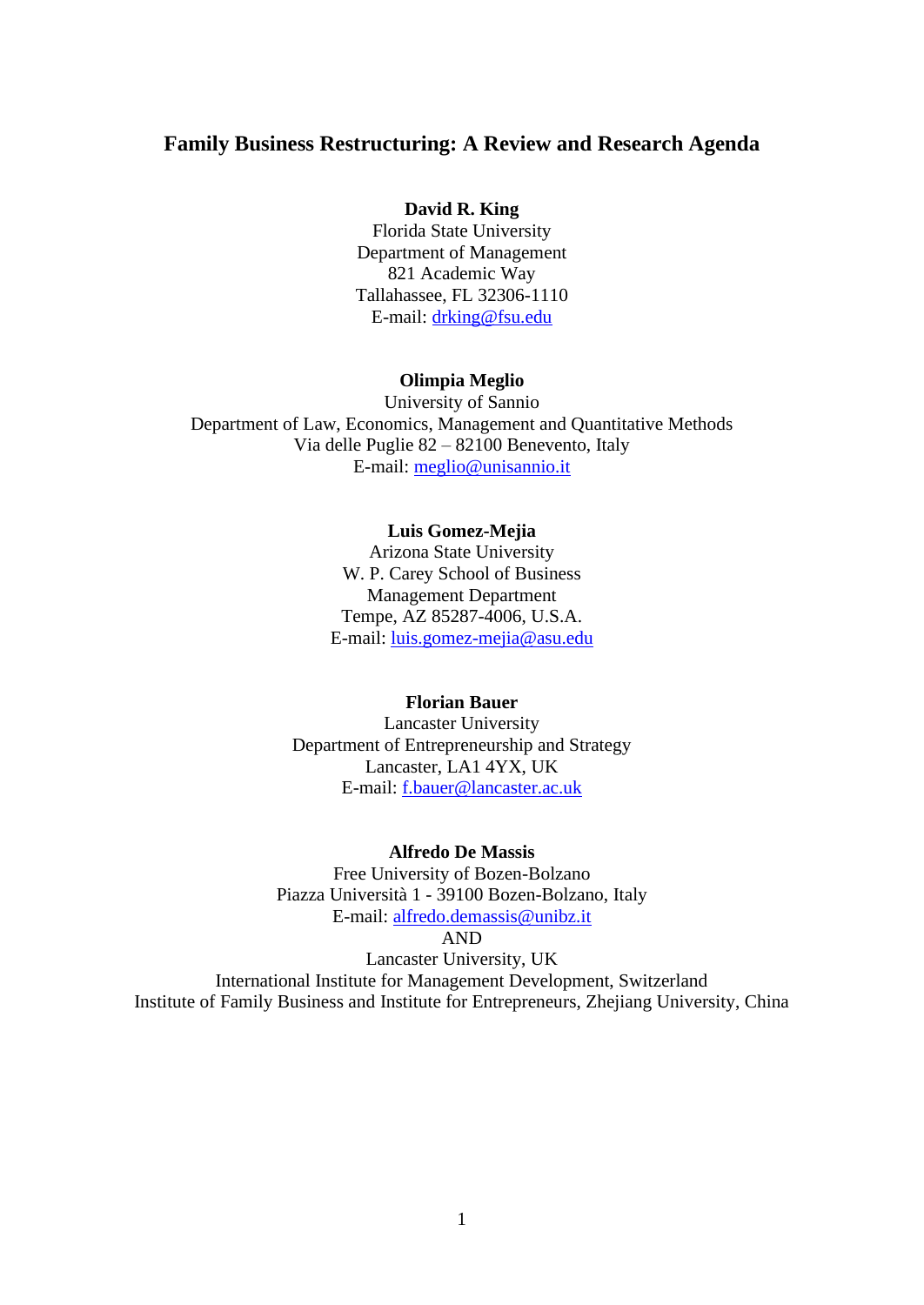## **Family Business Restructuring: A Review and Research Agenda**

**Abstract**. Although business restructuring occurs frequently and it is important for the prosperity of family firms across generations, research on family firms has largely evolved separately from research on business restructuring. This is a missed opportunity, since the two domains are complementary, and understanding the context, process, content, and outcome dimensions is relevant to both research streams. We address this by examining the intersection between research on business restructuring and family firms to improve our knowledge of each area and inform future research. To achieve this goal, we review and organize research across different dimensions to create an integrative framework. Building on current research, we focus on 88 studies at the intersection of family firm and business restructuring research to develop a model that identifes research needs and suggests directions for future research.

**Keywords**: Family firm, Restructuring, Acquisition, Buyout, Divestment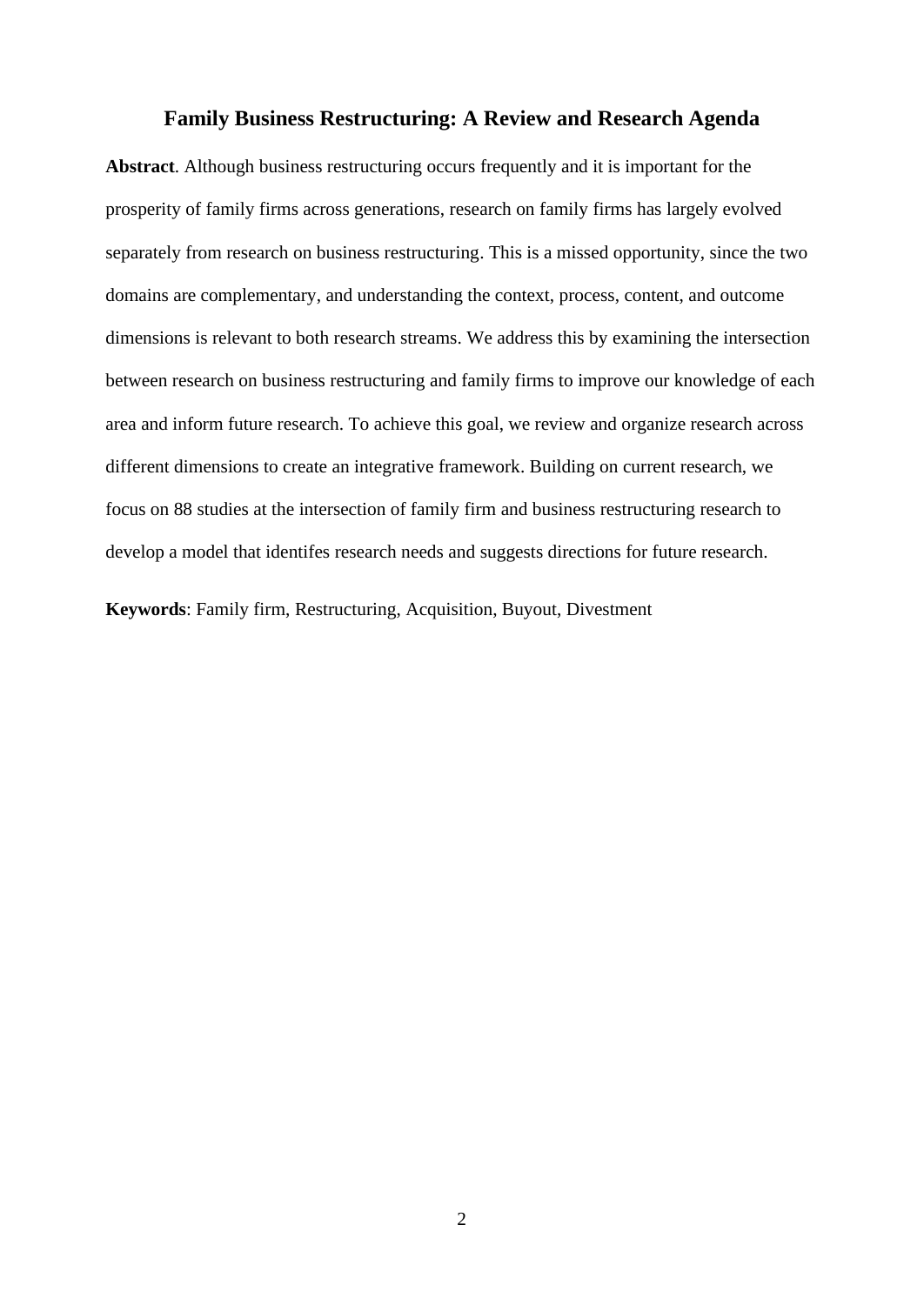### **INTRODUCTION**

Family firms range from small businesses to large corporations with over 30 percent of the S&P 500 comprised of family firms (Zellweger, Nason and Nofrdqvist, 2012). There is little doubt that the global economic impact of family firms is highly significant. For example, family firms are estimated to account for over 70 percent of world-wide gross domestic product (De Massis et al., 2018). To survive and prosper across generations, family firms need to display financial responsibility and actively restructure businesses as the family and business evolve (De Massis et al., 2014a; Jaffe and Lane, 2004; Miller, Le Breton-Miller, and Scholnick, 2008; Zellweger et al., 2012).

Business restructuring allows family firms to reconfigure and gain benefits from resources and capabilities (Amiri et al., 2019; Barkema and Schijven, 2008; Berry, 2010), renew business models (Capron and Mitchell, 2009), and cope with change (Bertrand, Betschinger and Petrina, 2014; Bowman and Singh, 1993). Business restructuring encompasses different strategic tools, such as acquisitions or divestments whose annual value exceeds the gross domestic product of all but a few nations (King, Bauer and Schriber, 2018). Acquisitions involve buying assets from another firm, and divestments involve either selling assets (sell-off) or creating a separate organization (spin-off). For divestment, family firm research also uses the term buyouts referring to the sale of a firm to another family member, managers or employees, or other investors.

While both fields have developed in parallel for decades, there is a need to examine the intersection of family firm and business restructuring (Meglio and King, 2019). Unfortunately, studies conducted at this intersection remain fragmented and tend to retain empirical and theoretical traditions of each field with limited integration. This limits our understanding of the causes and consequences of business restructuring. First, there is insufficient consideration of interrelated (e.g., Teerikangas and Colman, 2020) and embedded (Rouzies, Colman and Angwin, 2020) aspects of restructuring processes. For example, restructuring scholars largely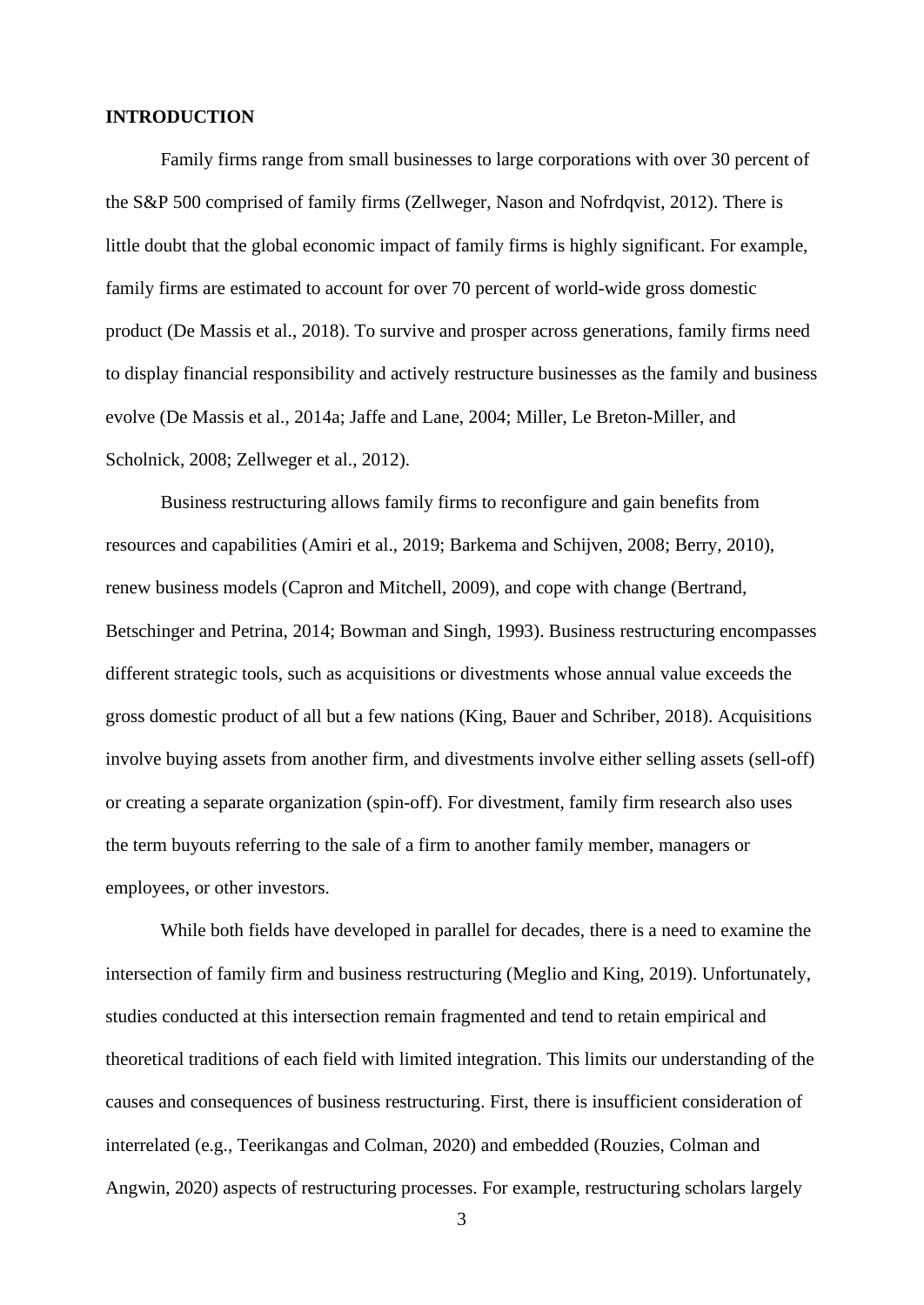ignore the effect of family firm status. While data on family holdings of public firms are available, business restructuring research generally overlooks the role of family shareholders (Meglio and King, 2019). In other words, restructuring research has not separately analyzed the influence of family ownership nor considered idiosyncrasies in family firm business restructuring behavior (Chirico et al., 2020; Meglio and King, 2019). Second, the intersection is incomplete as authors tend to only apply theories from their disciplinary background (Berrone et al., 2010; Caprio et al., 2011; Chua et al., 2015; Cruz et al., 2010; Gomez-Mejia et al., 2007, 2011), but financial and non-financial goals likely interact to generate substitutive or complementary effects (Chua et al., 2018; Martin and Gomez-Mejia, 2016). Indeed, firm goals drive behavior and outcomes (Levenson, Van der Stede, and Cohen, 2006; March and Sutton, 1997) and not considering a variety of goals likely contributes to inconsistent research findings. For instance, as noted by Richard et al. (2009: 725), a single focus on financial outcomes suggests "we are making a quantum leap of faith in assuming that our measures relate to what the firm is seeking to achieve". As a result, theoretical development of the two research domains is incomplete as they have followed independent trajectories and provide an incomplete understanding of the forces at work. In sum, continued separation of business restructuring and family firm research domains limits our appreciation of the relationships associated with these complex processes resulting in fragmented research findings. This represents a major gap in our knowledge given the preponderance of family firms around the world and the economic value of business restructuring.

As a remedy, we conduct a systematic and interdisciplinary review of papers at the intersection of both fields to serve as a springboard for theoretical development and spur future empirical work. We compare theoretical frameworks used in family firm and business restructuring fields to generate insights, identify gaps, and delineate avenues for interdisciplinary research. By comparing restructuring strategies of family and non-family firms, we help account for heterogeneity in their strategic choices.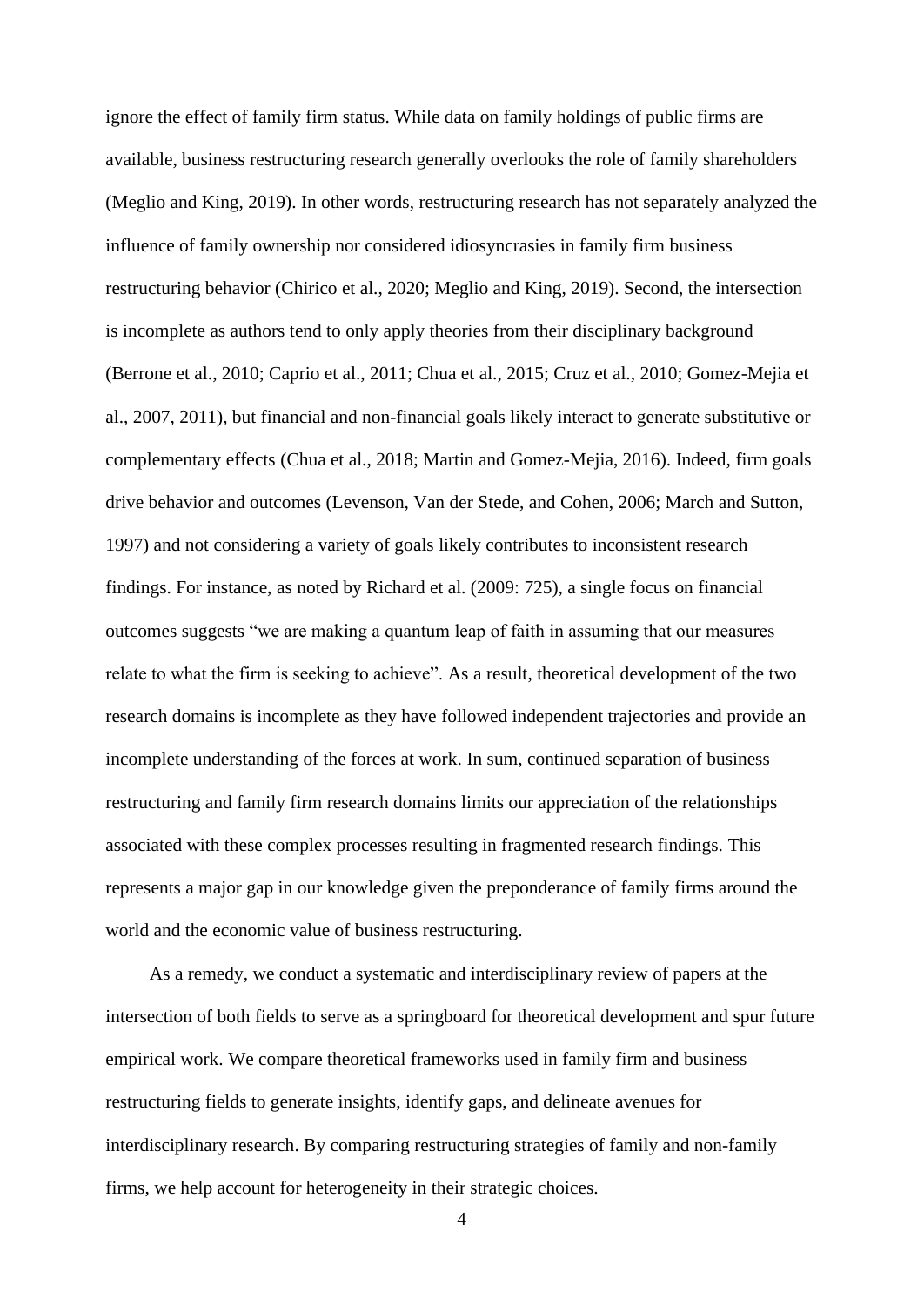First, we *organize and analyze* the family firm and business restructuring across context, process, content, and outcome dimensions (Armenakis and Bedeian, 1999; Pettigrew, 1987, 2012). Our approach allows comparing restructuring strategies of family and non-family firms across different dimensions to account for heterogeneity in business restructuring strategies. Building an interdisciplinary research agenda improves our understanding of business restructuring in general, and how it takes place in family firms specifically.

Second, we *synthesize* current research and develop an integrative framework for business restructuring research. While each of the context, process, content, and outcome dimensions offers valuable insights, an integration of them is missing with research largely looking at individual elements of the larger phenomenon. For example, the link between the context and process dimensions of business restructuring remains undeveloped. To overcome a domain-specific focus, we provide an integrative framework. We accomplish this by outlining characteristics that explain individual family firm responses to contextual conditions that trigger business restructuring strategy process, content, and outcomes.

Third, based on our literature review and the synthesis of research, we *outline new ways* to examine family business restructuring. In doing so, we develop potential future research questions for intersections of the four dimensions of context, process, content, and outcomes. The resulting integrative research agenda links the study of family firm and business restructuring to avoid a continuation of separate, parallel investigation efforts.

The rest of our paper is organized as follows. We first describe the review protocol. We then provide a summary of findings from literature. This enables presentation and description of an integrative framework for family business restructuring strategies that provides a big picture of this complex phenomenon. We conclude by making a call for more interdisciplinary research and develop a suggested set of questions to guide future studies on family business restructuring.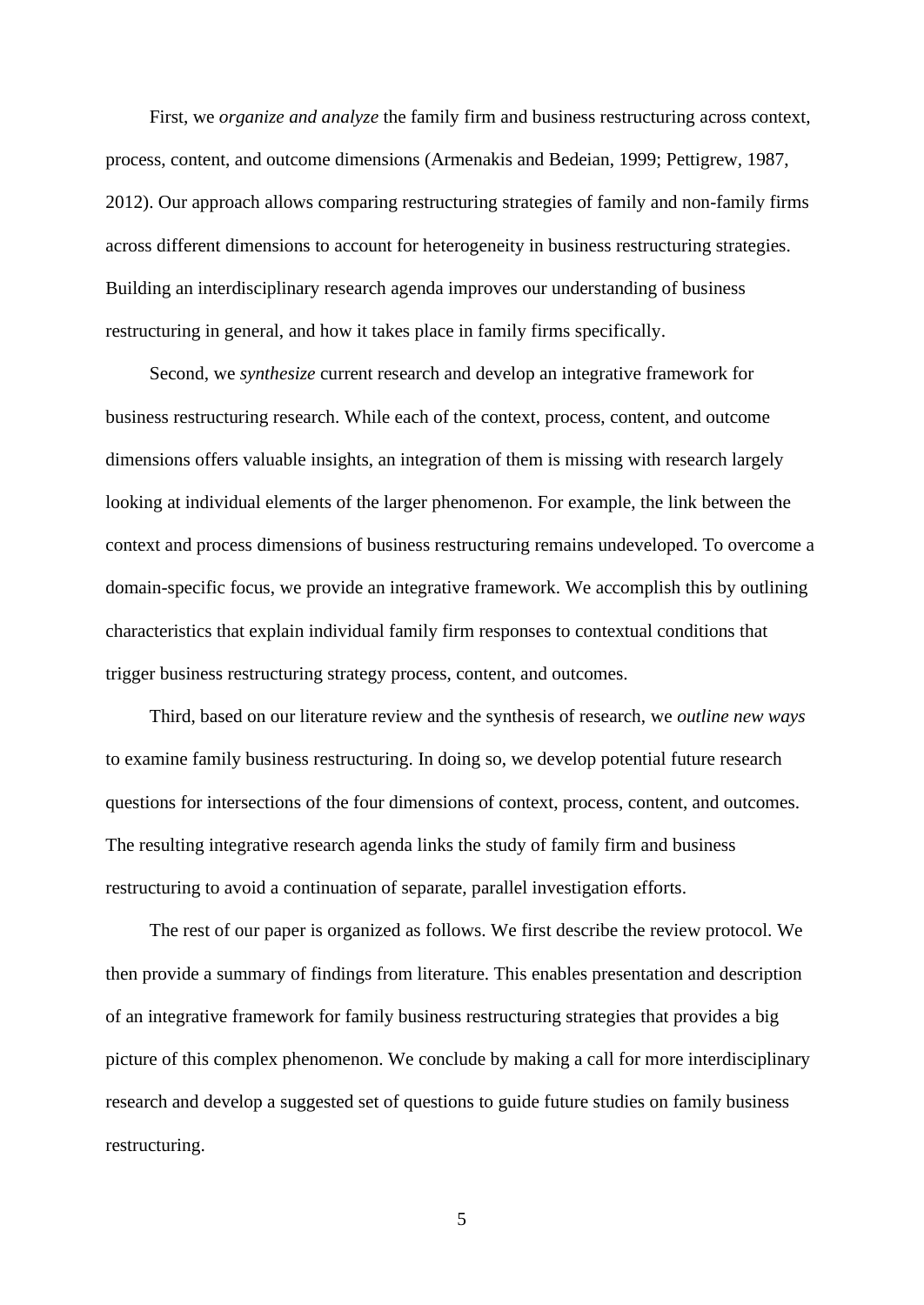#### **METHOD**

For emerging topics, Elsbach and von Knippenberg (2020) recommend a broad review to shape future research, and this provides an opportunity to frame a topic of study and make a theoretical contribution (Patriotta, 2020b). To achieve this aim, we employed a two-stage approach allowing for a thorough and systematic search of business restructuring and family firm research (Aguinis et al., 2018). Both of these domains are considered mature, but their intersection is not (Chirico et al., 2020).

In Stage 1, we carried out a comprehensive search of all articles at the intersection of family firms and business restructuring. To identify all relevant articles, we applied a Boolean search for the terms. Based on the definition of business restructuring strategies discussed earlier, we searched for merger and acquisition (M&A), buyout, divestment (or divestiture) and family firm (or business or enterprises) in online databases. Consistent with the systematic aim of our search, we searched: Business Source Complete, Sage, Science Direct, Proquest, and Wiley. We also searched Google Books to identify relevant book chapters published in edited collections. This is in line with increased awareness that 'grey literature' contributes to knowledge in a given field (Adams et al., 2017).

In Stage 2, we focused on what family firm and business restructuring scholars studied from 2000 to September 2020 by looking in highly cited management journals. We employed broad keywords "family" and "mergers and acquisitions, buyout, divestment" in the following journals' abstracts and keywords: *Academy of Management Journal*, *Academy of Management Review*, *Administrative Science Quarterly*, *Journal of Management*, *Journal of Management Studies*, *Organization Science*, and *Strategic Management Journal.* We also performed manual searches of these journals to detect relevant articles that might have been made available online prior to publication. For family firm research, we identified 76 manuscripts, and for business restructuring research, we identified 151 manuscripts. After accounting for duplicate manuscripts, our two-stage search produced a sample of 316 articles/chapters dealing with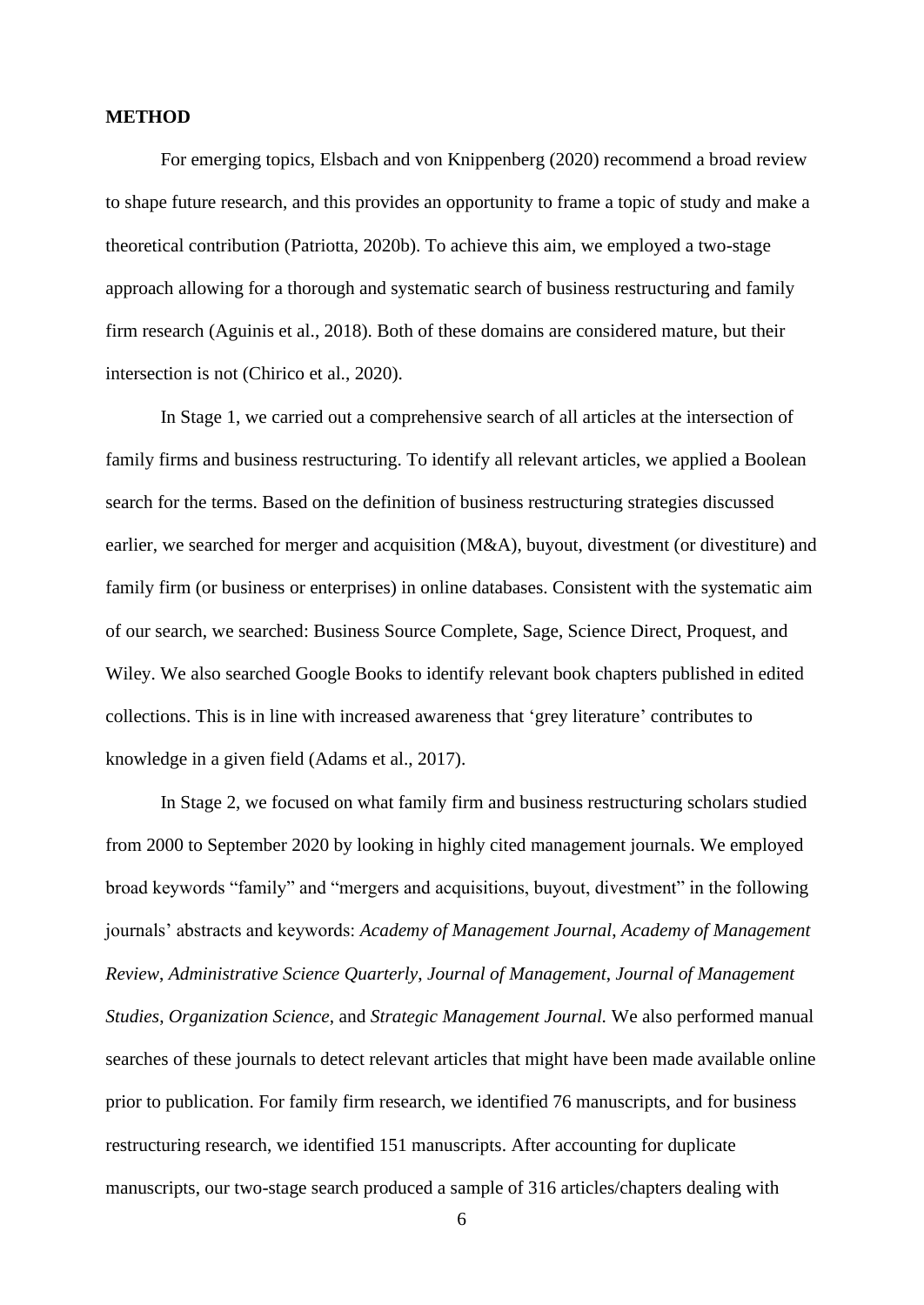family firm and restructuring topics with 88 articles and book chapters at the intersection of the two fields.

#### *Coding*

Our coding protocol was also iterative. We initially mapped articles dealing with either family firm or business restructuring by looking into topics under investigation and the theoretical frameworks employed. Our goal was to get a comprehensive picture of theoretical roots of family firm and business restructuring to inform our analysis of the articles at the intersection of the two fields, to identify areas for theoretical integration, and to build a research agenda.

To code the 88 articles at the intersection of the two fields, we developed a coding protocol that was inspired by Armenakis and Bedeian's (1999) context, process, content, and outcome framework. This framework has demonstrated its suitability to organizational change (e.g., Pettigrew, 1987, 2012) that is consistent with business restructuring. For example, business restructuring displays variance in the ways decisions are made, how power is managed between the merging parties, and how organizational cultures are created and maintained (Pettigrew, 2012). In other words, the process dimension enables juxtaposing continuity and change over time at multiple levels of analysis. Because family firms represent a heterogeneous universe, the context dimension enables one to account for family firm traits, as well as other environmental and firm characteristics. The content dimension helps situate our studies within the specific business restructuring domain, and the outcome dimension accounts for the variety of performance results linked to different business strategies and the diversity of family firms.

In coding our articles, for the *context* dimension, we identified whether restructuring involved governance or family issues of control and succession. Governance relates to the private/public status, and whether a firm is run by family members (e.g., family/non-family CEO, family/non-family management, family/non-family directors; Feldman et al., 2016). We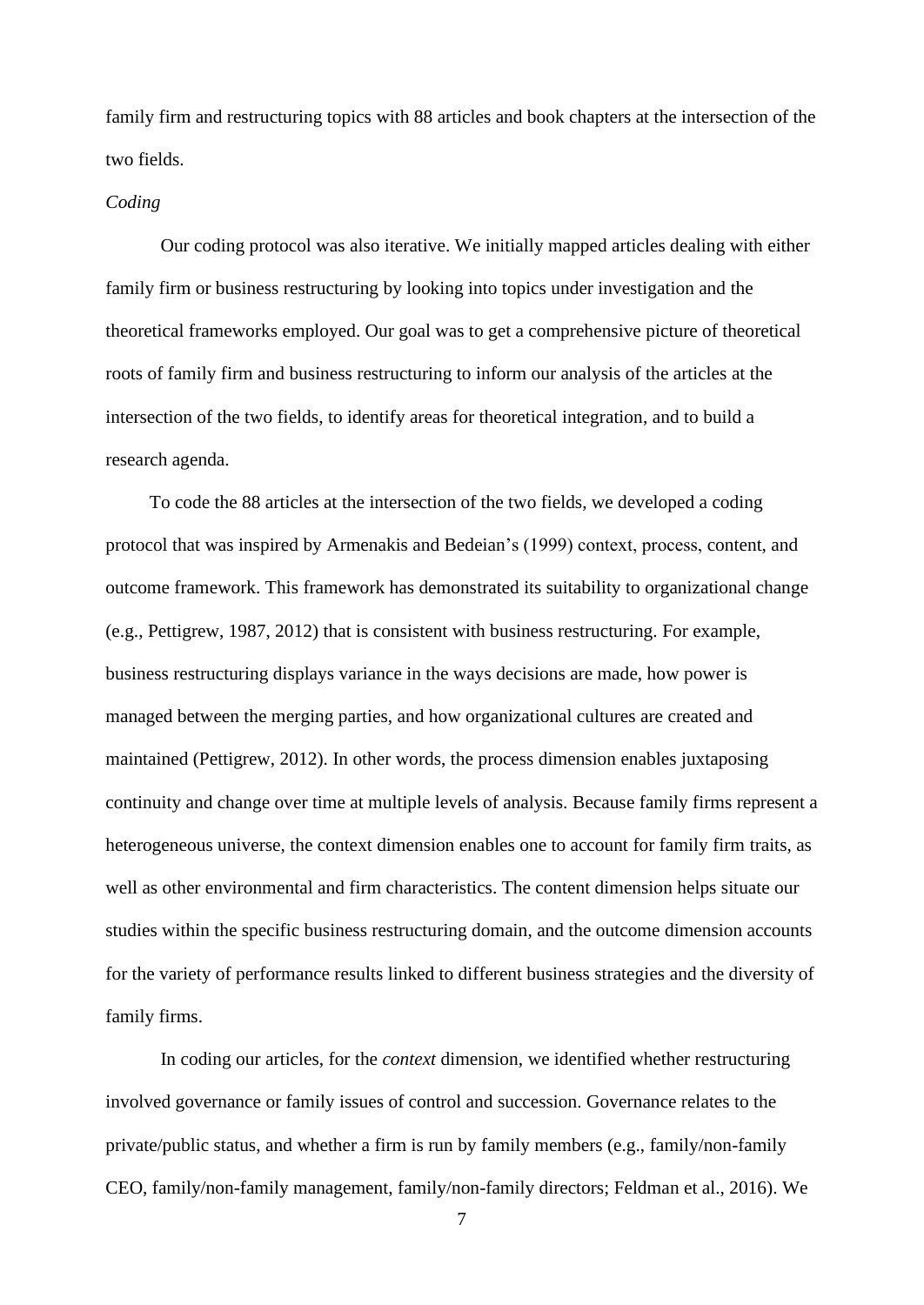included any author operationalization of family firm. We also identified whether the family firm played the role of acquirer or seller. Under the *process* dimension, we noted information about what phase of the process is investigated (Jemison and Sitkin, 1986) and what variables are considered. For the *content* dimension, we examined the form of business restructuring to distinguish between acquisition, divestment, and buyout. We also included information about the setting under investigation (industry, sample size, geographical area). Finally, the *outcome* dimension focused on how performance is measured, including financial and non-financial goals (Gomez-Mejia et al., 2011), such as intra-family succession or continued family employment (e.g., Chua et al., 1999).

The protocol was initially tested by all authors coding the first ten studies to ensure coding comprehensiveness and consistency. Each study was manually coded by two authors, and any discrepancies discussed to reach agreement.

#### **LITERATURE REVIEW**

We organize our review using the context, process, content, and outcome dimensions of organizational change (Armenakis and Bedeian, 1999; Pettigrew, 1987, 2012) to analyze identified research. This framework facilitates integration of the business restructuring and family business research streams, while depicting the complexity inherent in the topic under investigation and uncovering neglected issues or relationships.

### **Context**

Context covers multiple aspects, including governance factors, temporal and situational factors, environmental factors and resources (see Table 1). Governance relates to the private/public status, and whether a firm is run by family members (e.g., family/non-family CEO, family/non-family management, family/non-family directors; Feldman et al., 2016). However, our review identified a variety of definitions, and we included any author operationalization of family firm. Family firms vary greatly and range from Fortune 100 (Villalonga and McGahan, 2005) or S&P 500 (Hussinger and Issah, 2019), including listed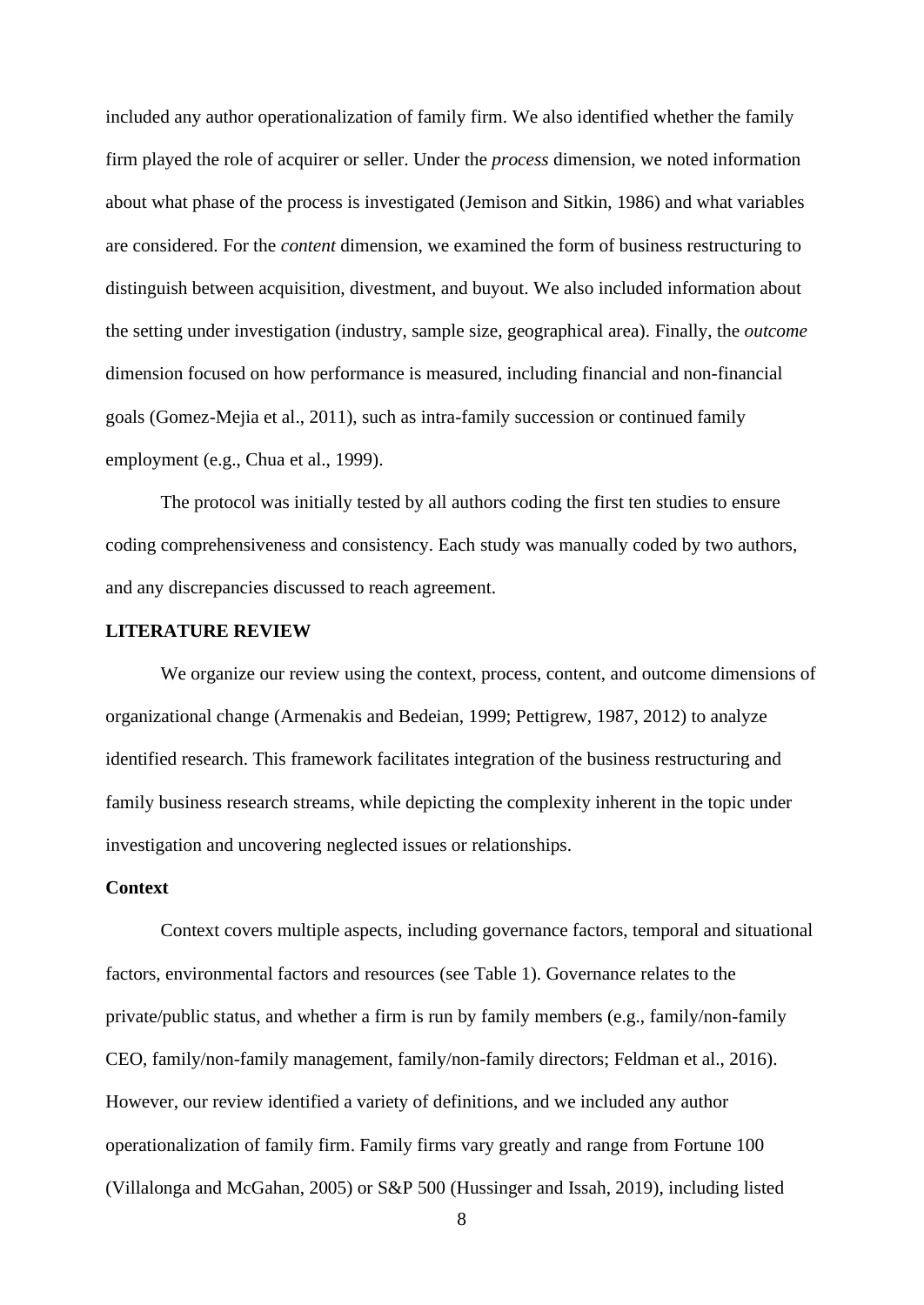family firms (Praet, 2013; Wiklund et al., 2013), to small, private firms (e.g., 10 employees; Cruz et al., 2010; Gomez-Mejia et al., 2001). Moreover, in research, family ownership ranges from 5 to 100 percent (Schierstedt et al., 2020), or it is unspecified. The studies in our review also focus on restructuring under unique types of ownership, including chaebols (Almeida et al., 2011; Bae et al., 2002) or kibbutzim (Sara et al., 2015). Even though scholars agree that family firms differ from other firms (e.g., De Kok et al., 2006; De Massis et al., 2015, 2020; Gomez-Mejia et al., 2001, 2003, 2007, 2018, 2019; Lee, 2006; Morck and Yeung, 2003; Zahra, 2005), there is wide diversity in how family firms are defined.

#### (INSERT TABLE 1 ABOUT HERE)

There is a need for business restructuring research to take into account the social setting of family firm governance (e.g., Gomez-Mejia et al., 2011). Family firms represent a heterogeneous universe (De Massis et al., 2018; Minola et al., 2020) that also evolves over time (Chua et al., 2012; Daspit et al., 2018) with business restructuring often driving that evolution (Steen and Welch, 2006). For example, family firms may use acquisitions to avoid becoming a target (Patel and King, 2015). However, there also appears to be a distinction between ownership and control, with the former reflecting involvement in the firm (e.g., management) and the latter reflecting a greater identification that blurs the distinctions between family and firm. Additionally, although less true of banks (Chen, Hobdari, and Zhang, 2019), non-family blockholders may limit a focus on socioemotional wealth preservation (Nguyen et al., 2013) and influence business restructuring decisions (Yeo, 2012). Research also considers unique family concerns associated with issues of maintaining control and succession (e.g., Chen, Huang, and Chen, 2009; Chirico et al., 2019; Klasa, 2007). For example, family firms are more likely to use cash in making acquisitions to avoid diluting ownership (Haider et al., 2020).

Temporal and situational factors refer to the lifecycle of owners and firms. In considering associated factors, succession is an important topic, as an estimated \$4 trillion in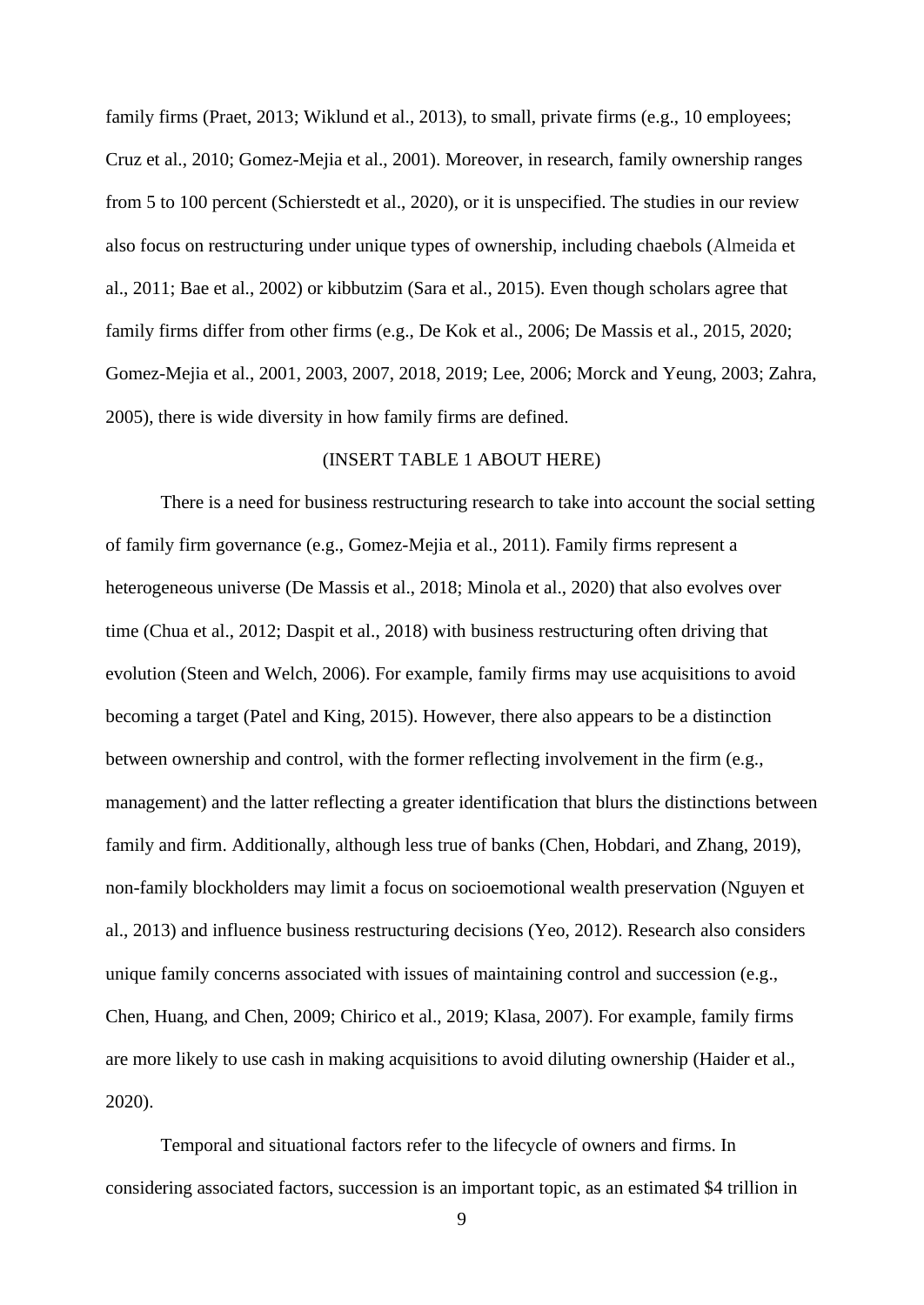wealth transfers is occurring in family firms worldwide (DeTienne, 2010). For example, in the United Kingdom, the Barclay family is in open conflict after the founding twin brothers evenly split ownership across three children that gave one brother's family effective control (MacDonald and Colchester, 2020). Consistent with this anecdote, Mickelson and Worley (2003) suggest factors helping ensure a smooth transition include: 1) retaining family executives, 2) managing the firm's culture, and 3) understanding family motives. Dehlen, Zellweger, Kammerlander and Halter (2014) propose that family executives actually prefer family succession, because they have superior knowledge about the abilities of those candidates compared to external candidates. However, family succession depends on the availability of a suitable family member (e.g., Detienne and Cardon, 2012; Scholes et al., 2007). Further, decisions between internal and external succession have consequences. For example, Grundström, Öberg and Rönnbäck (2012) conclude that external owners place a greater emphasis on growth and innovation, while family successors diversify without exiting prior businesses. Additionally, Wennberg, Wiklund, Hellerstedt and Nordqvist (2011) find that firms transferred to external owners outperform those transferred within the family, but that survival is higher for firms using family succession. While acquisitions are more common when family succession is not an option, other alternatives include employee buyout, initial public offering (IPO), or liquidation.

In considering environmental factors, the environment of a firm appears to influence business restructuring. For example, the business environment can influence acquisition activity either as part of competition (Keil, Laamanen and McGrath, 2013; Schriber et al., 2021) or industry lifecycle (e.g., Bauer et al., 2017). Further, there is a need to consider the institutional environment (e.g., Bauer et al., 2018; Berrone et al., 2020), as business restructuring is observed more frequently in Anglo-American settings with common law (e.g., Feito-Ruiz and Menéndez-Requejo, 2010; Geppert et al., 2013; Kavadis and Castañer, 2015). Evidence also suggests that business restructuring is more common in settings experiencing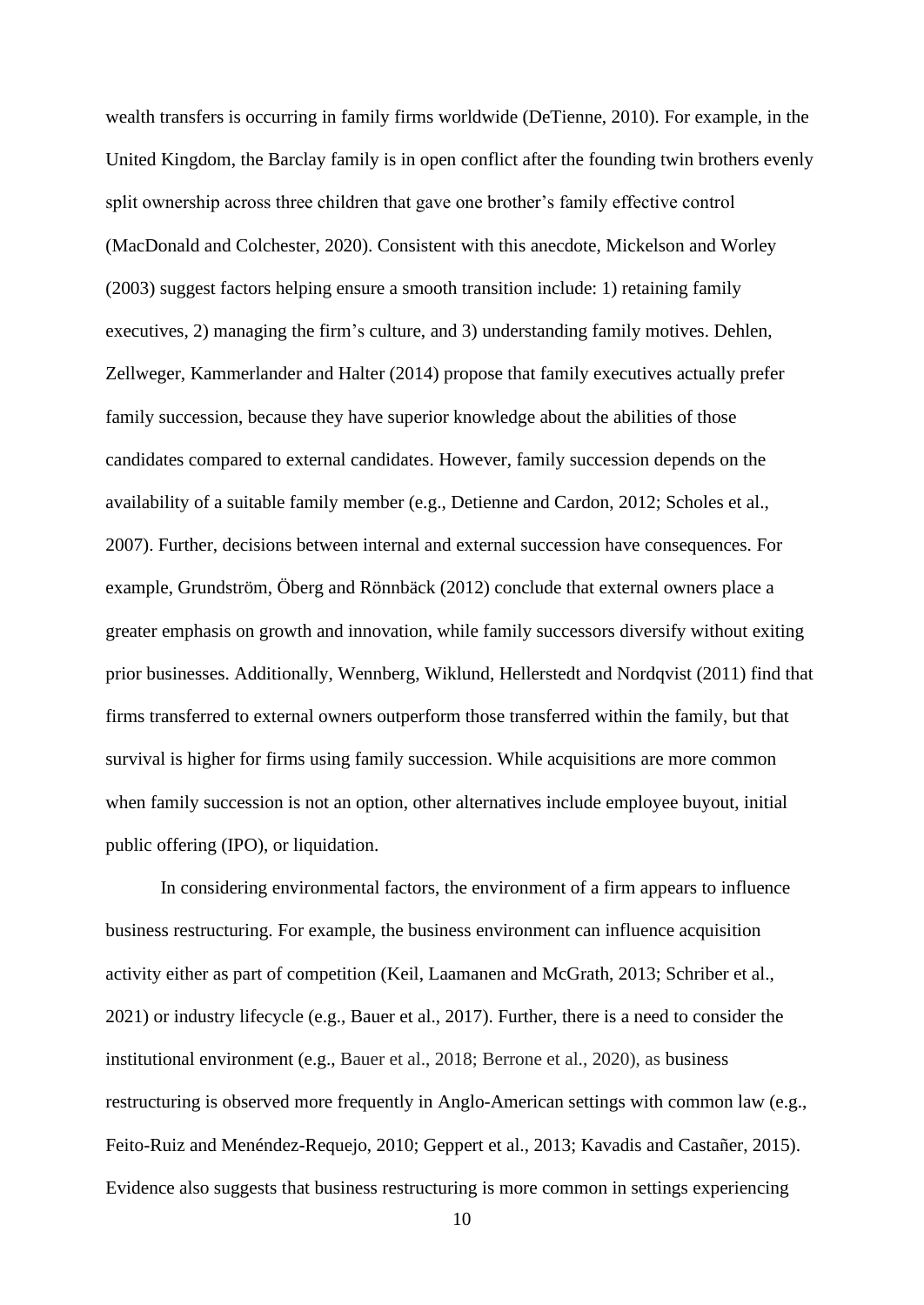technology change (e.g., Heeley, King and Covin, 2004; King, Slotegraaf and Kesner, 2008). Sociocultural dimensions may also impact business restructuring decisions (Sarala et al., 2016; Sharma and Manikutty, 2005). While home and host national cultural settings have been examined as part of cross-border acquisitions (e.g., Bauer et al., 2018), the impact of national culture on the prevalence of business restructuring is still a nascent research area.

Different national environments for firms suggest that research results are influenced by sampling strategies. In our review, while some articles use global or unspecified samples, 43 studies use samples from Europe, 18 from the U.S., 16 from Asia, and 3 each from the Middle East and Canada. The greater number of studies in Europe reflect a wider examination of firms in civil law countries; however, business restructuring is more widespread in common law countries (e.g., UK and U.S.) due to greater protection of shareholder rights (Feito-Ruiz and Menéndez-Requejo, 2010) and dispersed ownership (Geppert et al., 2013). This appears to influence restructuring, as Anglo-American settings that emphasize shareholder wealth maximization (Kavadis and Castañer, 2015) may reduce the prevalence of family firms. For example, the longevity of family firms may be lower, as the greater dispersion of ownership decreases the likelihood of family transfer (Wiklund et al., 2013) and it increases the likelihood of family firms being acquired (Song and Rath, 2010). This is consistent with the observation that family firms are more persistent in less developed markets (Franks et al., 2012) and in countries where informal institutions predominate (Berrone et al., 2020). Overall, there is a need for more comparative studies on the impact of national contexts on the restructuring activities of family firms, and recognition that research on family firms may not be generalizable to different institutional settings (Berrone et al., 2020).

The resources available to firms also provides an important context, and whether or not a firm is a family firm offers a primary distinction. For example, family firms may have distinct cultures and managers that may help with restructuring (e.g., Park, 2015), and potentially drive a preference for related acquisitions (Gomez-Mejia, Patel and Zellweger,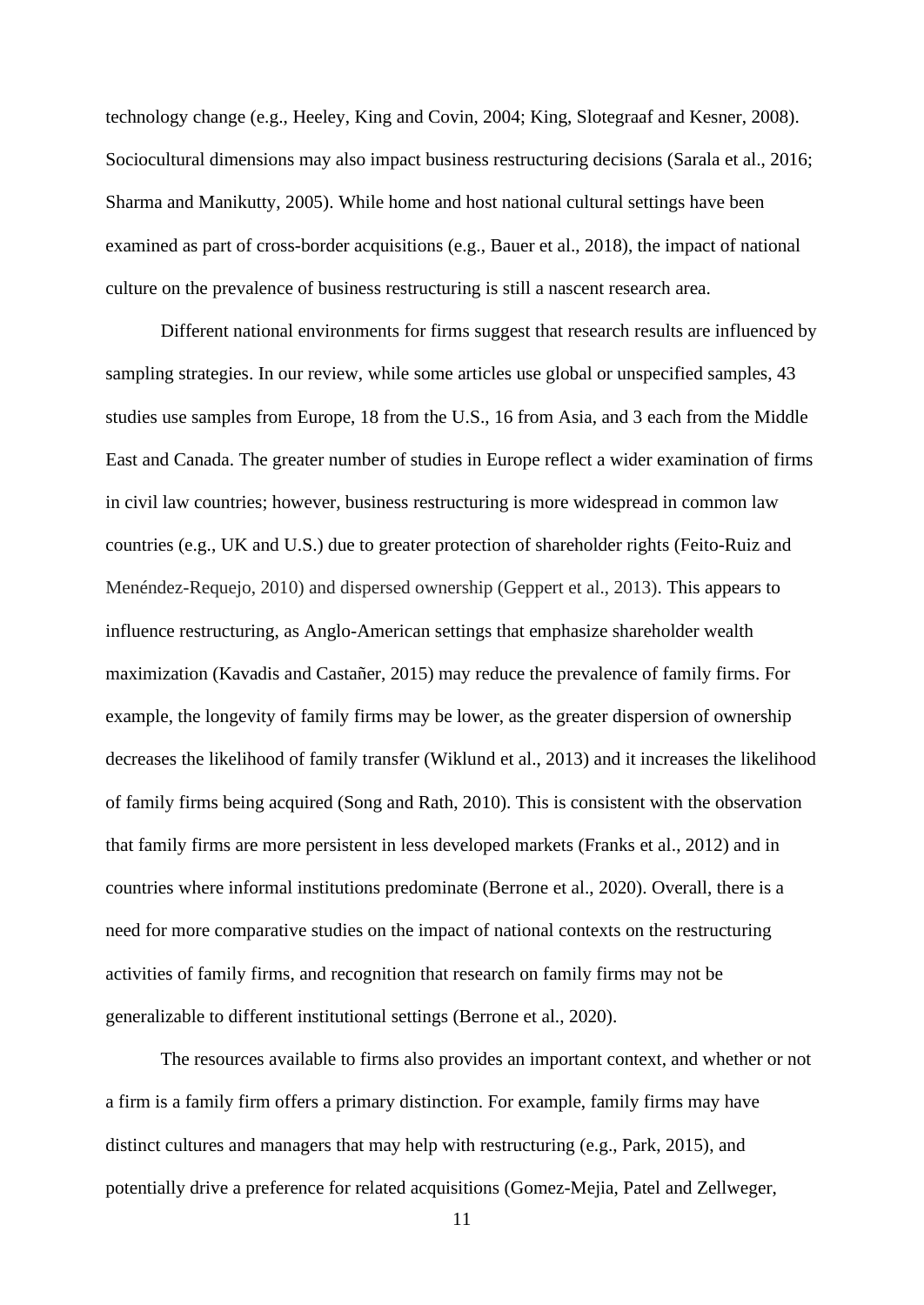2018; Hussinger and Issah, 2019). However, it may also restrict divestment activies of family firms (Praet, 2013). Further, the strategic options for family business restructuring may also be limited by lack of family successors (e.g., Dehlen et al., 2014; DeTienne and Cardon, 2012; Jaskiewicz, Lutz and Godwin, 2016).

In summary, context research on business restructuring indicates that: a) the operationalization of family firms or family influence varies widely; b) samples used to examine restructuring behavior make it difficult to compare research results; c) conflicting results concerning business restructuring may be attributed to contextural differences (e.g., social or cultural settings, time periods, evolutionary stage of the firm, firm resources, etc.); and d) the impact of succession in family business restructuring is poorly understood.

## **Process**

Business restructuring occurs in phases that influence one another (Jemison and Sitkin, 1986), and it varies in how decisions are made and how organizational cultures are created and maintained (Pettigrew, 2012). Additionally, research considers how family involvement influences business restructuring decisions and processes (Chrisman and Patel, 2012; Chua et al., 2018; Gomez-Mejia et al. 2001, 2003, 2007; Howorth et al., 2016). In the reviewed studies, we distinguish between decision, deal completion, and integration phases. Our review covers aspects of the decision making process, differences between family and non-family firms, level of diversification, characteristics of deal completion (e.g., commitment and valuation), and level of family involvement, see Table 2.

#### (INSERT TABLE 2 ABOUT HERE)

The decision-making process is a common focus of research on family firms. Scholars tend to center their analysis on how likely a family firm will decide to acquire or sell, but the decision-making process itself is rarely investigated. Instead, research efforts examine antecedents of decisions to sell or exit. For instance, the absence of a qualified family successor can contribute to selling (Hirigoyen and Basly, 2019), representing an important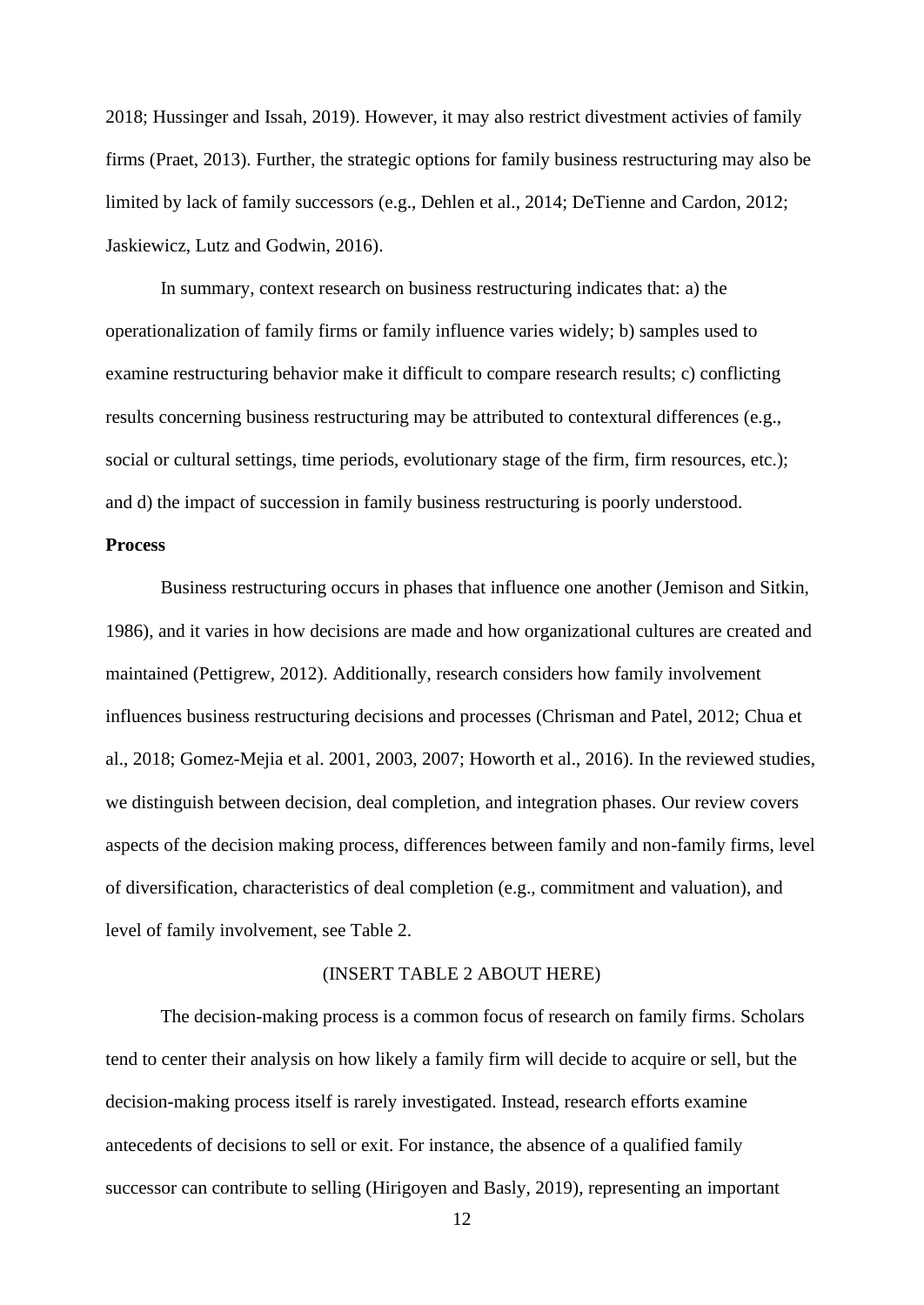family exit option (Chirico et al., 2020). Additionally, cost-cutting decisions may contribute to financial wealth (Larsson and Finkelstein, 1999), but harm socioemotional wealth (Chirico et al., 2020; Tienari et al., 2003). Again, family firms may be less likely to divest assets, as financial and emotional needs are balanced (Labaki and Hirigoyen, 2020). In addition, decision-making may be slower in family firms, and this might be aggravated in collectivist cultures (Sharma and Manikutty, 2005). Further, socioemotional wealth preservation motives may make family firms more reliant on debt financing (Bouzgarrou, 2014) and less likely to use private equity (Croce and Martí, 2016).

We also find differences between restructuring decisions of family and non-family firms. While a consistent finding is that family firms appear to make fewer acquisitions (Caprio et al., 2011; Gomez-Mejia et al., 2018; Requejo et al., 2018; Shim and Okamuro, 2011), there are conflicting perspectives on consequences associated with family firms making acquisitions. On the one hand, a lower premium is paid for family firm targets, suggesting inefficiency in family firms (Granata and Chirico, 2010), or greater difficulty in changing culture (Grundström et al., 2012). On the other hand, family firms are often found to make better performing acquisitions (e.g., Adhikari and Sutton, 2016; Feito-Ruiz and Menéndez-Requejo, 2010), and this may relate to firms preferring related acquisitions (Gomez-Mejia et al., 2018; Hussinger and Issah, 2019). An advantage is also attributed to family firms having more engaged management and taking a long-term view (e.g., Worek, De Massis, Wright and Veider, 2018). However, the advantages may be limited to family firms buying non-family firms (Feldman et al., 2016), as acquirers may have to pay too high a price to gain control of family firms (Gonenc et al., 2013). For divestments, family control is assumed to reduce the likelihood of divesting assets (Akhter et al., 2016; Chirico et al., 2020; Kim et al., 2019; Sharma and Manikutty, 2005), but family firms perform better when they do make divestments (Feldman et al., 2016). Better performance by family firms that less frequently engage in business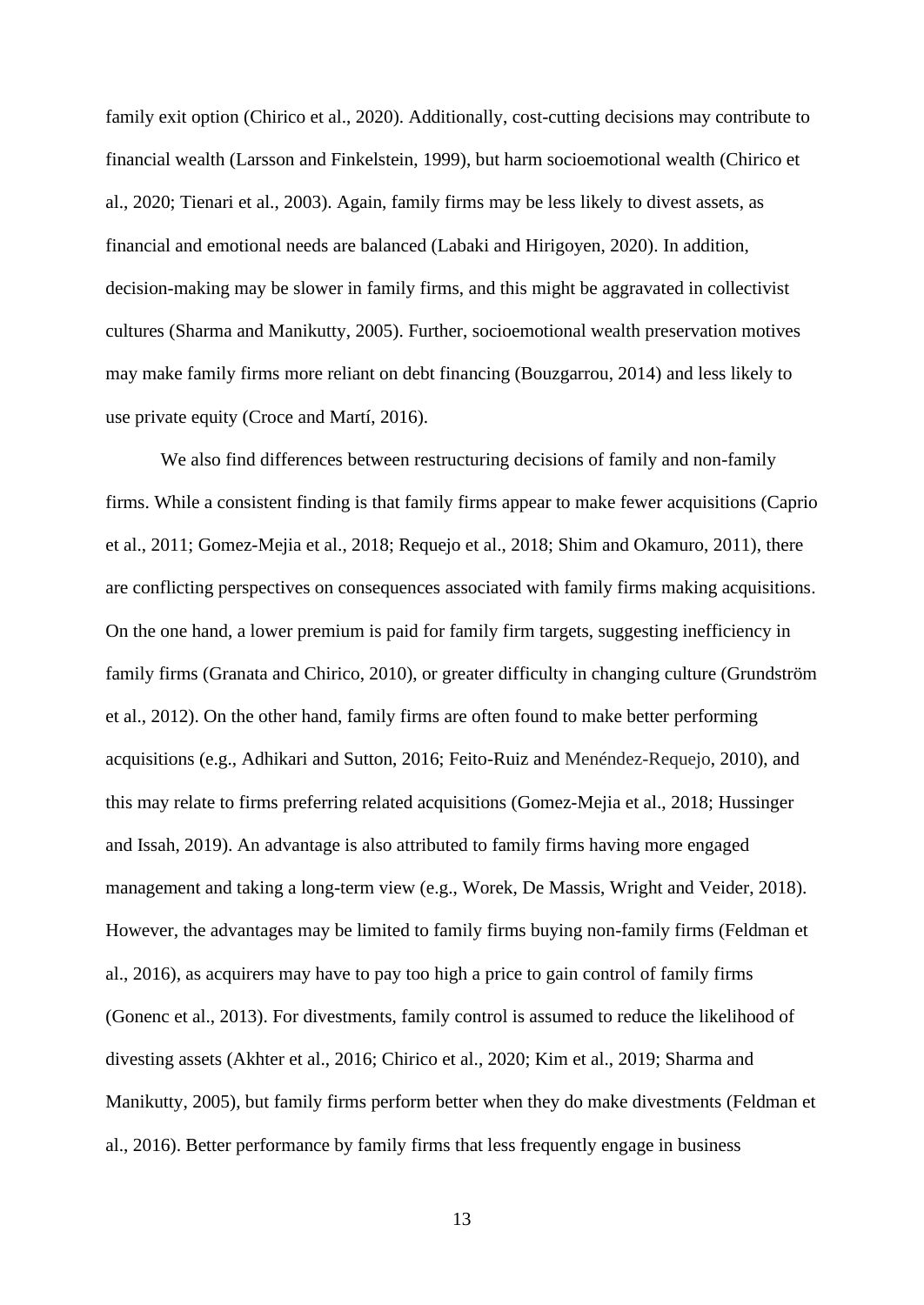restructuring (acquisitions or divestments) conflicts with expectations that firms can improve restructuring capabilities through greater experience.

The decision-making process also involves the level of diversification, but the family impact on business restructuring is mixed. Miller and colleagues (2010) find family ownership increases the likelihood of diversifying. However, Gomez-Mejia, Makri and Larraza-Kintana (2010) find the opposite, and interestingly both studies used a sample of U.S. firms. Greater diversification for family firms is also found in Germany by Schierstedt et al. (2020); however, Defrancq et al. (2016) find, in a sample of European firms, that family firms are less likely to diversify. For Swedish firms, diversification increases when the founder's successor is a family member (Grundström et al., 2012). This suggests that contextual variables play an important role, so it is difficult to make attributions solely on a business being a family firm. Although a frequent focus of restructuring research (King et al., 2018), research on diversification in family firms is less prevalent, providing an opportunity for business restructuring to inform family firm research.

Moving into completion, important considerations are deal commitment and valuation. Being overcommitted to completing an acquisition can contribute to worse decisions and outcomes (Hayward and Shimizu, 2006), and this may also be the case for family firms (Meier and Schier, 2014). Issues related to over-commitment are often reflected in valuation, or price. During negotiations for an acquisition or divestment, a primary consideration is what will be paid to transfer ownership (e.g., Sirower, 1997). In general, acquisitions require paying a premium to gain control of assets, and this assumes an acquirer can make better use of traded assets (King et al., 2020b). As a result, higher premiums require larger improvements and they indicate lower quality decision making by acquiring firm managers (Hayward and Hambrick, 1997; Sirower, 1997), and higher premiums are associated with lower financial performance for acquiring firms (André, Magna, and St-Onge, 2008; King et al., 2020b).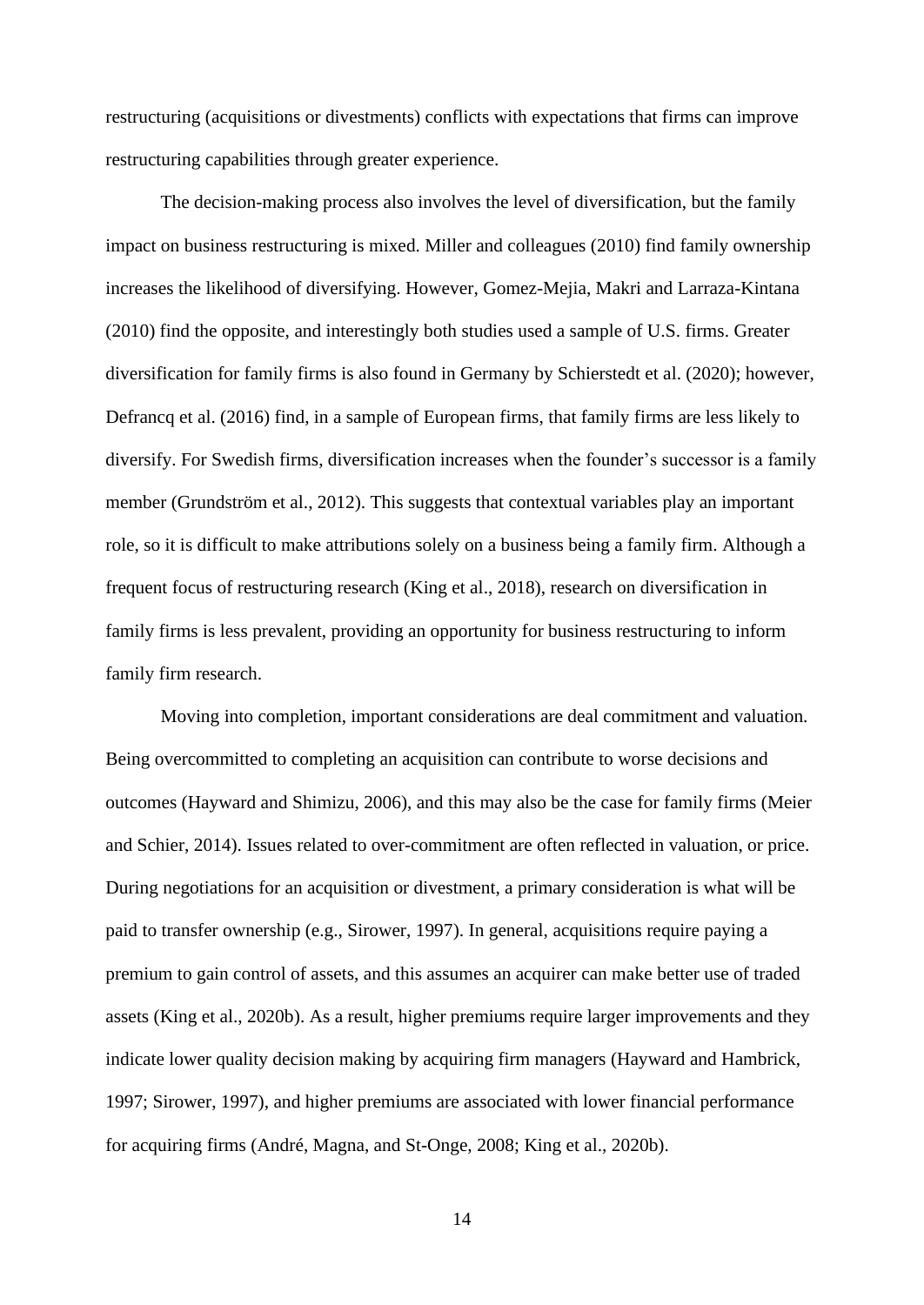Research suggests that family considerations can impact valuation of family business restructuring (Howarth, Westhead and Wright, 2004). When a family firm is a target, family involvement in the business can contribute to a higher price perception due to socioemotional (vs. financial) concerns, and paying higher prices for a family firm may only work out for a buyer if it was mismanaged (Ahlers et al., 2014). However, family firms may select offers with better rapport and not the highest price (Ahlers et al., 2017). Further, during buyouts, buyers with ties to a family firm will be better able to overcome information asymmetries to make appropriate valuation decisions (Howorth et al., 2004), and transgenerational transfer results in more acceptable valuation (Zellweger et al., 2012). For example, higher family cohesion increases expectations that a transgenerational transfer will involve a discounted price (Zellweger et al., 2016). Alternatively, when family firms are acquirers, their valuation decisions are similar to non-family firms or they pay slightly less (Haider et al., 2020; Leitterstorf and Wachter, 2016; Sraer and Thesmar, 2007; Thraya and Hamza, 2019). However, family firms are more likely to pay for assets with cash to preserve socioemotional wealth (Haider et al., 2020; Teti, Dallocchio and Currao, 2020).

Business restructuring does not necessarily end family involvement (Campbell and Jerzemowska, 2017; Steen and Welch, 2006) and this is often overlooked during integration. One exception is Vaara (2003) who investigates a Finnish family firm and focuses his analysis on cultural issues affecting integration to identify hidden, political issues shaping the process. However, family culture or values did not inform the empirical analysis. Similarly, with some exceptions, other integration issues that have received considerable attention in business restructuring research are missing. For instance, research identifies difficulties in integrating family firms due to the greater complexity of family ties and culture (Bjursell, 2011; Michel et al., 2020; Mickelson and Worley, 2003). Still, family managers may be more involved in integration and implementation (Adhikari and Sutton, 2016; Wiklund and Shepherd, 2009) contributing to meeting goals. In general, value from restructuring is unlocked during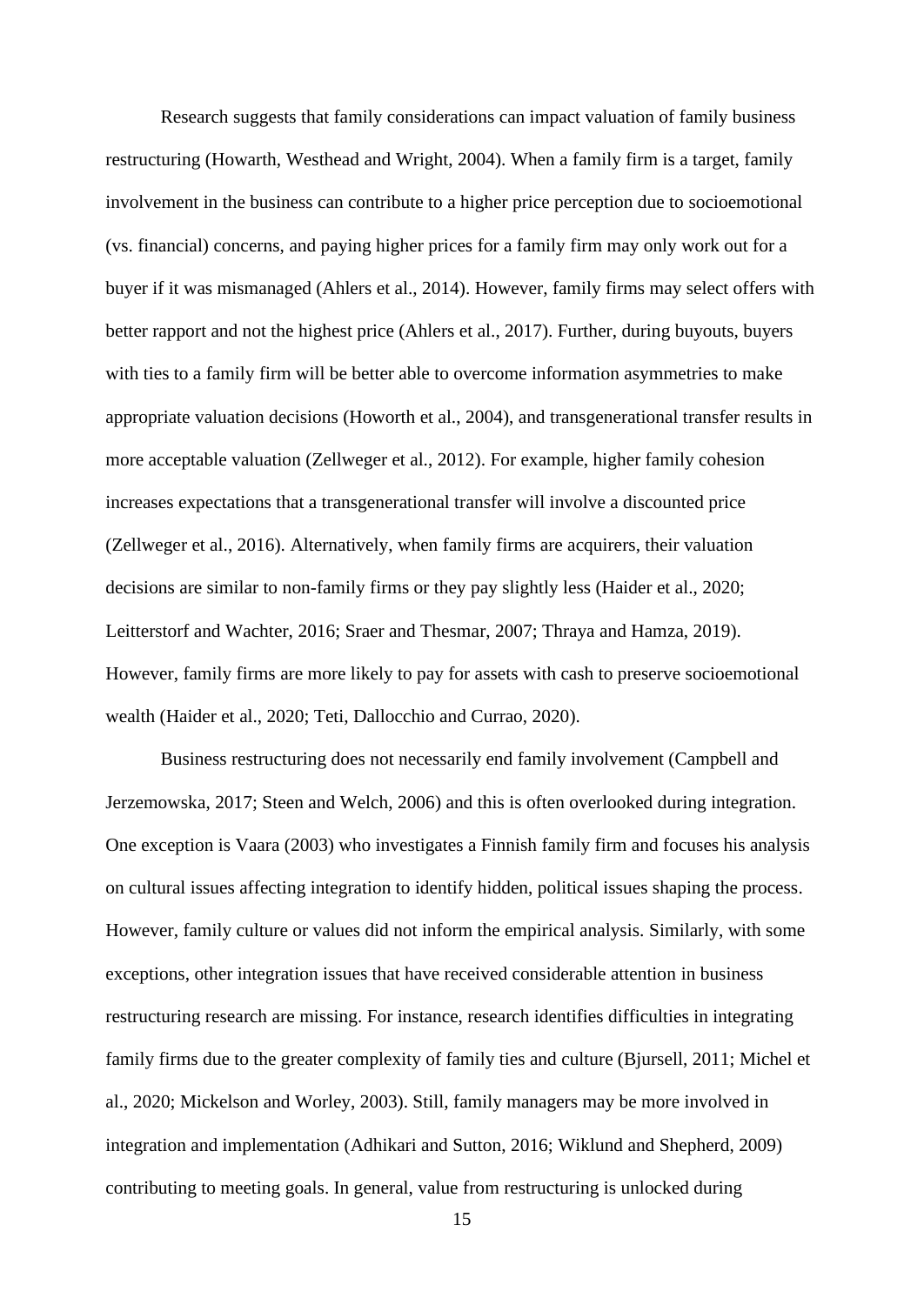integration (King et al., 2018), and not considering the implications of family involvement in the acquirer or target firm could lead to errors in both research and practice.

In summary, research on business restructuring processes indicates that: a) the equilibrium of socioemotional and financial concerns in family busines restructuring is poorly understood; b) little is known about whether socioemotional motives or other factors drive restructuring decisions (e.g., debt, private equity, internal funds); c) there is conflicting evidence about the socioemotional and financial consequences of family business restructuring, suggesting moderating relationships; d) there is mixed evidence on both the level and type of diversification chosen by family versus non-family firms, suggesting the need to examine contextual conditions; e) explanations for why family firms seek similar partners (other family firms) during restructuring remains elusive; and f) continued family involvement following business restructuring is poorly understood.

### **Content**

The content dimension allows us to distinguish among acquisition, divestment, and buyout (see Table 3). Acquisitions involve the purchase of a firm in its entirety or part by another firm, and divestments involve selling a portion of a firm. Therefore, a divestment by one firm implies an acquisition by another, but divestment can also create a new organization (i.e., spin-off). Research analyzes several important acquisition and divestment issues, as they are different alternatives for business restructuring (e.g., Brauer, 2006; Villalonga and McGahan, 2005). Still, acquisitions are more frequently studied than divestments (Brauer, 2006; Lee and Madhavan, 2010), and this is confirmed in our review with 51 studies on acquisitions and 9 on divestments of family firms. Further, the joint study of acquisition and divestiture is even rarer, and, in our review, it occurs in only three studies (Chung and Luo, 2008; Feldman, Amit and Villalonga, 2019; Kavadis and Castañer, 2015).

#### (INSERT TABLE 3 ABOUT HERE)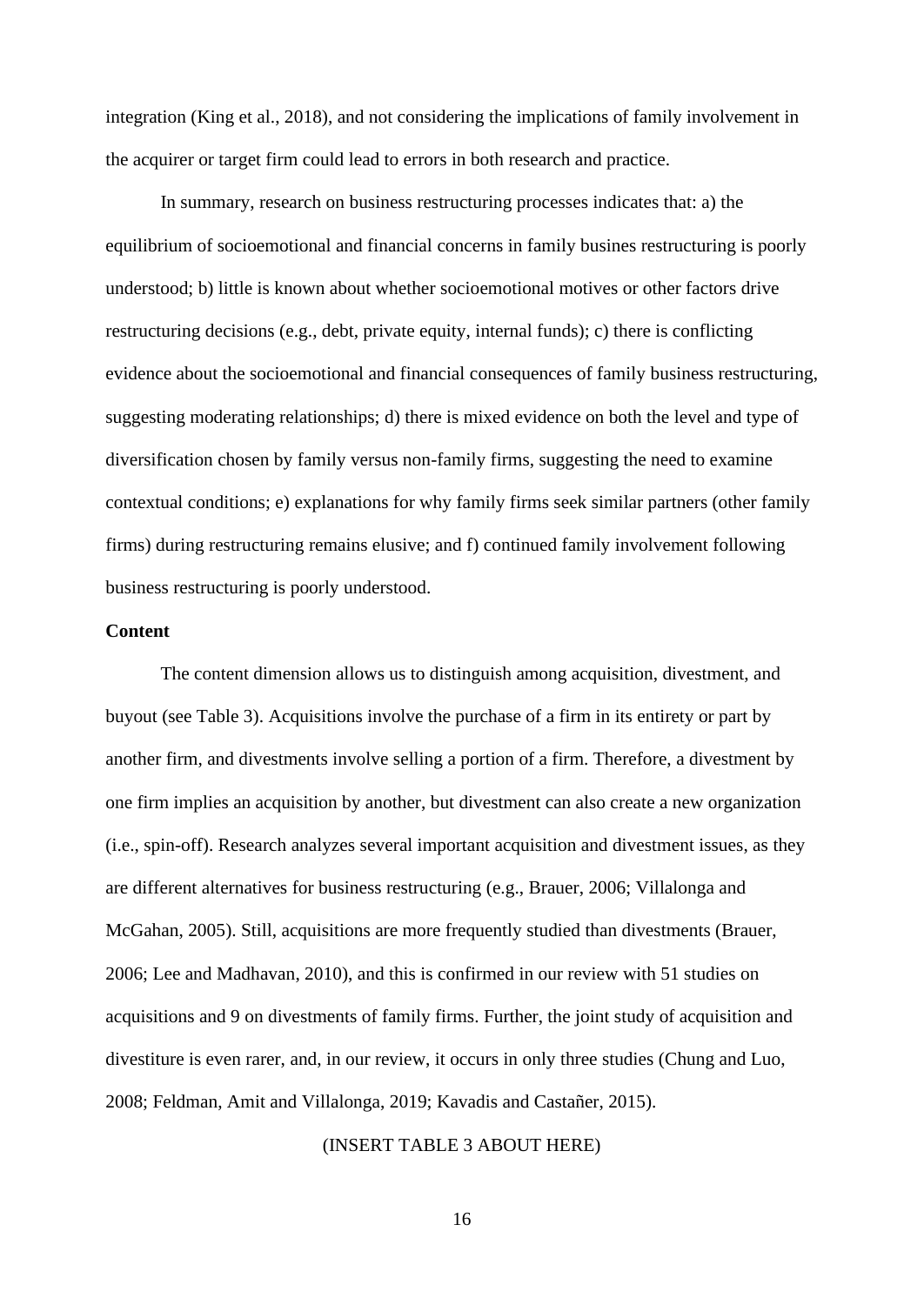In considering acquisitions, family firms are less likely to be acquirers or targets of an acquisition (Caprio, Croci and Del Giudice, 2011; Patel and King, 2015), but this may depend on national (Wang et al., 2016) or firm context. For example, Gomez-Mejia, Patel and Zellweger (2018) develop a "mixed gambles" model showing how family firms balance demands between socioemotional and financial wealth. When a family firm is on solid financial grounds, concerns for socioemotional wealth dominate and this suppresses acquisition activity. However, when financial performance is low, family firms diversify with unrelated acquisitions as part of a search for new revenue streams (Miller, Le Bretton-Miller and Lester, 2010). Further, research suggests that firms select target firms with similar ownership structures (Bettinazzi et al., 2020), as family firms are more likely to target other family firms in an acquisition due to similarities that shape selection, evaluation and negotiation (Chirico et al., 2020). However, Gonenc, Hermes and van Sinderen (2013) find that acquisitions of family firms tend to have lower financial performance than acquisitions of non-family firms due to families demanding a higher price to relinquish control. For example, family firms experience higher financial performance, when they buy divestments from non-family firms (Feldman et al., 2019).

There is less research on family firm divestments, but what exists is more consistent. For example, while Peruffo and collegues (2018) find no difference in family firm divestment, family identity and relationships tend to slow divestment decisions in family firms (Sharma and Manikutty, 2005) and make divestment less likely (Kim, Hoskisson, and Zyung, 2019). While confirming that family firms are less prone to divest than non-family firms, Feldman, Amit and Villalonga (2016) find that, when they divest, family firms perform better. The combined implication of these studies is consistent with socioemotional wealth (Gomez-Mejia et al., 2007, 2014, 2018), as it suggests that family firms may be more likely to divest when financial performance is threatened. However, associated performance implications are unclear. It is possible that divestment depends more on firm (e.g., financial performance) than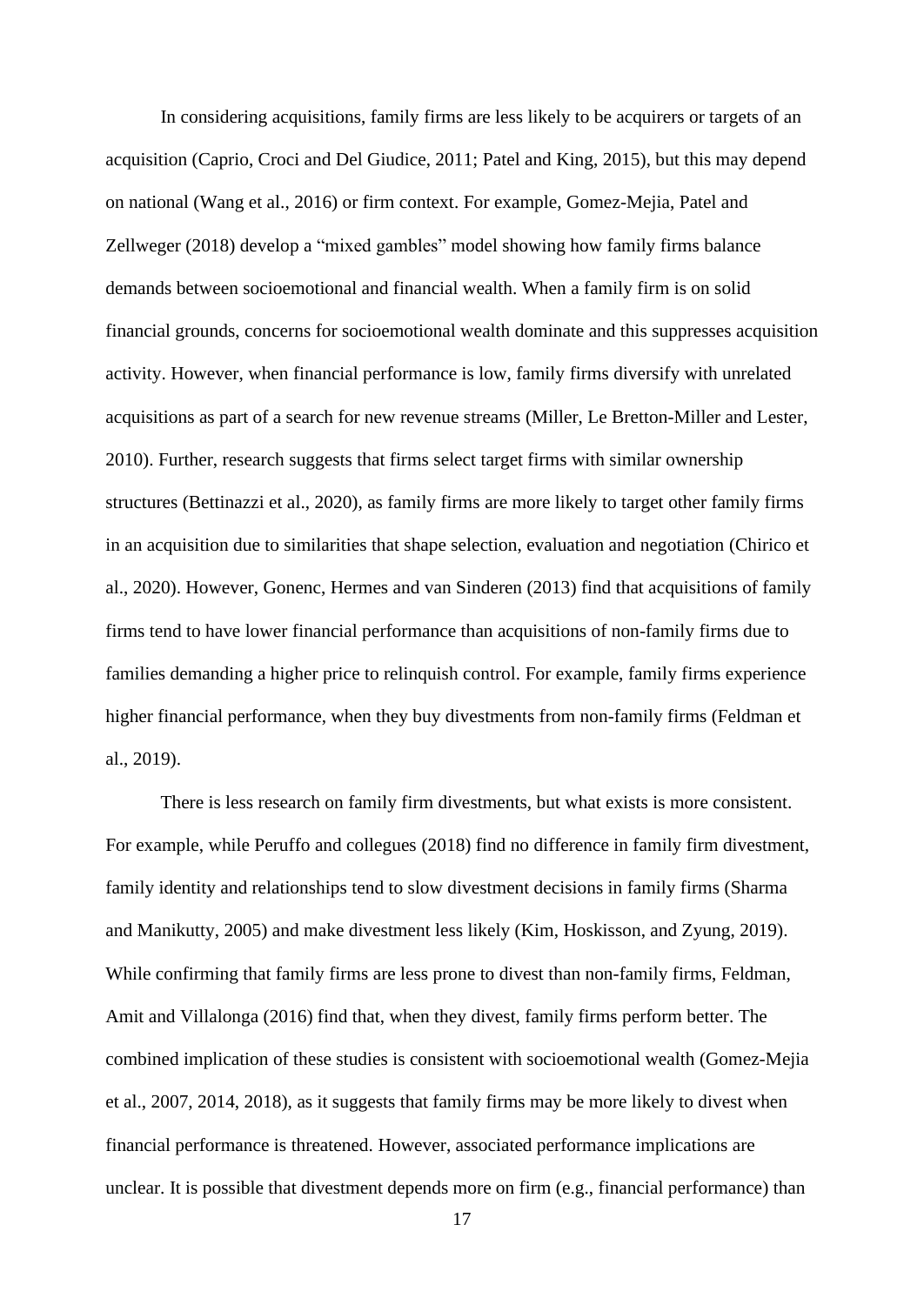environmental conditions (e.g., economic downturn). For instance, Zhou, Li and Svejnar (2011) examine divestment activity during financial crisis and they find that family firms do not differ significantly from other firms in their divestment behavior.

Buyouts are a specialized form of acquisition where a group of individuals or investors take ownership in a firm. Buyouts primarily allow founders to exit a business (Goossens, Manigart and Meuleman, 2008). For example, a second generation or private equity investor can purchase a firm from a founder. As a result, buyouts are common with family firms, as roughly 70 percent of family firms either fail or are sold prior to the second generation taking over (Stalk and Foley, 2012). While common in family firms, research has largely overlooked family dynamics underlying buyouts (Gomez-Mejia et al., 2011).

In summary, research on content aspects of business restructuring indicates that: a) while family firms appear more reluctant to divest than non-family firms and they tend to acquire less frequently, evidence conflicts on family firm preferences for related or unrelated diversification; b) family firms may use unrelated diversification when firm performance is threatened; c) how different family firms apply performance thresholds as part of business restructuring needs to be prioritized in research; d) buyouts are more common among family than non-family firms, but the family dynamics contributing to buyouts remain unclear; and e) it remains unresolved why some family firms transition from "founder led" to "next generation led", while others prefer to exit the business.

#### **Outcomes**

Our examination of outcomes focuses on what is relevant to the intersection of family business restructuring, and there is well-established research on different business restructuring performance measures (e.g., Cording et al., 2010; King et al., 2020b; Papadakis and Thanos, 2010). The outcome dimension accounts for the variety of performance measures used to assess different business restructuring strategies and family firm diversity, including financial and non-financial goals (Table 4). For example, family firms may be more concerned with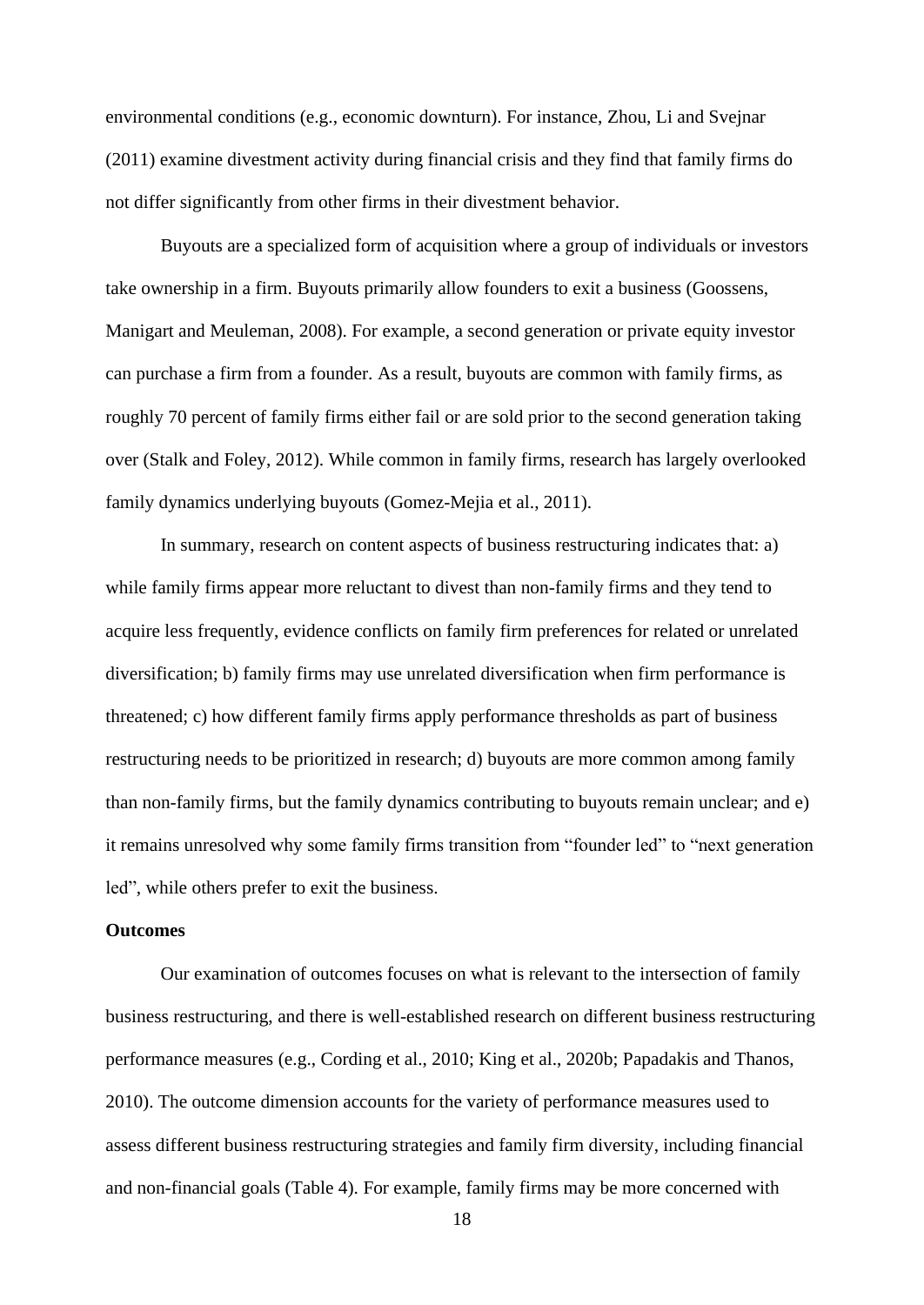intra-family succession or continued family employment than financial performance (e.g., Chua et al., 1999).

#### (INSERT TABLE 4 ABOUT HERE)

Family firm acquisitions can perform better than those by non-family firms (e.g., Adhikari and Sutton, 2016; Bouzgarrou and Navatte, 2013; Feito-Ruiz and Menéndez-Requejo, 2010); however, research also finds that family firm acquirers often experience lower performance (Baugess and Stegemoller, 2002; Gonenc et al., 2013; Leepsa and Mishra, 2013; Shim and Okamuro, 2011). Results of business restructuring may depend on context, as a family firm acquisition of another family firm tends to be disappointing (Feldman et al., 2019; Gleason et al., 2014). Further, firms transferred to external owners can perform better (Wennberg et al., 2011) and pyramid structures (i.e., chaebol) can result in lower performance (Almeida et al., 2011). Still, the importance of family ownership suggests the need to consider and control for whether a family firm is an acquirer or target. The impact may also interact with whether an acquisition leads to increased diversification. While less likely to diversify, family firms making diversifying acquisitions tend to perform better (Defrancq et al., 2016) or similar to acquisitions by non-family firms (Craninckx and Huyghebaert, 2015). Overall, research findings suggest that socioemotional and financial motives are not necessarily incompatible (Martin and Gomez-Mejia, 2016) and taking into account competing goals may reconcile conflicting research findings.

Restructuring can lead to enhanced performance through using available resources more efficiently, but family firms are more likely to restructure to protect socioemotional wealth (Kavadis and Castañer, 2015) and this can result in lower stock performance (Wong, Chang and Chen, 2010). As a result, the impact of family ownership on restructuring outcomes largely depends on the variables examined, and not all research clearly identifies outcomes. When identified, financial outcomes are most frequently used in sampled research. An outcome more specific to family firms is their continued survival. This is particularly important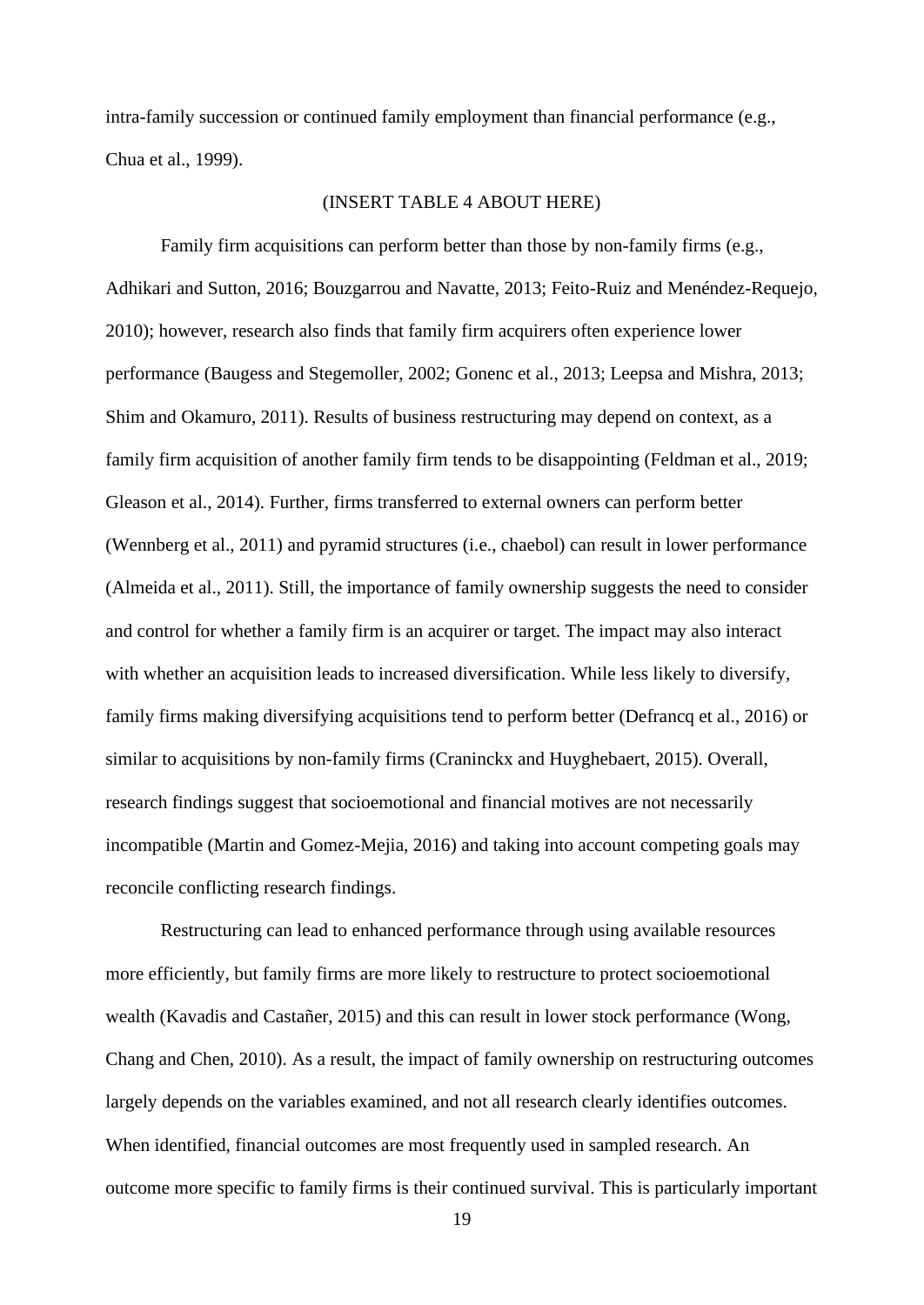when a family firm plays the role of seller and the restructuring strategy represents a tool to address succession issues. The performance impact of family or non-family succession also varies according to the outcome examined, as non-family succession appears correlated with higher financial performance (Wennberg et al., 2011), but lower satisfaction of suppliers and customers (Scholes et al., 2007).

In summary, research on outcomes of business restructuring indicates that: a) it is unclear why some family firms obtain higher returns from their restructuring (e.g., acquisitions) than non-family firms; b) we have much to learn about the extent that socioemotional and financial motives in family firms are compatible or substitutive during restructuring; c) there is poor understanding of how survival and financial benefits of business restructuring relate to each other; and d) we know little about how business restructuring impacts customer, suppliers, and other stakeholders.

### **INTEGRATIVE SUMMARY**

In this section, we integrate topics and issues associated from our review of family business restructuring research. We offer an integrative model that takes stock of the review conducted above to *synthesise* research on family business restructuring before we *outline* future research opportunities. to The model visualizes connections among categories and dimensions to better capture how context, process, content and outcomes are intertwined.

While we acknowledge the importance of each individual dimension, we aim to turn attention to linkages and generate more integrative research. Our resulting model brings together context, process, content and outcome dimensions with a focus on their interrelationships, see Figure 1. We begin by linking context (e.g., governance factors, temporal and situational factors, environmental factors and firm resources) to business restructuring processes through triggering mechanisms that drive family business restructuring. This involves a variety of content decisions surrounding how the process unfolds. Associated outcomes involve financial and non-financial performance considerations related to family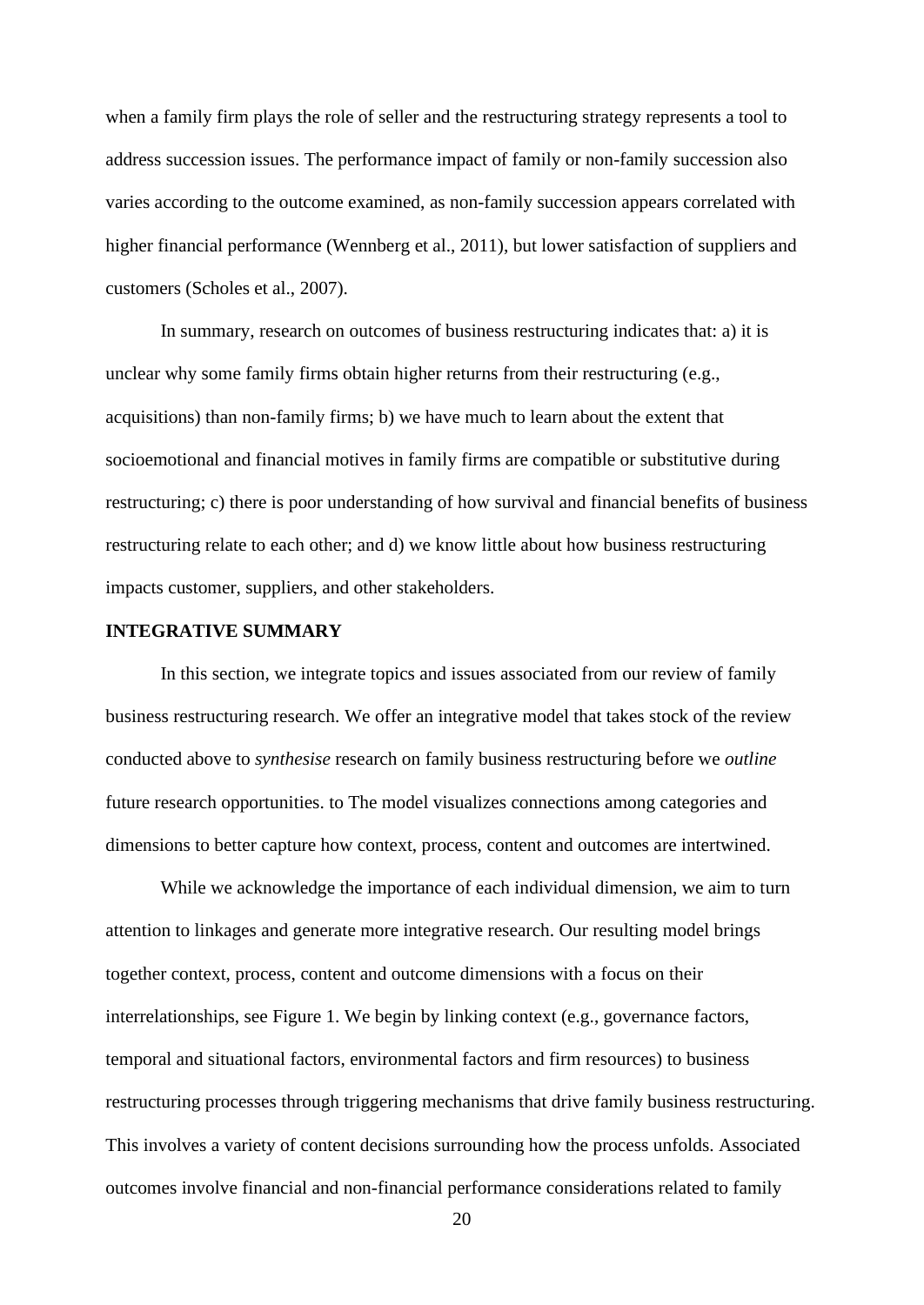goals. However, we argue that outcomes are not the ultimate end of the process, but they rather constitute a source for feedback on future family business restructuring. Overall, an integrative model is needed to overcome a domain-specific focus of current research.

## (INSERT FIGURE 1 ABOUT HERE)

Understanding the role context plays in family business restructuring means appreciating how governance factors, temporal and situational factors, environmental factors and firm resources combined influence managerial decisions (see context boxes). Related to governance factors, the intersection of family firm and business restructuring research often considers financial or non-financial motives associated with agency and socioemotional wealth theories (e.g., Gomez-Mejia et al., 2007, 2018). Indeed, motives are a strong driver of firm behavior (Levenson, Van der Stede and Cohen, 2006) and represent one of the triggering mechanisms of family business restructuring. Further, family ownership and management (e.g., CEO, board of directors), as well as the legal status (i.e., partnership/corporation; public/private) can influence family business restructuring.

Temporal and situational contexts also display an important contextual element. For instance, unique family circumstances associated with owner succession and the presence or absence of a viable family candidate likely influence business restructuring activity (e.g., Detienne and Cardon, 2012; Scholes et al., 2007). Similarly, the age of a CEO or family firm is not frequently considered in restructuring research, and associations of acquisitions with young, male CEOs (Welch et al., 2020) may explain family firms making fewer acquisitions as they tend to have older CEOs (Strike et al., 2015).

Regarding environmental factors, there is strong evidence that a firm's environmental context impacts organizational conduct (Kostova, 1999), because restructuring strategies help respond to environmental changes. For example, there is a need to take into account whether a firm is experiencing financial distress before business restructuring (De Massis and Rondi, 2020). Additionally, business restructuring increases during technology change (e.g., Heeley et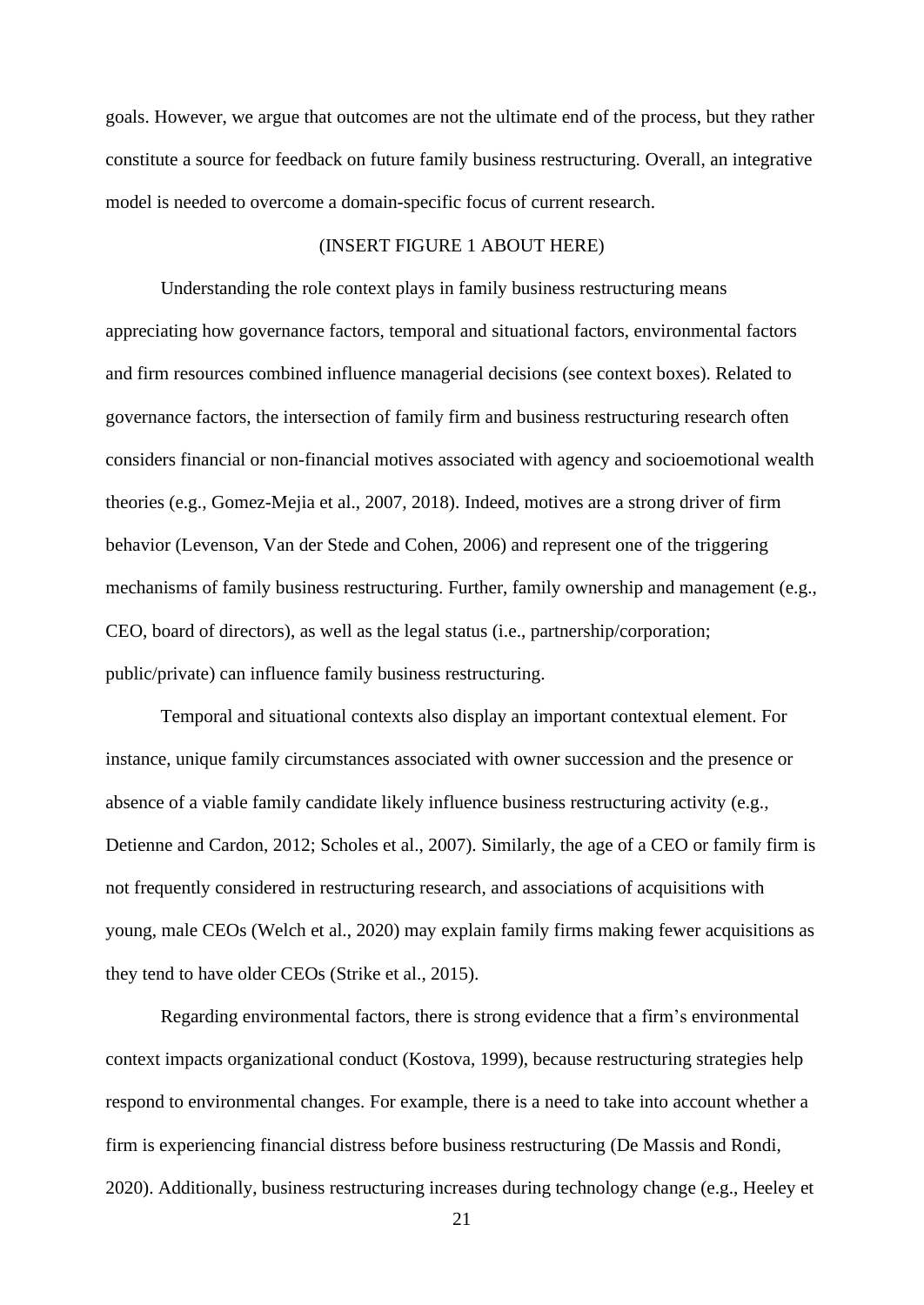al., 2006). Further, there is a need for more research on the influence of national cultural differences on family business restructuring.

Available resources also influence business restructuring processes. For example, family culture and values can either make integration more complex (Bjursell, 2011; Michel et al., 2020; Mickelson and Worley, 2003) or help ensure continued management involvement during integration (Adhikari and Sutton, 2016; Wiklund and Shepherd, 2009). These considerations are important, as culture may influence how the process experienced by organizational members influences employee acceptance or resistance (King et al., 2020a; Sarala et al., 2016). Still, firms facing similar conditions do not all engage in business restructuring, and thus we next turn our attention to triggering mechanisms of family business restructuring.

Current family business restructuring research, much of which uses a socioemotional lens, largely overlooks the complex set of mechanisms that drive business restructuring. We apply insights from competitive dynamics (Chen, 1996) that enable bridging external and internal contextual aspects of family business restructuring (Schriber, King, and Bauer, 2021). In considering drivers of firm competitive actions, including business restructuring (Keil et al., 2013), competitive dynamics examines the dimensions of awareness, motivation and capability (Chen, 1996; Chen et al., 2007). Awareness involves perception or knowledge of opportunity and motivation involves managerial cognition associated with incentives to act (Livengood and Reger, 2010). For business restructuring, this informs differences in family business restructuring across firms. Still, firms are unlikely to engage in business restructuring without the capability to restructure, or having needed tangible (e.g., financial) and intangible (e.g., know-how) resources (e.g., Chen et al., 2007). After evaluation of conditions, incentives and availability of needed resources are made, decisions to proceed with business restructuring can be triggered. This leads firms to then begin the process of business restructuring that reflects its own considerations (e.g., arrow from triggering mechanisms to business restructuring process).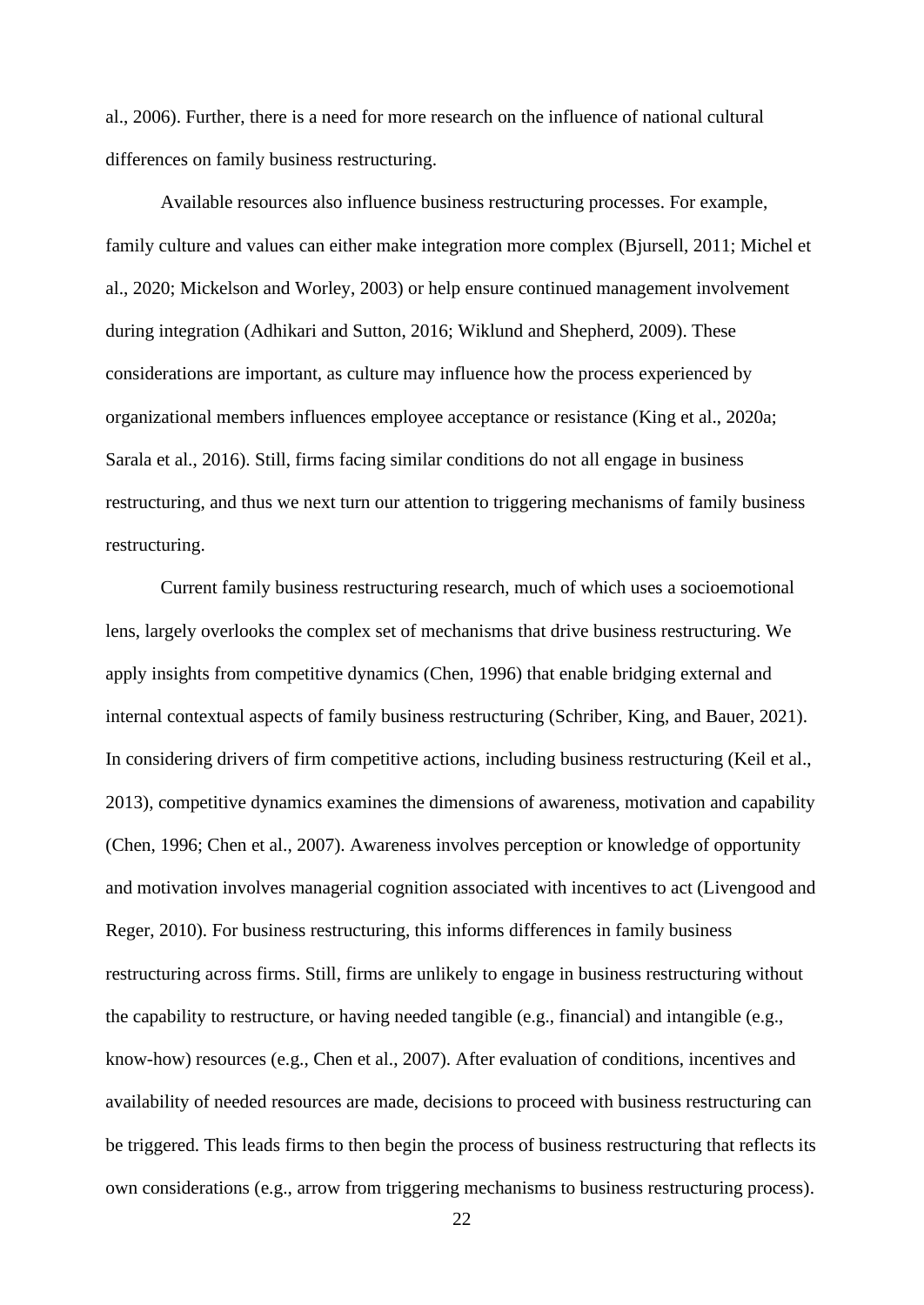In considering processes, there is a need to weigh choices behind decisions, completion, and integration. Research could benefit using theoretical perspectives, such as capability and learning (e.g., Lamont et al., 2018; Zollo, 2009), in studying family business restructuring. For example, resource-based and organizational learning theories highlight whether and how firms learn business restructuring strategies (Kim, Haleblian and Finkelstein, 2011) or build business restructuring capabilities (Capron and Mitchell, 2009).

Content decisions are closely connected to processes (see double arrow between process to content), and they involve selection of acquisition and divestment strategies. Family business restructuring research has largely focused on acquisitions. However, there are a variety of options (acquisitions, divestment or buyout) that are often used together (Achtenhagen et al., 2017; Barkema and Schijven, 2008). Different content decisions have an impact upon the restructuring process and involve differences in closing and integration.

Closing involves items associated with reaching an agreement with a seller (acquisition) or buyer (divestment), such as price, method of payment, and so on (King et al., 2020b). After deal closing, process considerations of task (e.g., work processes, coordination) and human (e.g., culture facilitating change) integration (Bauer, King and Matzler, 2016; King et al., 2020a; Meglio, King and Risberg, 2017) are important. However, associated issues are not commonly considered in family business restructuring research. The consideration of multiple processes spanning pre- and post-deal completion stages can identify criteria that inform family business restructuring decisions.

Process and content also have a joint impact with context on outcomes (see arrows from content and process but also context to outcomes). There is an intuitive appeal that the management of restructuring processes impacts outcomes. Simply, better process execution results in higher performance (Roberts, 1999) from a selected restructuring strategy. While different family business restructuring strategies imply different processes and outcomes, how family firms support assorted goals (e.g., horizontal growth, diversification or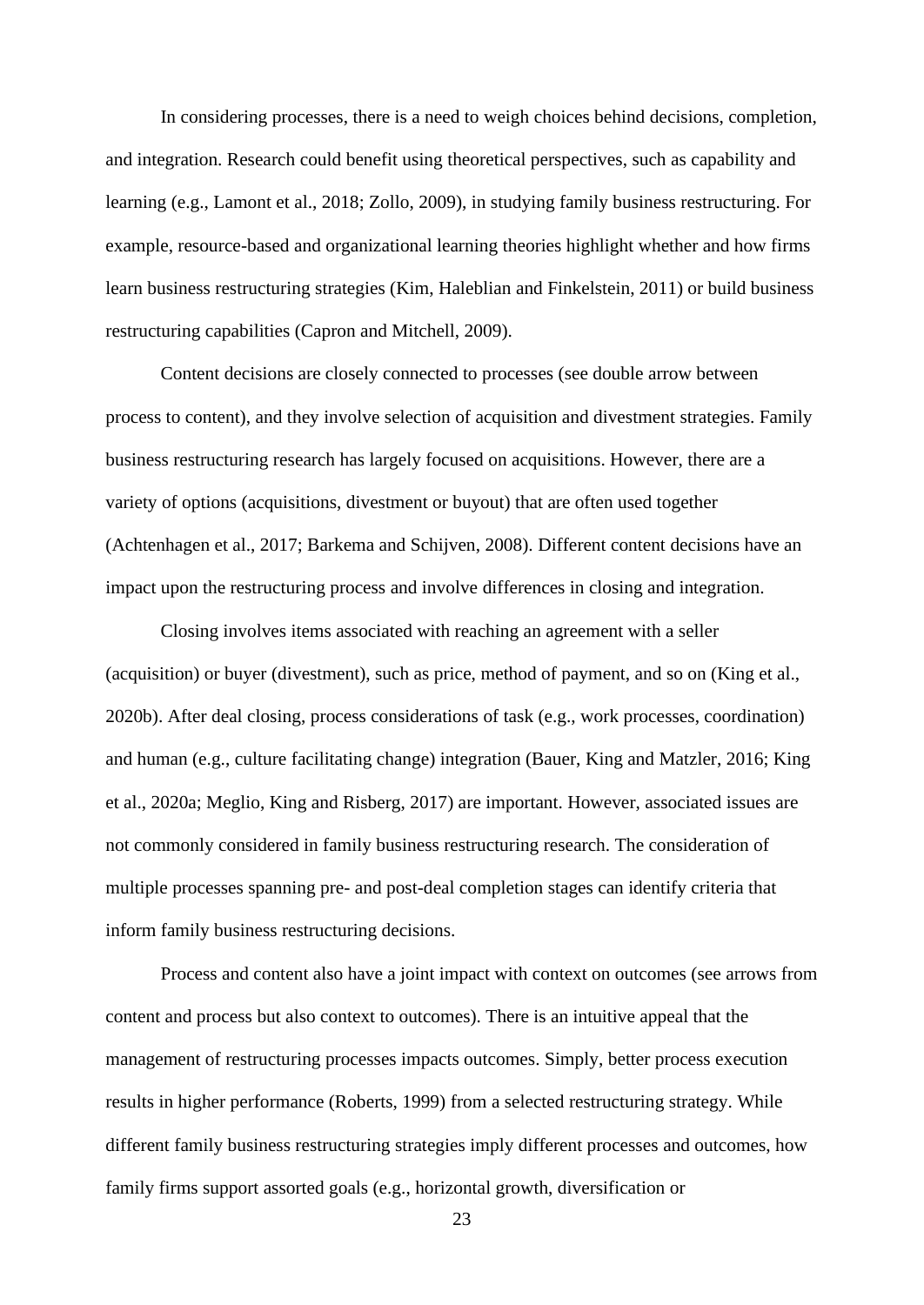internationalization) with various restructuring options is poorly understood (e.g., Achtenhagen et al., 2017). These links are important to understand, as firm goals impact content decisions and corresponding processes and outcomes (Levenson, Van Der Stede and Cohen, 2006; March and Sutton, 1997). These relationships are visualized by connecting context to process through triggering mechanisms and context to outcomes (see arrows from context to outcomes). The measurement of family business restructuring outcomes is relevant, but it should reflect an intersection between socioemotional and financial motives (e.g., Gomez-Mejia et al., 2011, 2018), as well as continued survival.

While financial outcomes constitute a common dependent variable of restructuring research, they are not the endpoint, as restructuring strategies are dynamic. Simply, outcomes of restructuring strategies change context, content and process characteristics and considerations. For example, the outcome of a restructuring process impacts the governance of combining organizations, as restructuring changes ownership. Also, temporal and situational factors are affected by restructuring process outcomes, as a succession problem or a financial crisis might be solved. Family business restructuring can also change the environment of a firm by altering competition in an industry. Further, restructuring strategies always affect tangible and intangible resources by either reducing or enlarging a firm's resource base. Outcomes also impact future restructuring processes. For example, restructuring processes can be learned over time and more experience might help firms to develop processes resulting in competitive advantage (Roberts, 1999). Of course, this feedback loop also informs future content decisions. For example, positive experience with a specific restructuring strategy might result in the development of a preference for a specific option and result in repeating a specific approach. For example, prior acquisition experience is associated with a firm making more acquisitions (Alessandri, Cerrato and Deperu, 2017). However, it is important to note, that there can also be negative feedback loops resulting in a reluctance to engage in business restructuring.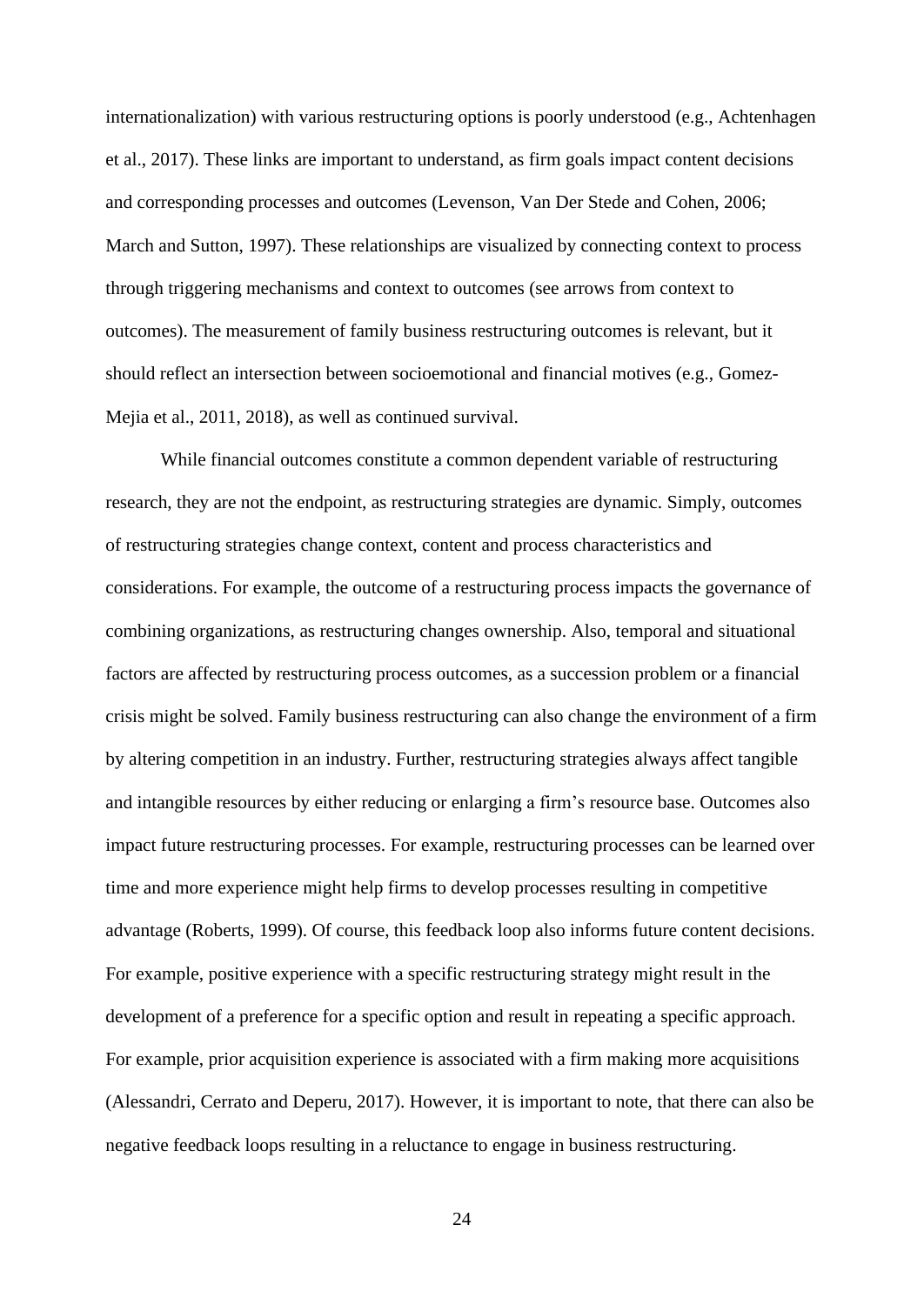#### **DISCUSSION**

By organizing and synthesizing research on family business restructuring, we offer insights and discuss contrasting theoretical viewpoints, mixed empirical results, knowledge gaps, and unexamined topics. These are important goals when critically interpreting a research domain (Elsbach and Van Knippenberg, 2020). For instance, Post et al. (2020: 354) observe that reviews "contribute to theory when they do not merely report on previous literature but, rather, analyze and synthesize the research to generate new ways of conceiving of a given field or phenomenon". The foundations of reviewed studies display fragmentation from the application of different theoretical perspectives and associated variables that limits theoretical integration. To be fair, this problem is not unique to family business restructuring, as the quest for "theoretical extensions" induces balkanization rather than integration that Pfeffer (1993) warned us about, and the problem has become more acute in recent years to become what Busenbark et al. (2016) refer to as theoretical endogeneity. Our review reveals that family firm and business restructuring research have distinct theoretical underpinnings with limited overlap between the research streams' foundational assumptions and logic. However, our integrative framework spells out how various parts of family business restructuring connect with distinct theoretical perspectives and it begins the process of integration.

Still, a better understanding of what makes a firm a family firm, or the motives driving different types of family firms is needed to explain why family firms restructuring decisions differ from non-family firms and why we observe heterogeneity in family business restructuring activity. For example, there is a need to combine family involvement and "family essence" criteria (Chrisman et al., 2012; De Massis et al., 2014b), but our review reveals that most research examines family ownership and control. At the same time, we find that family ownership is rarely considered by non-family business scholars in business restructuring research. Inconsistent incorporation of common variables across research traditions limits our understanding of the family dynamics behind business restructuring.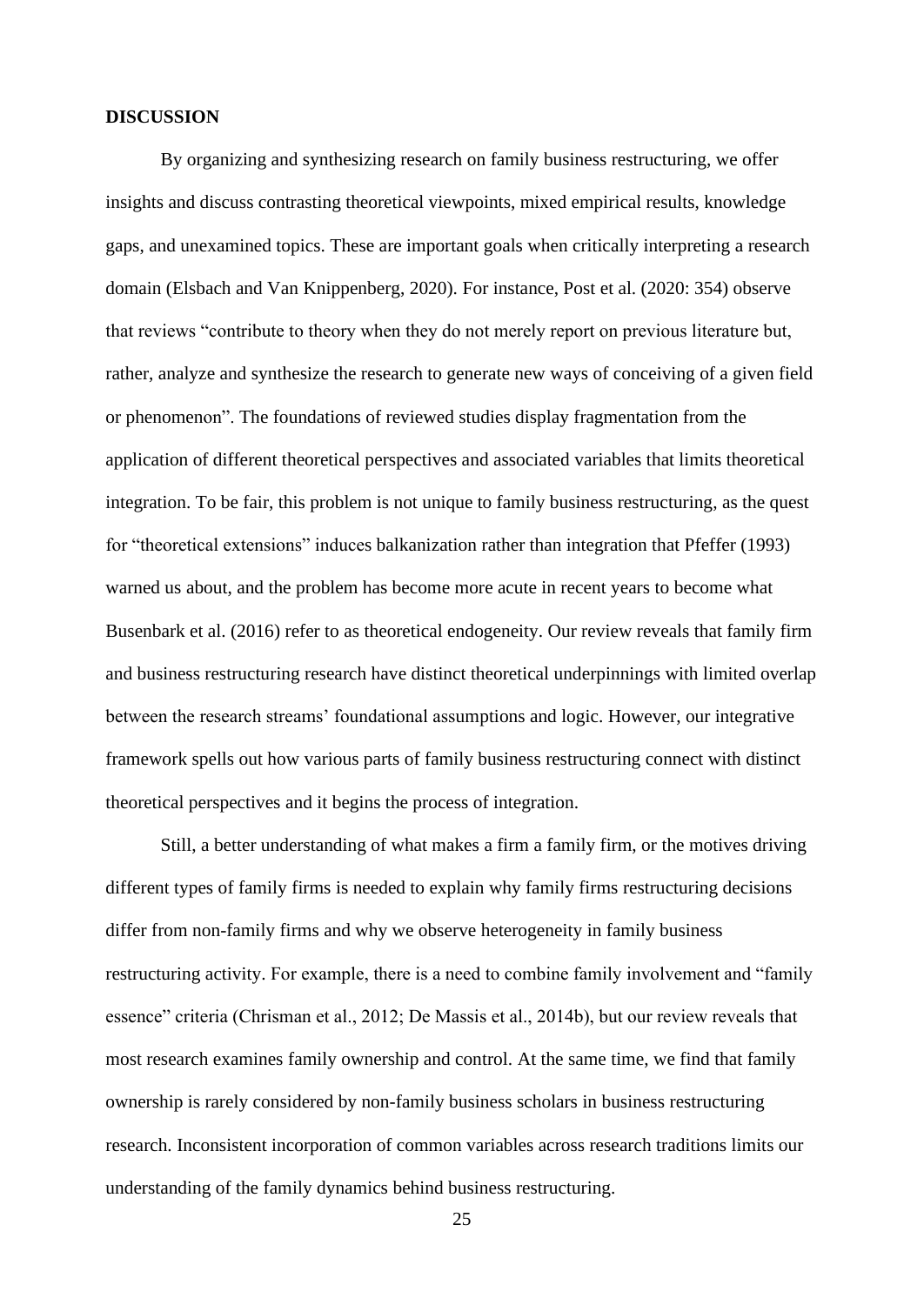Family business restructuring is a complex topic with multiple levels and phases. Single theories separately applied by each tradition exacerbate problems associated with the parable of blind men describing different parts of an elephant. While individually correct, only looking at one aspect of business restructuring falls short of accurately describing the whole and making research findings practically relevant. For example, organizational learning (Easterby-Smith, Crossan and Nicolini, 2000) and institutional theories (Bauer et al., 2018; Patriotta, 2020a) need broader consideration in family business restructuring research. There is also an opportunity for scholars to use methods that remain underutilized, such as case studies and qualitative research that can be particularly useful to understand family business restructuring context and process (De Massis and Kammerlander, 2020). Longitudinal research on family business restructuring processes would also benefit from taking the perspective of different stakeholders, such as competitors, customers and suppliers (King and Schriber, 2016). Additionally, little is known about whether different aspects of socioemotional wealth (e.g., identification with the firm, emotional attachment, and dynasty) move in the same or in different directions with respect to restructuring choices. Further, what triggers family firms to pursue business restructuring has largely been overlooked. Both lacunas are understandable given the difficulty of obtaining this type of data, yet they still represent research needs.

In considering future research opportunities on triggering mechanisms of family business restructuring, how firms learn about or become aware of restructuring opportunities has been largely overlooked. For example, are family business restructuring decisions driven by internal (e.g., succession) or external (e.g., advisors; environment) considerations? Additionally, how performance aspiration corresponds to motives behind family business restructuring and the options selected (e.g., acquisition, divestment or buyout) is largely unexplored. While more is known about the tangible resources (e.g., financing) behind the capability for family business restructuring, there is a need to explore the impact of intangible processes and know-how on restructuring decisions and outcomes.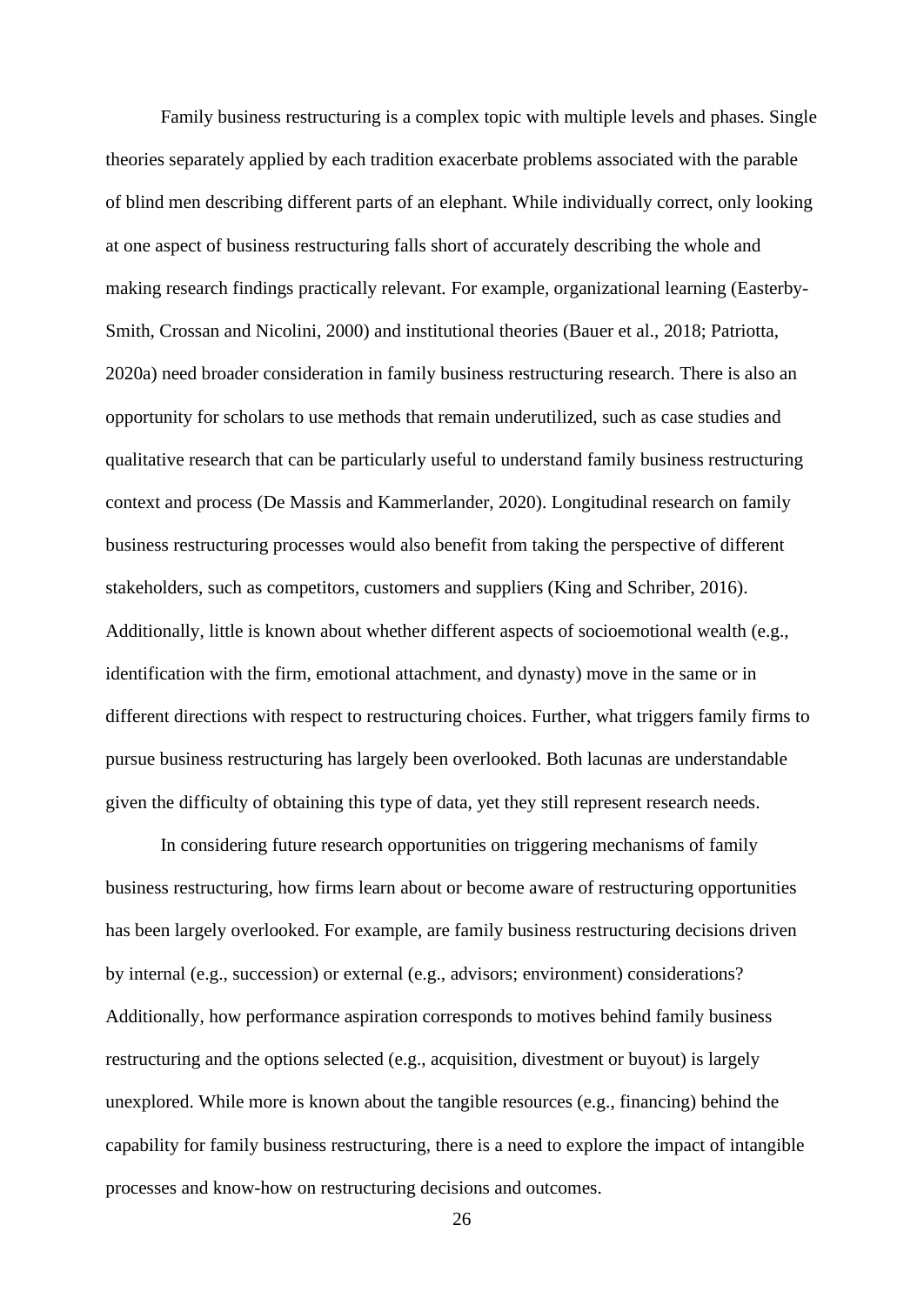The majority of reviewed research can still be captured along the context, process, content and outcome dimensions. While research needs are highlighted within each dimension in the preceding sections, these are not stand-alone considerations. Future research can be more integrative and better address intersections of these dimensions. To this end, we now turn to identifying research questions that represent opportunities to be explored, see Table 5. Our list is merely illustrative and not exhaustive of the issues that need to be addressed.

#### (INSERT TABLE 5 ABOUT HERE)

In considering *context and process*, research can disentangle different dimensions of family involvement, such as family ownership, management or governance (e.g., Huang et al., 2014), and unpack how they affect business restructuring decisions and implementation. Specifically, privately-held, family firms may not be able to benefit much from business restructuring research that is focused on public firms, as the associated implications may not be comparable to their circumstances (e.g., Chrisman et al., 2004; Zahra et al., 2004; Beehr, et al., 1997). For example, family firms may have higher expectations of the value of their firms (Zellweger et al., 2012), as well as stronger cultures (Meier and Schier, 2014) that hinder effective blending of firms. For example, family firms seem to prefer engaging in business restructuring with other family firms, limiting the scope of restructuring opportunities (Bettinazzi et al., 2020).

Additionally, there is a need to better account for process considerations and refrain from examining business restructuring as isolated events. Business restructuring often involves a program or multiple restructuring activities (e.g., Barkema and Schijven, 2008), resulting in firms being confronted with nested acquisitions (Zorn et al., 2019) or contending with overlapping acquisitions. For example, the Peugeot family lost control of its automobile dynasty a century after its initial founding (Schechner et al., 2014), and, in 2019, it merged with family-owned Fiat Chrysler to form the world's fourth largest auto manufacturer (Eisenstein, 2019). Meanwhile, Chrysler was bought by Daimler in 1998, sold to Cerberus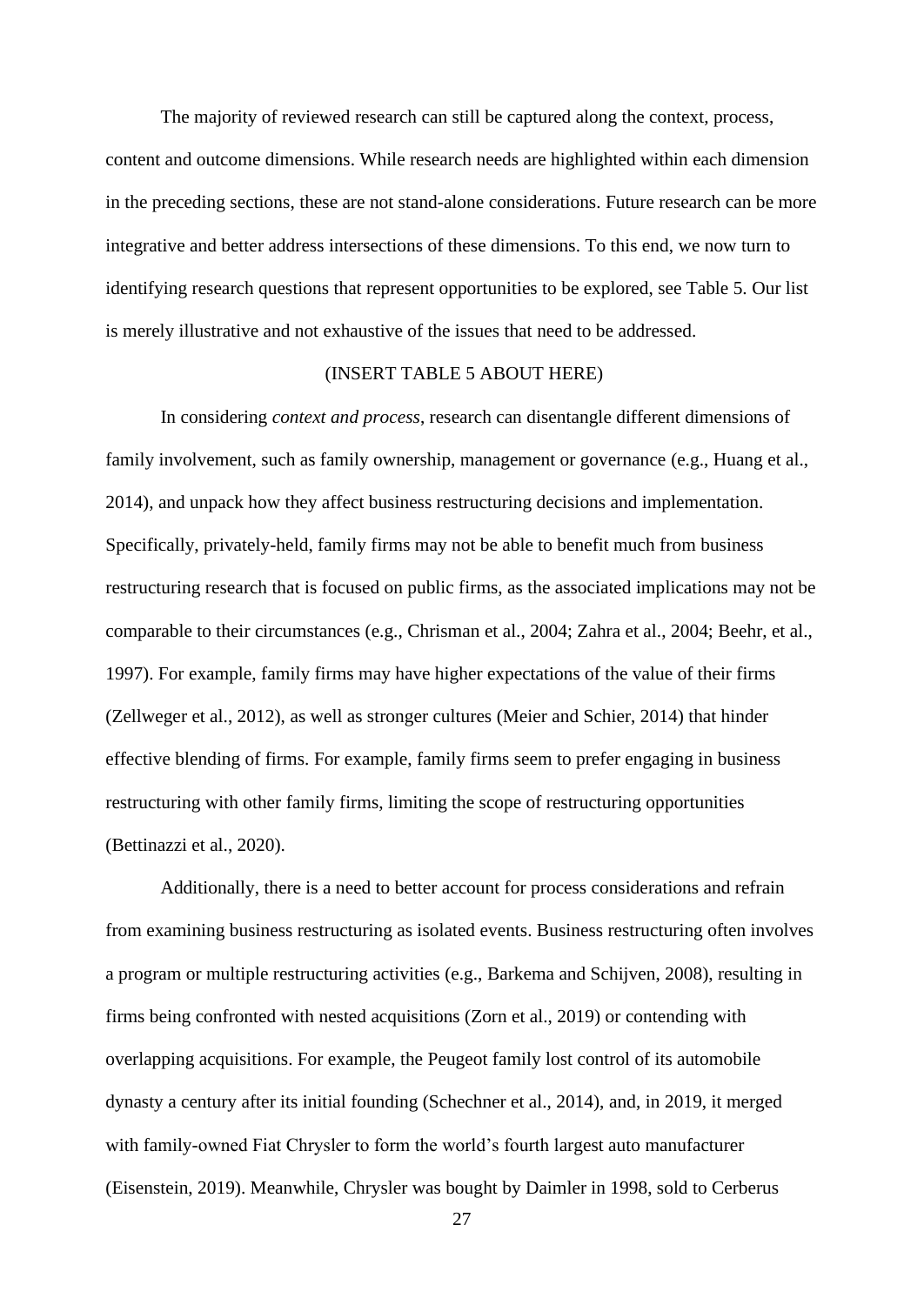Capital in 2007, and then purchased by Fiat in 2009. Similarly, family firm research can benefit from insights on business restructuring process complexity. For example, task and human integration often work at cross-purposes to one another (Bauer et al., 2016). Further, autonomy and integration are widely considered conflicting approaches that may need to coexist (Zaheer, Castañer and Souder, 2013).

In considering *context and content*, the distinction between buying and selling may be important. As an acquirer, family firms generally do not appear to display negative consequences from making acquisitions. For example, while they are less likely to acquire, they do not value targets differently, and family ownership may mitigate potential agency problems (e.g., hubris, increasing size and CEO pay) associated with acquisitions (Gomez-Mejia, Tosi and Hinkin, 1987). However, research suggests problems exist for family firms when they are targets (e.g., higher valuation, more difficult integration). As a result, failure to consider family ownership in business restructuring research potentially creates unexplained variance that skews research findings. Controlling for whether a firm is family-owned needs to be as common as taking into account if restructuring firms are in a related industry.

In considering *content and process*, we see a need for research that explores the conditions that influence the selection of different business restructuring options and how firms develop capabilities for business restructuring. Further, our review indicates that understanding how capability development varies at different stages of the process and where overlap with other strategies exist are also important. For example, capabilities to scan and identify targets could be useful to identify an acquirer for divestment. However, greater flexibility may be needed during integration (Schriber, King and Bauer, 2018) or when acquiring family firms, and this could hamper capability development.

Extending this discussion to consider *content and outcome*, we now turn to how research can explore differences in the performance of restructuring strategies. It may be better to sell assets than acquire them, suggesting that performance differences exist between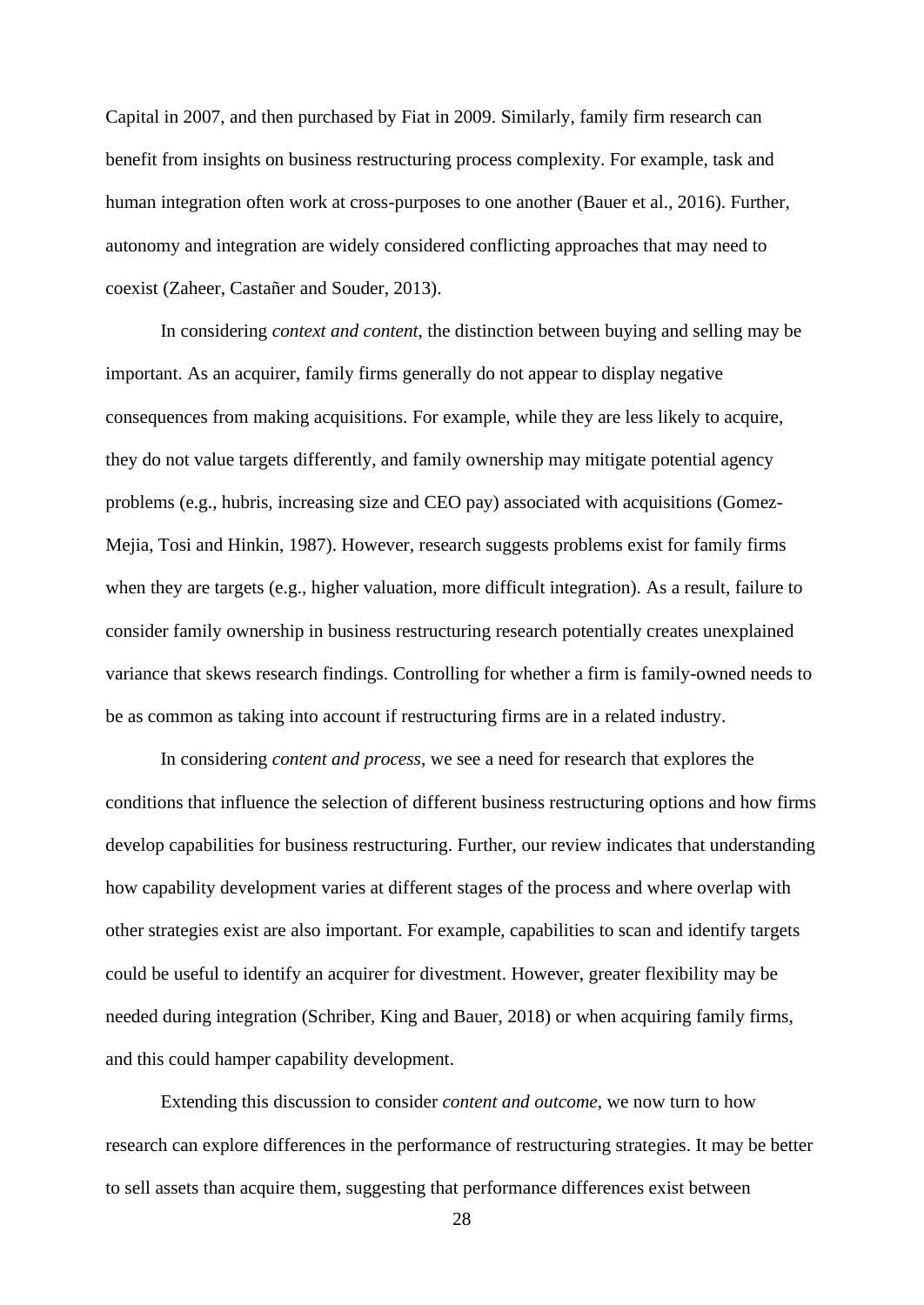acquisitions and divestment. For example, when considering stock market reactions, the announcement of acquisitions has a slightly negative impact on a firm's stock prices (King et al., 2020b), but announcing a divestment often has a positive impact on a firm's stock price (e.g., Brauer and Wiersema, 2012; Moschieri and Mair, 2008). How family business restructuring options work together to influence firm performance and growth has also rarely been examined (e.g., Achtenhagen et al., 2017).

In considering *context and outcomes*, family firm research offers insights on how financial and non-financial goals intertwine, and this might be extended to non-family settings to help explain why firms engage in business restructuring. This suggests the need to consider additional performance outcomes from those currently reflected in family business restructuring research. For example, a focus by business restructuring research on stock market measures of performance overlooks family firms that are often not publicly traded. Additionally, little is known about the extent that a possible longer time orientation among family firms confers survival advantages from business restructuring. Also, family firm values have been found to create tension that facilitates entrepreneurial growth (Raitis, Sasaki and Kotlar, 2020). Accordingly, we see a need for research that explores how sociocultural factors shape business restructuring outcomes (Sarala et al., 2016). Finally, contextual aspects, such as financial distress, may alter the need for and motivation behind family business restructuring (Chirico et al., 2020; De Massis and Rondi, 2020), driving a need to examine motivations behind different family business restructuring on subsequent outcomes.

In considering *process and outcomes*, research can focus on intertwined issues of business restructuring performance goals link to outcomes, and how business restructuring performance varies over different time horizons. Simply, business restructuring is not a discreet event that ends when the papers transferring ownership are signed. The pace of conducting business restructuring activities likely matters and there is limited research on implications of disruption from more frequent business restructuring. For example, potential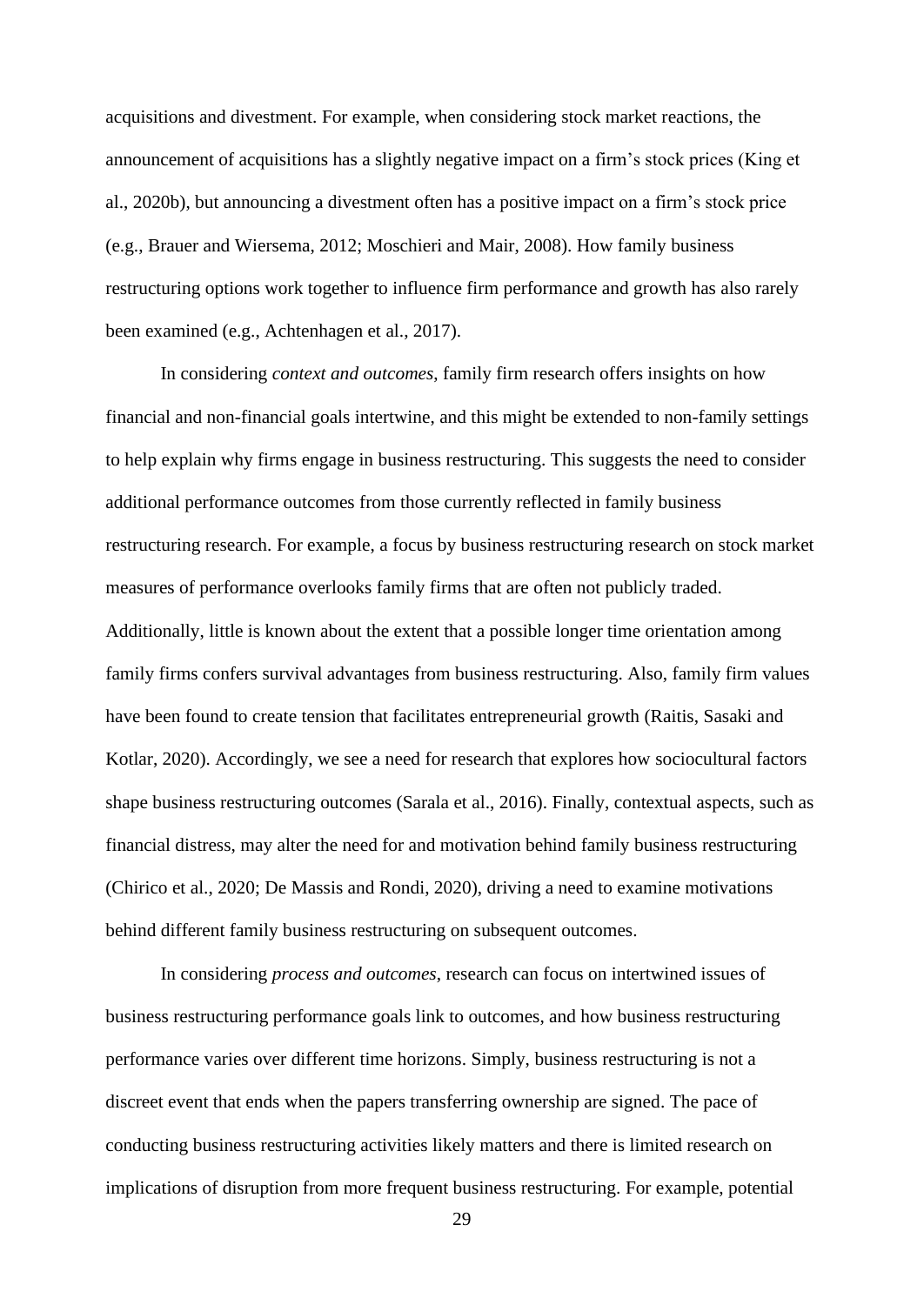advantages in family firm acquisition performance may simply relate to observations that they are less frequent acquirers, but this connection has not been explored. Addressing identified research questions also requires addressing methodological and theoretical considerations that are covered next.

Research also examines the relationship between a firm's acquisition and diversification strategies and executive pay (Gomez-Mejia, Berrone and Franco-Santos, 2010). For instance, Ahimud and Lev (2001) argue that diversification through M&A may be motivated by top managers reducing their employment and compensation risk, and pursuing higher pay (see also Duru and Reeb, 2002; Guest, 2009; Kroll, Simmons and Wright, 1990; Wright et al., 2002). By comparison, executive pay in family firms has distinctive characteristics that also vary depending on whether the CEO is a family member or not (Gomez-Mejia et al., 2003; 2019). Comparative research dealing with the role of managerial incentives when it comes to family and non-family business restructuring choices is a fruitful research area.

#### **CONCLUSION**

By integrating insights from our literature review, we provide an integrative framework that leads to a discussion of a focused set of suggestions and opportunities for future research. A notable limitation is that the depicted relationships extrapolated from reviewed literature may not exist, and they are left for future research to test. Still, our hope is that integration of the knowledge generated benefits the understanding of family business restructuring as a whole. To that end, we summarize important research questions for building a research agenda focused at intersections of current research. Indeed, many opportunities exist for management and other social science researchers to engage more fully with family business restructuring from a methodological, theoretical and practical standpoint. In closing, we hope to inspire additional interdisciplinary research in this important area.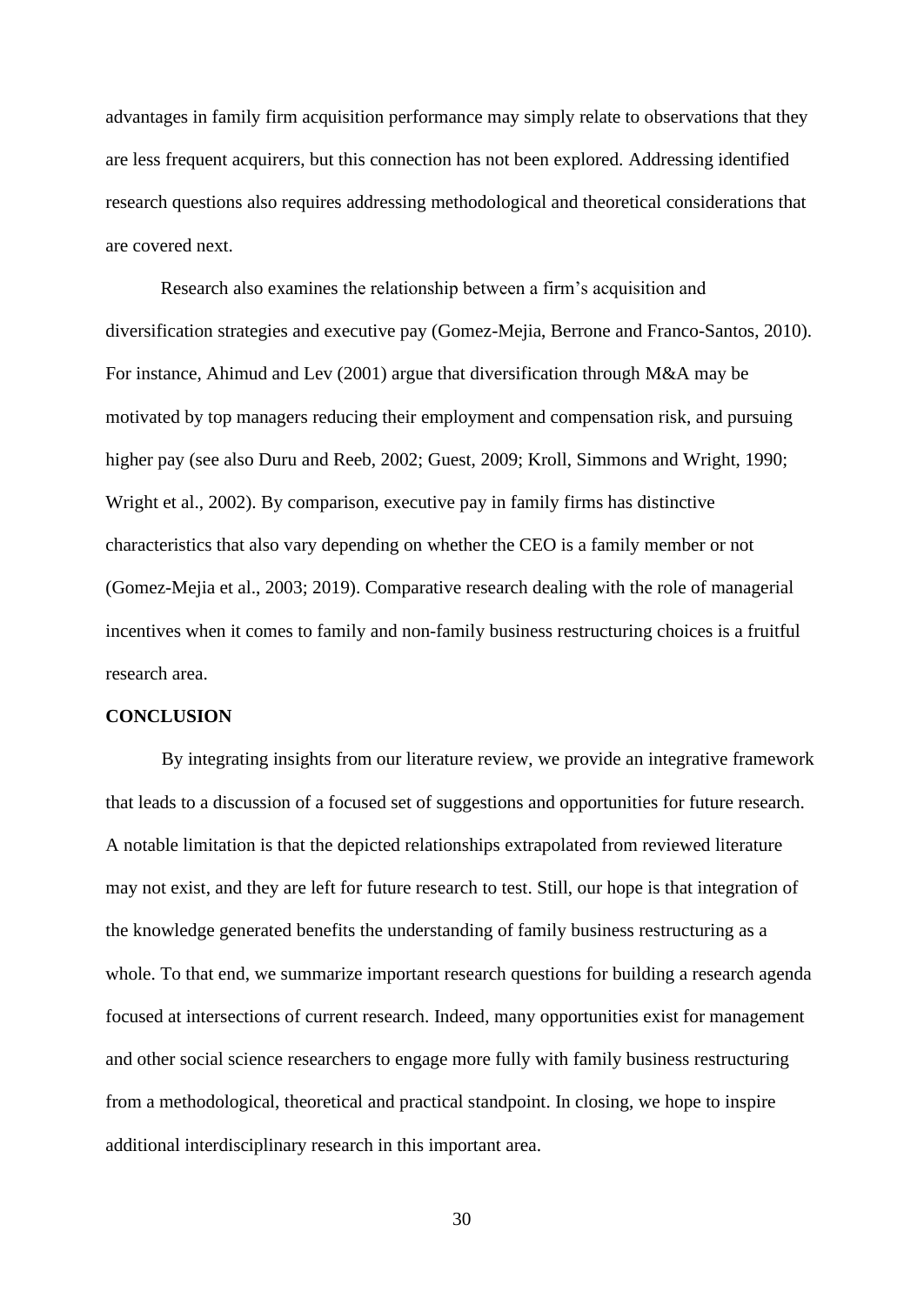#### **REFERENCES** (\*studies included in the review)

- \*Achtenhagen, L., Brunninge, O. and Melin, L. (2017). 'Patterns of dynamic growth in medium-sized companies: Beyond the dichotomy of organic versus acquired growth'. *Long Range Planning*, **50**, 457–71.
- Adams, R., Smart, P. and Huff, A. (2017). 'Shades of grey: Guidelines for working with the grey literature in systematic reviews for management and organization studies'. *International Journal of Management Reviews*, **19**, 432–54.
- \*Adhikari, H. and Sutton, N. (2016). 'All in the family: The effect of family ownership on acquisition performance'. *Journal of Economics and Business*, **88**, 65–78.
- Aguinis, H., Ramani, R. and Alabduljader, N. (2018). 'What you see is what you get? Enhancing methodological transparency in management research'. *Academy of Management Annals*, **12**, 83–110.
- \*Ahlers, O., Hack, A. and Kellermanns, F. (2014). 'Stepping into the buyers' shoes: Looking at the value of family firms through the eyes of private equity investors', *Journal of Family Business Strategy*, **5**, 384–96.
- \*Ahlers, O., Hack, A., Madison, K., Wright, M. and Kellermanns, F. (2017). 'Is it all about money? Affective commitment and the difference between family and non-family sellers in buyouts', *British Journal of Management*, **28**, 159–79.
- \*Akhter, N., Sieger, P. and Chirico, F. (2016). 'If we can't have it, then no one should: Shutting down versus selling in family business portfolios', *Strategic Entrepreneurship Journal*, **10**, 371–94.
- Alessandri, T., Cerrato, D. and Depperu, D. (2014). 'Organizational slack, experience, and acquisition behavior across varying economic environments'. Management Decision, **52**, 967–982.
- \*Almeida, H., Park, S., Subrahmanyam, M. and Wolfenzon, D. (2011). 'The structure and formation of business groups: Evidence from Korean chaebols', *Journal of Financial Economics*, **99**, 447–75.
- Amiri, S., King, D. and DeMarie, S. (2019). 'Divestiture of prior acquisitions: Competing explanations of performance'. *Journal of Strategy and Management,* **13**, 33–50.
- \*André, P., Ben-Amar, W. and Saadi, S. (2014). 'Family firms and high technology mergers & acquisitions', *Journal of Management & Governance,* **18**, 129–58.
- \*André, P., Magnan, M. and St‐Onge, S. (2008). 'Analysis of a merger from a governance perspective: The case of Abitibi‐Consolidated and Donohue'. *Canadian Journal of Administrative Sciences*, **25**, 153–69.
- Armenakis, A. and Bedeian, A. (1999). 'Organizational change: A review of theory and research in the 1990s'. *Journal of Management*, **25**, 293–315.
- \*Bae, K., Kang, J. and Kim, J. (2002). 'Tunneling or value added? Evidence from mergers by Korean business groups', *Journal of Finance*, **57**, 2695–740.
- Barkema, H. and Schijven, M. (2008). 'Toward unlocking the full potential of acquisitions: The role of organizational restructuring'. *Academy of Management Journal*, **51**, 696–722.
- \*Basu, N., Dimitrova, L. and Paeglis, I. (2009). 'Family control and dilution in mergers'. *Journal of Banking & Finance*, **33**, 829–41.
- Bauer, F., Dao, M., Matzler, K. and Tarba, S. (2017). 'How industry lifecycle sets boundary conditions for M&A integration'. *Long Range Planning*, **50**, 501-517.
- Bauer, F., King, D. and Matzler, K. (2016). 'Speed of acquisition integration: Separating the role of human and task integration'. *Scandinavian Journal of Management*, **32**, 150-165.
- Bauer, F., Schriber, S., Degischer, D. and King, D. (2018). 'Contextualizing speed and crossborder acquisition performance: Labor market flexibility and efficiency effects', *Journal of World Business*, **53**, 290–301.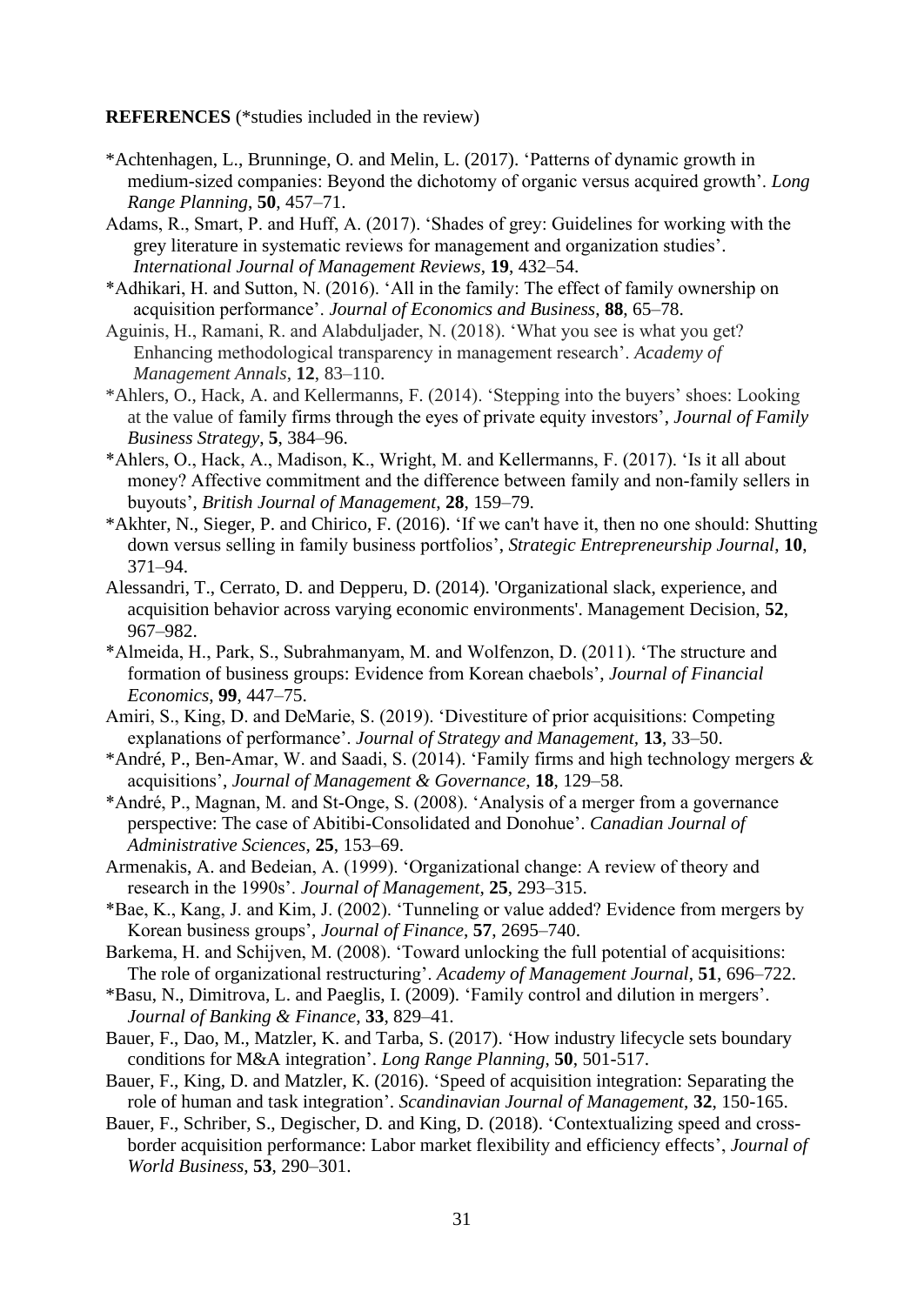- \*Bauguess, S. and Stegemoller, M. (2008). 'Corporate governance structure and the value of acquisition activity'. *Journal of Corporate Finance*, **14**, 550–66.
- Beehr, T.., Drexler Jr, J., and Faulkner, S. (1997). 'Working in small family businesses: empirical comparisons to non‐family businesses', *Journal of Organizational Behavior*, **18**, 297-312.
- \*Ben‐Amar, W. and André, P. (2006). 'Separation of ownership from control and acquiring firm performance: The case of family ownership in Canada'. *Journal of Business Finance & Accounting,* **33**, 517–43.
- Berrone, P., Cruz, C., Gomez-Mejia, L. and Larraza-Kintana, M. (2010). 'Socioemotional wealth and corporate response to institutional pressures: Do family-controlled firms pollute less?'. *Administrative Science Quarterly*, **54**, 82–114.
- Berrone, P., Duran, P., Gomez-Mejia, L., Heugens, P., Kostova, T. and Van Essen, M. (2020). 'Informal institutions and the prevalence, strategy and performance of family firms: A metaanalysis'. *Journal of International Business Strategy.* doi.org/10.1057/s41267-020-00362-6.
- Berry, H. (2010). 'Why do firms divest?' *Organization Science*, **21**, 380–96.
- Bertrand, O., Betschinger, M. and Petrina, Y. (2014). 'Organizational spillovers of divestiture activity to M&A decision-making'. *Advances in Mergers and Acquisitions*, **11**, 65–83.
- \*Bettinazzi, E., Miller, D., Amore, M. and Corbetta, G. (2020). 'Ownership similarity in mergers and acquisitions target selection'. *Strategic Organization*, **18**, 330–61.
- \*Bjursell, C. (2011). 'Cultural divergence in merging family businesses', *Journal of Family Business Strategy*, **2**, 69–77.
- \*Bouzgarrou, H. (2014). 'Financing decision in acquisitions: The role of family control'. *Procedia Economics and Finance*, **13**, 3–13.
- \*Bouzgarrou, H. and Navatte, P. (2013). 'Ownership structure and acquirers performance: Family vs. non-family firms'. *International Review of Financial Analysis*, **27**, 123–34.
- Bowman, E. and Singh, H. (1993). 'Corporate restructuring: Reconfiguring the firm'. *Strategic Management Journal*, **14**, 5–14.
- Brauer, M. (2006). 'What have we acquired and what should we acquire in divestiture research? A review and research agenda'. *Journal of Management*, **32**, 751–85.
- Brauer, M., and Wiersema, M. (2012). Industry divestiture waves: How a firm's position influences investor returns. *Academy of Management Journal*, **55**, 1472-1492.
- Busenbark, J., Krause, R., Boivie, S., and Graffin, S. (2016). 'Toward a configurational perspective on the CEO: A review and synthesis of the management literature'. *Journal of Management*, **42**, 234-268.
- \*Campbell, K. and Jerzemowska, M. (2017). 'Contested takeovers of family firms and socioemotional wealth: A case study'*. Baltic Journal of Management*, **12**, 447–63.
- \*Caprio, L., Croci, E. and Del Giudice, A. (2011). 'Ownership structure, family control, and acquisition decisions', *Journal of Corporate Finance*, **17**, 1636–57.
- Capron, L., and Mitchell, W. (2009). 'Selection capability: How capability gaps and internal social frictions affect internal and external strategic renewal', *Organization Science*, **20**, 294-312.
- Chen, M. (1996). 'Competitor analysis and interfirm rivalry: Toward a theoretical integration', *Academy of Management Review*, **21**, 100-134.
- Chen, M., Su, K. and Tsai, W. (2007). 'Competitive tension: The awareness-motivationcapability perspective'. *Academy of Management Journal*, **50**, 101-118.
- \*Chen, V., Hobdari, B. and Zhang, Y. (2019). 'Blockholder heterogeneity and conflicts in cross-border acquisitions', *Journal of Corporate Finance*, **57**, 86–101.
- \*Chen, Y., Huang, Y. and Chen, C. (2009). 'Financing constraints, ownership control, and cross‐border M&As: Evidence from nine East Asian economies', *Corporate Governance: An International Review*, **17**, 665–80.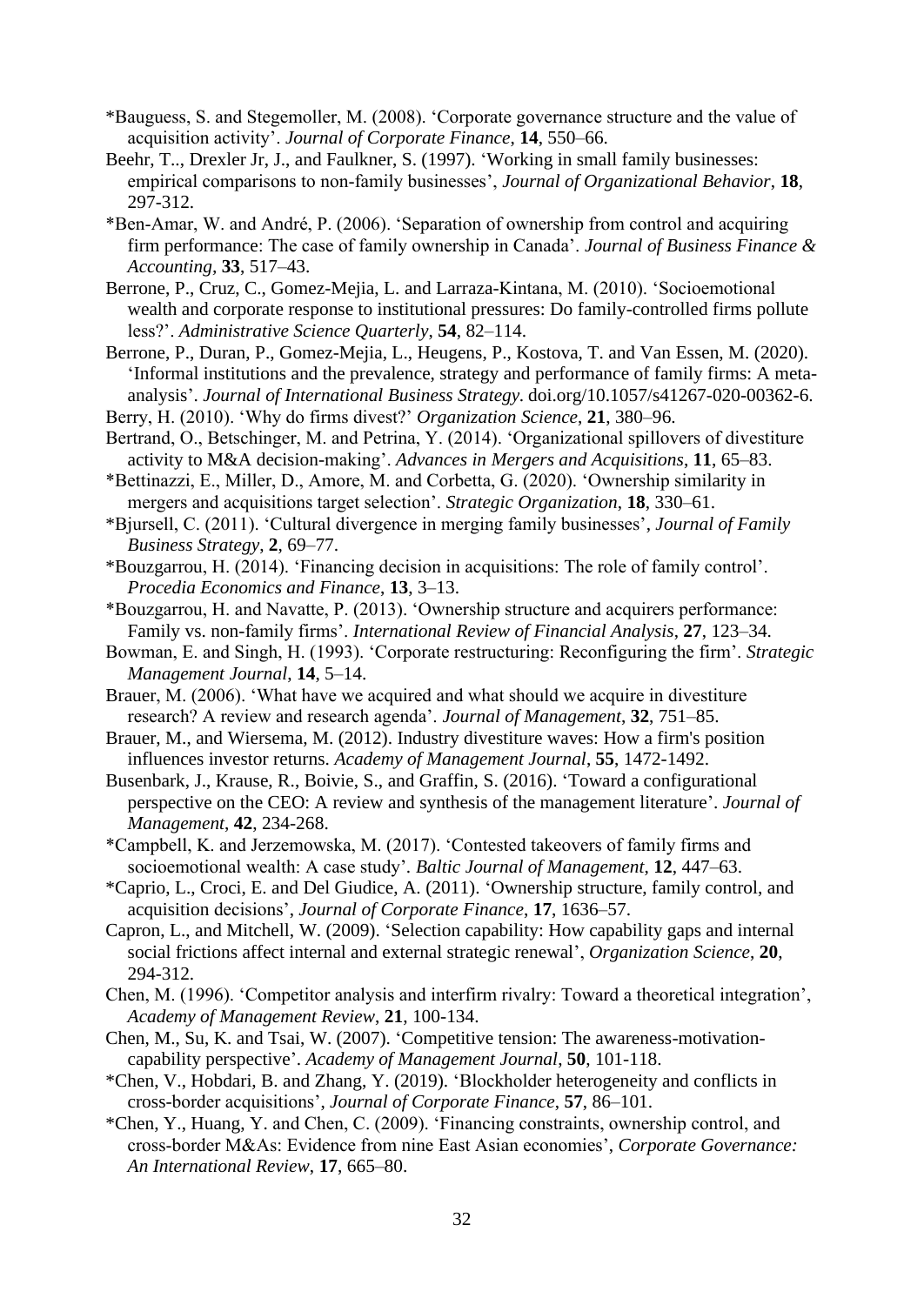- \*Chirico, F., Gómez-Mejia, L., Hellerstedt, K., Withers, M. and Nordqvist, M. (2020). 'To merge, sell, or liquidate? Socioemotional wealth, family control, and the choice of business exit'. *Journal of Management, 46,* 1342-1379*.*
- Chrisman, J., Chua, J., and Litz, R. (2004). 'Comparing the agency costs of family and non– family firms: Conceptual issues and exploratory evidence', *Entrepreneurship Theory and Practice*, **28**, 335-354.
- Chrisman, J., Chua, J., Pearson, A. and Barnett, T. (2012). 'Family involvement, family influence, and family-centered non-economic goals in small firms', *Entrepreneurship Theory and Practice*, **36**, 267-293.
- Chrisman, J. and Patel P. (2012). 'Variations in R&D investments of family and nonfamily firms: Behavioral agency and myopic loss aversion perspectives', *Academy of Management Journal*, **55**, 976–97.
- Chua, J., Chrisman, J. and De Massis, A. (2015). 'A closer look at socioemotional wealth: Its flows, stocks, and prospects for moving forward'. *Entrepreneurship Theory & Practice*, **39**, 173–82.
- Chua, J., Chrisman, J., De Massis, A. and Wang, H. (2018). 'Reflections on family firm goals and the assessment of performance'. *Journal of Family Business Strategy*, **9**, 107–13.
- Chua, J., Chrisman, J. and Sharma, P. (1999). 'Defining the family business by behavior'. *Entrepreneurship Theory and Practice*, **23**, 19–39.
- Chua, J., Chrisman, J., Steier, L. and Rau, S. (2012). 'Sources of heterogeneity in family firms: An introduction'. *Entrepreneurship Theory & Practice*, **36**, 1103–13.
- \*Chung, C. and Luo, X. (2008). 'Institutional logics or agency costs: The influence of corporate governance models on business group restructuring in emerging economies', *Organization Science*, **19**, 766–84.
- Cording, M., Christmann, P., and Weigelt, C. (2010). 'Measuring theoretically complex constructs: The case of acquisition performance', *Strategic Organization*, **8**, 11-41.
- \*Craninckx, K. and Huyghebaert, N. (2015). 'Large shareholders and value creation through corporate acquisitions in Europe. The identity of the controlling shareholder matters', *European Management Journal*, **33**, 116–31.
- \*Croce, A. and Martí, J. (2016). 'Productivity growth in private-equity-backed family firms', *Entrepreneurship Theory and Practice*, **40**, 657–83.
- Cruz, C., Gomez-Mejia, L. and Becerra, M. (2010). 'Perceptions of benevolence and the design of agency contracts: CEO-TMT relations in family firms', *Academy of Management Journal*, **53**, 69–89.
- Daspit, J., Chrisman, J.., Sharma, P., Pearson, A. and Mahto, R. (2018). 'Governance as a source of family firm heterogeneity'. *Journal of Business Research*, **84**, 293–300.
- \*De Cesari, A., Gonenc, H. and Ozkan, N. (2016). 'The effects of corporate acquisitions on CEO compensation and CEO turnover of family firms', *Journal of Corporate Finance,* **38**, 294–317.
- \*Defrancq, C., Huyghebaert, N. and Luypaert, M. (2016). 'Influence of family ownership on the industry-diversifying nature of a firm's M&A strategy: Empirical evidence from Continental Europe'. *Journal of Family Business Strategy*, **7**, 210–26.
- \*Dehlen, T., Zellweger, T., Kammerlander, N. and Halter, F. (2014). 'The role of information asymmetry in the choice of entrepreneurial exit routes', *Journal of Business Venturing*, **29**, 193–209.
- De Kok, J., Uhlaner, L. and Thurik, A. (2006). 'Professional HRM practices in family ownedmanaged enterprises', *Journal of Small Business Management*, **44**, 441–60.
- De Massis A., Chirico F., Kotlar J. and Naldi L. (2014a). 'The temporal evolution of proactiveness in family firms: The horizontal s-curve hypothesis'. *Family Business Review*, **27**, 35–50.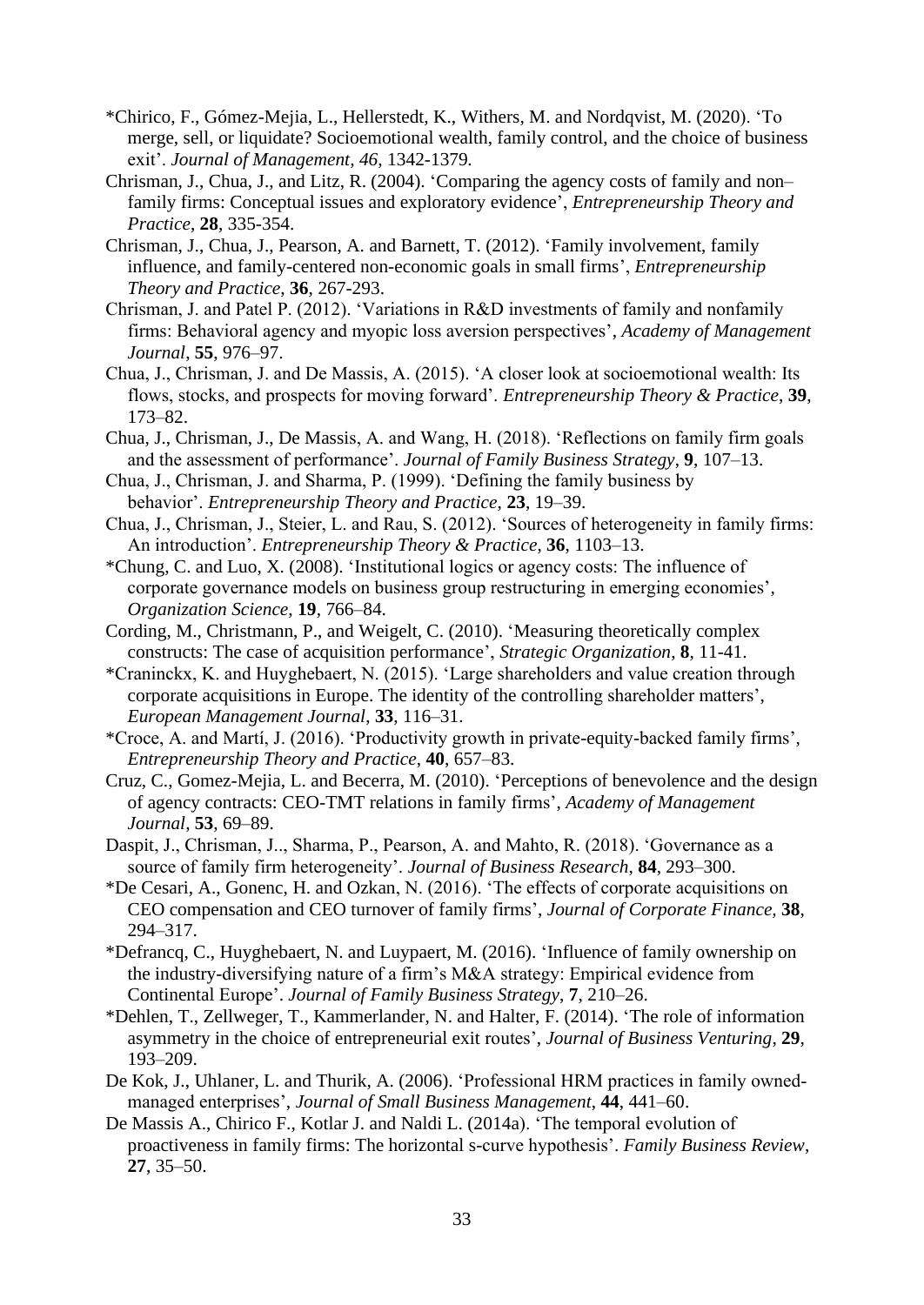- De Massis, A. and Kammerlander, N. (2020). '*Handbook of Qualitative Research Methods for Family Business*', Edward Elgar, Cheltenham Glos, UK.
- De Massis A., Kotlar J., Chua J. H., and Chrisman J. J. (2014b). 'Ability and willingness as sufficiency conditions for family-oriented particularistic behavior: Implications for theory and empirical studies', *Journal of Small Business Management*, **52**(2), 344–364.
- De Massis, A., Eddleston, K. A., and Rovelli, P. (2020). 'Entrepreneurial by design: How organizational design affects family and non-family firms' opportunity exploitation', *Journal of Management Studies*, **58**, 27-62.
- De Massis A., Frattini F., Majocchi A. and Piscitello L. (2018). 'Family firms in the global economy: Toward a deeper understanding of internationalization determinants, processes and outcomes', *Global Strategy Journal*, **8**, 3–21.
- De Massis, A., Frattini, F., Pizzurno, E. and Cassia, L. (2015). 'Product innovation in family versus nonfamily firms: An exploratory analysis'. *Journal of Small Business Management*, **53**, 1–36.
- De Massis, A. and Rondi, E. (2020). 'Covid-19 and the future of family business research', *Journal of Management Studies*, **57**, 1727–1731.
- DeTienne, D. (2010). 'Entrepreneurial exit as a critical component of the entrepreneurial process: Theoretical development'. *Journal of Business Venturing*, **25**, 203–15.
- \*DeTienne, D. and Cardon, M. (2012). 'Impact of founder experience on exit intentions', *Small Business Economics*, **38**, 351–74.
- Duru, A. and Reeb, D. (2002).' Geographic and industrial corporate diversification: The level and structure of executive compensation'. *Journal of Accounting, Auditing and Finance,* **17**, 1-30.
- Easterby‐Smith, M., Crossan, M. and Nicolini, D. (2000). 'Organizational learning: Debates past, present and future', *Journal of Management Studies*, **37**, 783–796.
- Eisenstein, P. (2019). 'Fiat Chrysler's merger with PSA Group gives Detroit a CEO who takes risks in the boardroom and on the racetrack'. *CNBC*. Available at https://www.cnbc.com/2019/11/04/fiat-chryslers-merger-with-peugeots-psa-group-bringsceo-used-to-taking-risks.html
- Elsbach, K. and van Knippenberg, D. (2020). 'Creating high‐impact literature reviews: An argument for integrative reviews', *Journal of Management Studies*, **57**, 1277–1289.
- \*Feito-Ruiz, I. and Menéndez-Requejo, S. (2010). 'Family firm mergers and acquisitions in different legal environments', *Family Business Review*, **23**, 60–75.
- \*Feldman, E., Amit, R. and Villalonga, B. (2016). 'Corporate divestitures and family control'. *Strategic Management Journal*, **37**, 429–46.
- \*Feldman, E., Amit, R. and Villalonga, B. (2019). 'Family firms and the stock market performance of acquisitions and divestitures', *Strategic Management Journal*, **40**, 757–80.
- \*Franks, J., Mayer, C., Volpin, P. and Wagner, H. F. (2012). 'The life cycle of family ownership: International evidence'. *Review of Financial Studies*, **25**, 1675–712.
- \*Gao, W., Huang, Z. and Yang, P. (2019). 'Political connections, corporate governance and M&A performance: Evidence from Chinese family firms'. *Research in International Business and Finance*, **50**, 38–53.
- \*Geppert, M., Dörrenbächer, C., Gammelgaard, J. and Taplin, I. (2013). 'Managerial risk‐ taking in international acquisitions in the brewery industry: Institutional and ownership influences compared'. *British Journal of Management*, **24**, 316–32.
- \*Gleason, K. C., Pennathur, A. K. and Wiggenhorn, J. (2014). 'Acquisitions of family owned firms: Boon or bust?'. *Journal of Economics and Finance*, **38**, 269–86.
- Gomez-Mejia, L., Berrone, P. and Franco-Santos, M. (2010). *Compensation and organizational performance: Theory, research and practice*. Armonk, N.Y.: M.E. Sharpe, Inc.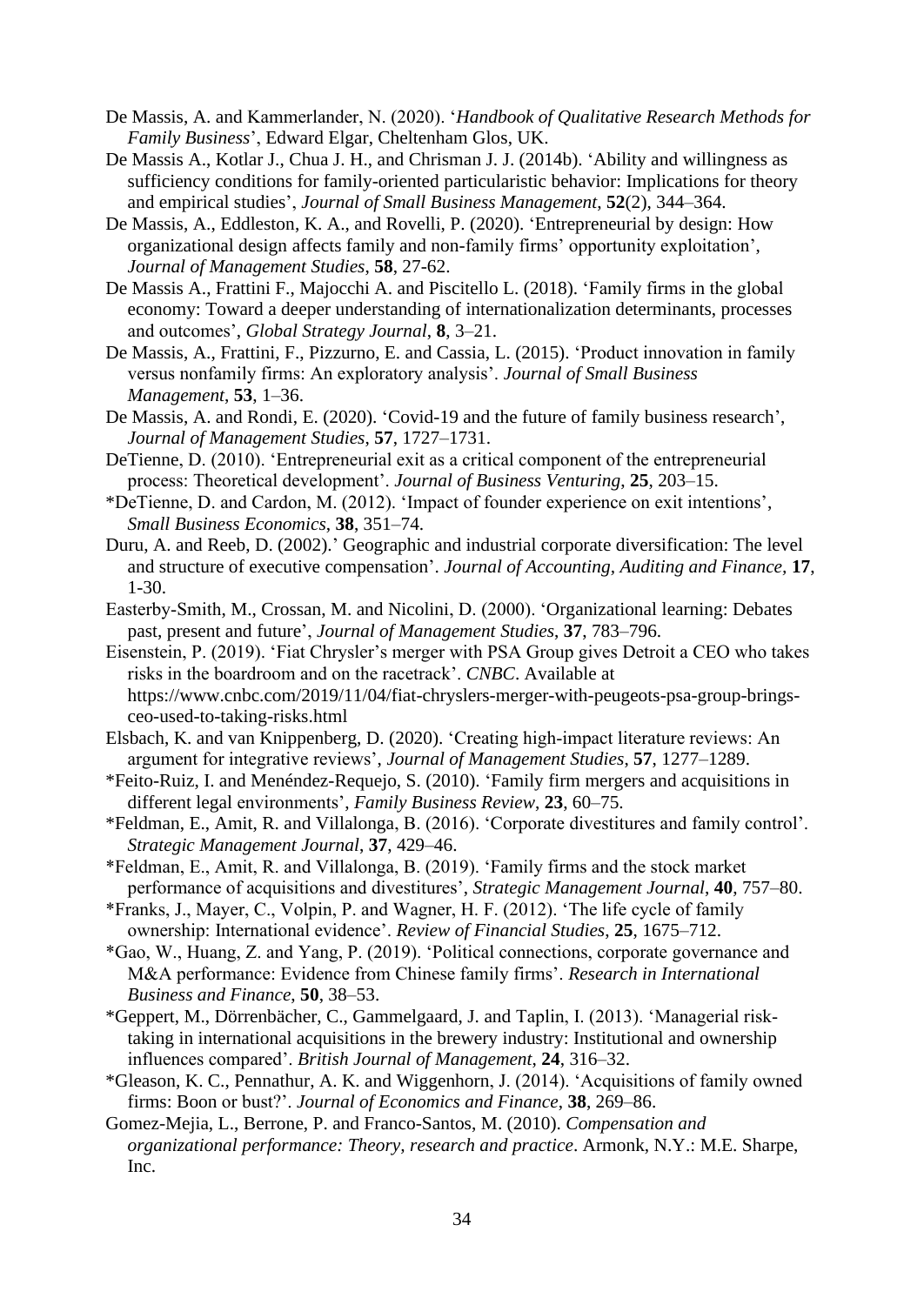- Gomez-Mejia, L., Cruz, C., Berrone, P. and De Castro, J. (2011). 'The bind that ties: Socioemotional wealth preservation in family firms'. *Academy of Management Annals*, **5**, 653–707.
- Gomez-Mejia, L., Haynes, K., Jacobson, K., Nunez-Nickel, M. and Moyano, J. (2007). 'Socioemotional wealth and business risks in family controlled firms'. *Administrative Science Quarterly*, **52**, 106–38.
- Gomez-Mejia, L. R., Larraza-Kintana, M. and Makri, M. (2003). 'The determinants of executive compensation in family controlled firms', *Academy of Management Journal*, **46**, 226–38.
- Gomez‐Mejia, L., Makri, M. and Kintana, M. (2010). 'Diversification decisions in family‐ controlled firms', *Journal of Management Studies*, **47**, 223–52.
- Gomez-Mejia, L., Nunez-Nickel, M. and Gutierrez, I. (2001). 'The role of family ties in agency contracts', *Academy of Management Journal*, **43**, 30–41.
- \*Gomez-Mejia, L., Patel, P. and Zellweger, T. (2018). 'In the horns of the dilemma: Socioemotional wealth, financial wealth, and acquisitions in family firms', *Journal of Management,* **44**, 1369–97.
- Gomez-Mejia, L., Tosi, H., and Hinkin, T. (1987). 'Managerial control, performance, and executive compensation'. *Academy of Management Journal*, **30**, 51-70.
- \*Gonenc, H., Hermes, N. and van Sinderen, E. (2013). 'Bidders' gains and family control of private target firms', *International Business Review*, **22**, 856–67.
- \*Goossens, L., Manigart, S. and Meuleman, M. (2008). 'The change in ownership after a buyout: impact on performance'. *Journal of Private Equity*, **12**, 31–41.
- \*Granata, D. and Chirico, F. (2010). 'Measures of value in acquisitions: Family versus nonfamily firms', *Family Business Review*, **23**, 341–54.
- \*Grundström, C., Öberg, C. and Rönnbäck, A. Ö. (2012). 'Family-owned manufacturing SMEs and innovativeness: A comparison between within-family successions and external takeovers', *Journal of Family Business Strategy*, **3**, 162–73.
- Guest, P. (2009). 'The impact of mergers and acquisitions on executive pay in the United Kingdom'. *Economica*, **76**, 149-175.
- \*Haider, Z., Li, J., Wang, Y. and Wu, Z. (2020). 'Do family firms have higher or lower deal valuations? A contextual analysis'. *Entrepreneurship Theory and Practice*, doi.org/10.1177/1042258720910950.
- Hayward, M. and Hambrick, D. (1997). 'Explaining the premiums paid for large acquisitions: Evidence of CEO hubris', *Administrative Science Quarterly*, **42**, 103-127.
- Hayward, M. and Shimizu, K. (2006). 'De‐commitment to losing strategic action: Evidence from the divestiture of poorly performing acquisitions', *Strategic Management Journal*, **27**, 541–57.
- Heeley, M.., King, D. and Covin, J. (2006). 'Effects of firm R&D investment and environment on acquisition likelihood'. *Journal of Management Studies*, **43**, 1513-1535.
- \*Hirigoyen, G. and Basly, S. (2019). 'The 2008 financial and economic crisis and the family business sale intention'. *Journal of Small Business and Enterprise Development*, **26**, 571– 94.
- \*Howorth, C., Westhead, P. and Wright, M. (2004). 'Buyouts, information asymmetry and the family management dyad'. *Journal of Business Venturing*, **19**, 509–34.
- \*Howorth, C., Wright, M., Westhead, P., and Allcock, D. (2016). 'Company metamorphosis: Professionalization waves, family firms and management buyouts', *Small Business Economics*, **47**, 803–17.
- \*Huang, H. H., Chan, M. L., Huang, I. H. and Wu, K. H. (2014). 'Operating performance following acquisitions: Evidence from Taiwan's IT industry'. *Asia‐Pacific Journal of Financial Studies,* **43**, 739–66.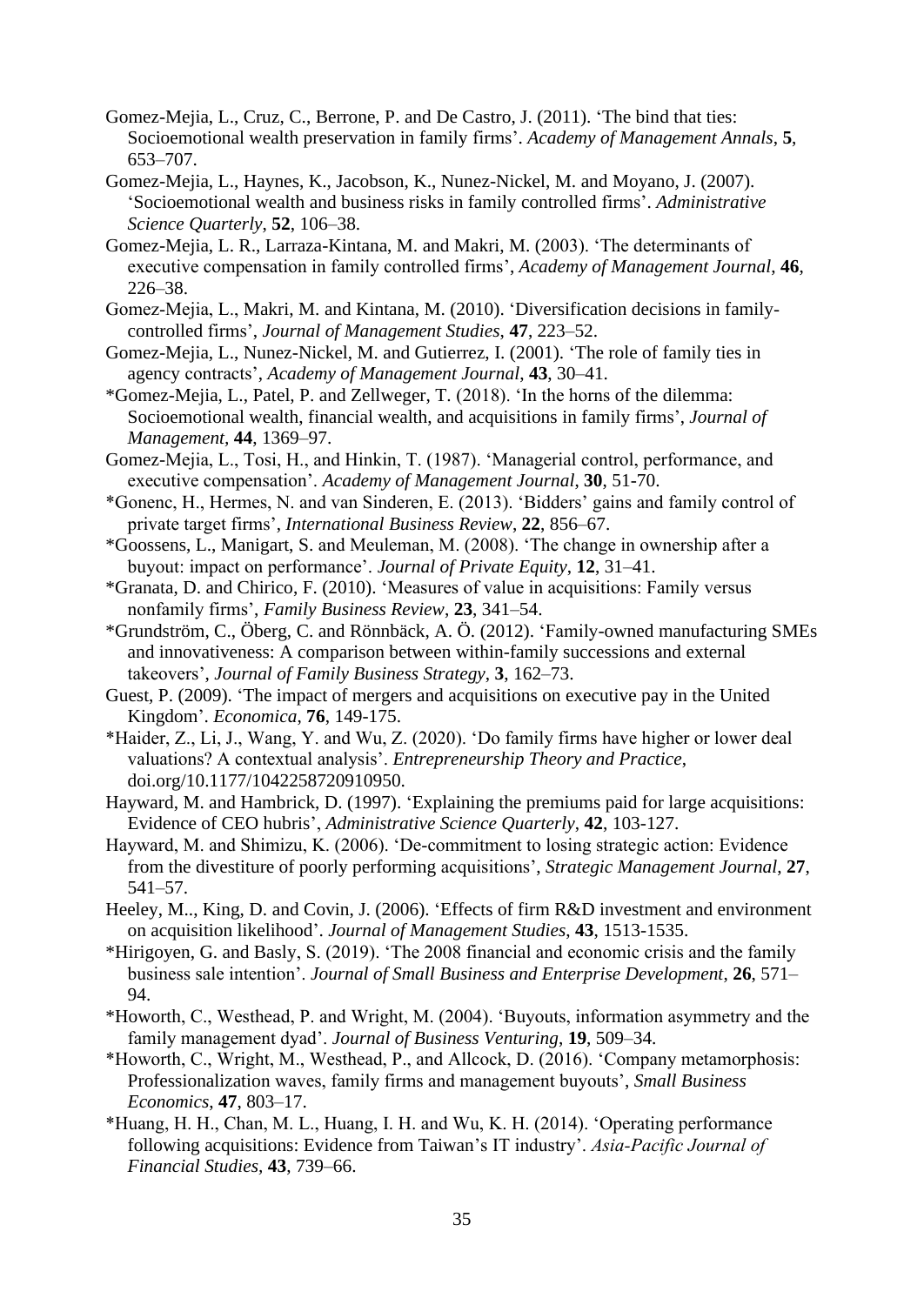- \*Hussinger, K. and Issah, A. (2019). 'Firm acquisitions by family firms: A mixed gamble approach'. *Family Business Review*, **32**, 354–77.
- Jaffe, D. and Lane, S. (2004). 'Sustaining a family dynasty: Key issues facing complex multigenerational business- and investment-owning families', *Family Business Review*, **17**, 5–18.
- \*Jaskiewicz, P., Lutz, E. and Godwin, M. (2016). 'For money or love? Financial and socioemotional considerations in family firm succession'. *Entrepreneurship Theory and Practice*, **40**, 1179–90.
- Jemison, D. and Sitkin, S. (1986). 'Corporate acquisitions: A process perspective'. *Academy of Management Review*, **11**, 145–63.
- Junni, P., Sarala, R., Taras, V., and Tarba, S. (2013). 'Organizational ambidexterity and performance: A meta-analysis'. *Academy of Management Perspectives*, **27**, 299-312.
- \*Karaevli, A. and Yurtoglu, B. (2018). 'Founding family effects on business group growth: Longitudinal evidence from Turkey (1925–2012)'. *Long Range Planning*, **51**, 831–64.
- \*Kavadis, N. and Castañer, X. (2015). 'Who drives corporate restructuring? Co‐existing owners in French firms', *Corporate Governance: An International Review*, **23**, 417–33.
- Keil T., Laamanen T. and McGrath, R (2013). 'Is a counterattack the best defense? Competitive dynamics through acquisitions'. *Long Range Planning*, **46**, 195-215.
- Kim, J., Haleblian, J., and Finkelstein, S. (2011). 'When firms are desperate to grow via acquisition: The effect of growth patterns and acquisition experience on acquisition premiums', *Administrative Science Quarterly*, **56**, 26-60.
- \*Kim, H., Hoskisson, R. and Zyung, J. D. (2019). 'Socioemotional favoritism: Evidence from foreign divestitures in family multinationals', *Organization Studies*, **40**, 917–40.
- King, D., Bauer, F. and Schriber, S. (2018). *Mergers and Acquisitions: A Research Overview*. Oxon, UK: Routledge.
- King, D., Bauer, F., Weng, Q., Schriber, S. and Tarba, S. (2020a). 'What, when, and who: Manager involvement in predicting employee resistance to acquisition integration'. *Human Resource Management*, **59**, 63-81.
- King, D., Dalton, D., Daily, C., and Covin, J. (2004). 'Meta-analyses of post-acquisition performance: Indications of unidentified moderators', *Strategic Management Journal*, **25**, 187-200.
- King, D., Slotegraaf, R. and Kesner, I. (2008). 'Performance implications of firm resource interactions in the acquisition of R&D-intensive firms'. *Organization Science*, **19**, 327-340.
- King, D., and Schriber, S. (2016). 'Addressing competitive responses to acquisitions', *California Management Review*, **58**, 109-124.
- King, D., Wang, G., Samimi, M., Cortes, F. (2020b). 'A meta-analytic integration of acquisition performance prediction'. *Journal of Management Studies*. doi.org/10.1111/joms.12636
- \*Klasa, S. (2007). 'Why do controlling families of public firms sell their remaining ownership stake?'. *Journal of Financial and Quantitative Analysis*, **42**, 339-67.
- Kostova, T. (1999). 'Transnational transfer of strategic organizational practices: A contextual perspective'. Academy of Management Review, **24**, 308-324.
- Kroll, M., Simmons, A. amd Wright, P. (1990). Determinants of chief executive officer compensation following major acquisitions. *Journal of Business Research*, 20(4), 349-366.
- \*Labaki, R. and Hirigoyen, G. (2020). 'The strategic divestment decision in the family business through the real options and emotional lenses', In J. Palma-Ruiz, I. Barros-Contreras and L. Gnan (Eds.), *Handbook of Research on the Strategic Management of Family Businesses*. IGI Global, 244–79.
- Lamont, B., King, D., Maslach, D., Schwerdtfeger, M. and Tienari, J. (2019). 'Integration capacity and knowledge‐based acquisition performance'. *R&D Management*, **49**, 103-114.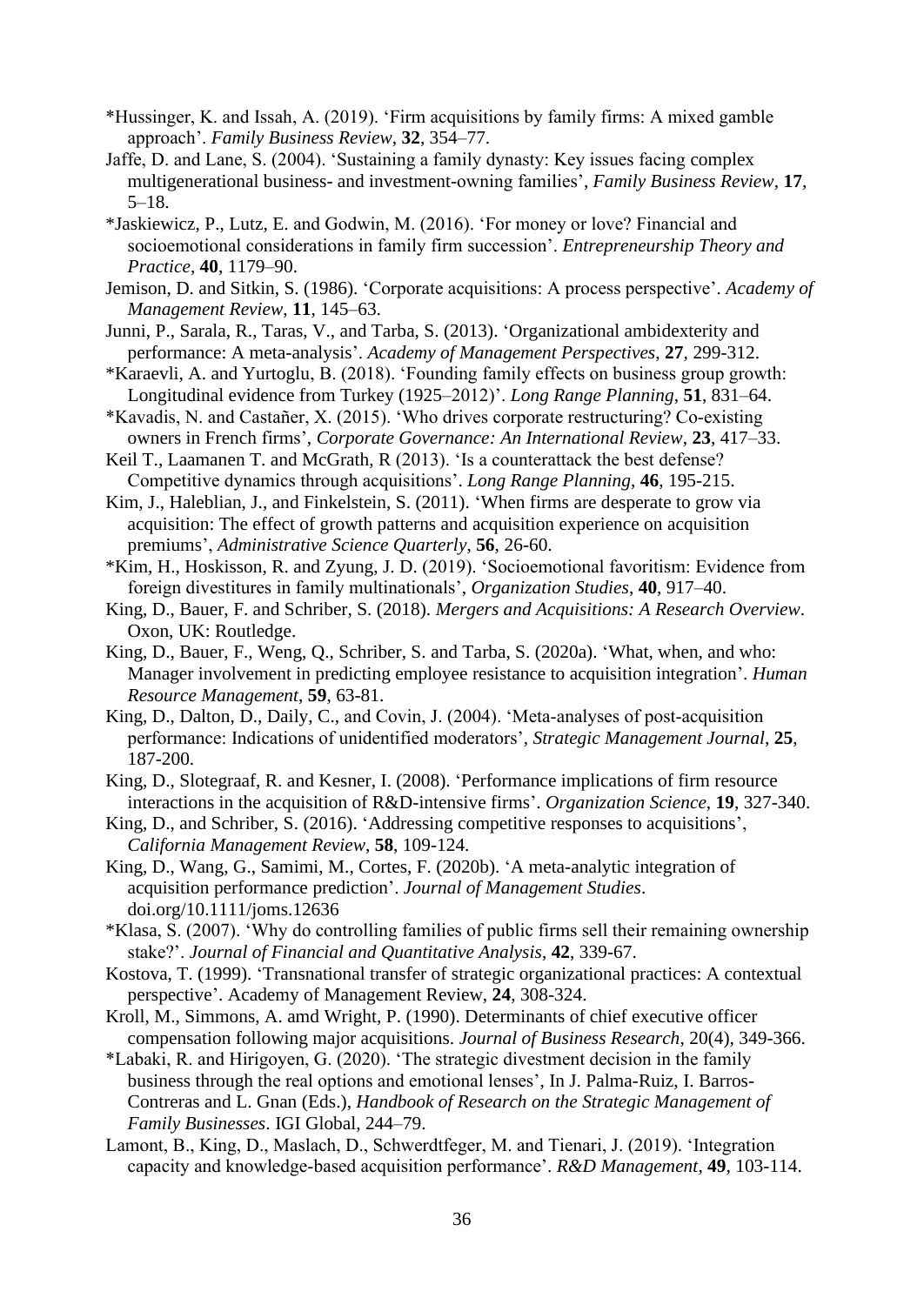- Larsson, R. and Finkelstein, S. (1999). 'Integrating strategic, organizational, and human resource perspectives on mergers and acquisitions: A case survey of synergy realization'. *Organization Science*, **10**, 1–26.
- Lee, D. and Madhavan, R. (2010). 'Divestiture and firm performance: A meta-analysis', *Journal of Management*, **36**, 1345–71.
- Lee, J. (2006). 'Family firm performance: Further evidence', *Family Business Review*, **19**, 103–114.
- \*Leepsa, N. and Mishra, C. (2013). 'Wealth creation through acquisitions', *Decision*, **40**, 197- 211.
- \*Leitterstorf, M. and Wachter, M. (2016). 'Takeover premiums and family blockholders'. *Family Business Review*, **29**, 214–30.
- Levenson, A., Van der Stede, W. and Cohen, S. (2006). 'Measuring the relationship between managerial competencies and performance'. *Journal of Management*, **32**, 360-380.
- \*Li, W., Gao, W. and Sun, W. (2015). 'Do managers in Chinese family firms learn from the market? Evidence from Chinese private placement'. *Journal of Applied Business Research,*  **31**, 471–88.
- Livengood, R. and Reger, R. (2010). 'That's our turf! Identity domains and competitive dynamics'. *Academy of Management Review*, **35**, 48-66.
- MacDonald, A., and Colchester, M. (2020). 'Breakup exposes secret of Britain's billionaire Barclays.' *Wall Street Journal*: 11-12 July, p. A1.
- March, J., and Sutton, R. (1997). 'Crossroads—organizational performance as a dependent variable'. *Organization Science*, **8**, 698-706.
- Martin, G. and Gomez-Mejia, L. (2016). 'The relationship between socioemotional and financial wealth'. *Management Research: Journal of the Iberoamerican Academy of Management*, **14,** 3, 215-233.
- Meglio, O. and King, D. (2019). 'Family businesses: Building a merger and acquisition research agenda'. In Cooper, C. and Finkelstein, S. (Eds.), *Advances in Mergers and Acquisitions.* Bingley, UK: Emerald Publishing Limited, **18**, 83–98.
- Meglio, O., King, D. and Risberg, A. (2017). 'Speed in acquisitions: A managerial framework'. *Business Horizons*, **60**, 415-425.
- \*Meier, O. and Schier, G. (2014). 'Family firm succession: Lessons from failures in external party takeovers', *Journal of Family Business Strategy*, **5**, 372–83.
- \*Michel, A., Ahlers, O., Hack, A. and Kellermanns, F. (2020). 'Who is the king of the hill? On bargaining power in private equity buyouts', *Long Range Planning*, **53**, 101859.
- \*Mickelson, R. E. and Worley, C. (2003). 'Acquiring a family firm: A case study'. *Family Business Review*, **16**, 251–68.
- \*Miller, D., Le Breton‐Miller, I. and Lester, R. (2010). 'Family ownership and acquisition behavior in publicly‐traded companies', *Strategic Management Journal*, **31**, 201–23.
- Miller, D., Le Breton-Miller, I. and Scholnick, B. (2008). 'Stewardship vs. stagnation: An empirical comparison of small family and non-family businesses', *Journal of Management Studies*, **45**, 51–78.
- Minola, T., Kammerlander, N., Kellermanns, F. W. and Hoy, F. (2020). 'Corporate entrepreneurship and family business: Learning across domains', *Journal of Management Studies*. doi.org/10.1111/joms.12672.
- Morck, R. and Yeung, B. (2003). 'Agency problems in large family business groups', *Entrepreneurship Theory and Practice*, **27**, 367–82.
- Moschieri, C., and Mair, J. (2008). 'Research on corporate divestitures: A synthesis'. *Journal of Management & Organization*, **14**, 399-422.
- \*Nguyen, P., Rahman, N. and Zhao, R. (2013). 'Ownership structure and divestiture decisions: Evidence from Australian firms', *International Review of Financial Analysis*, **30**, 170–81.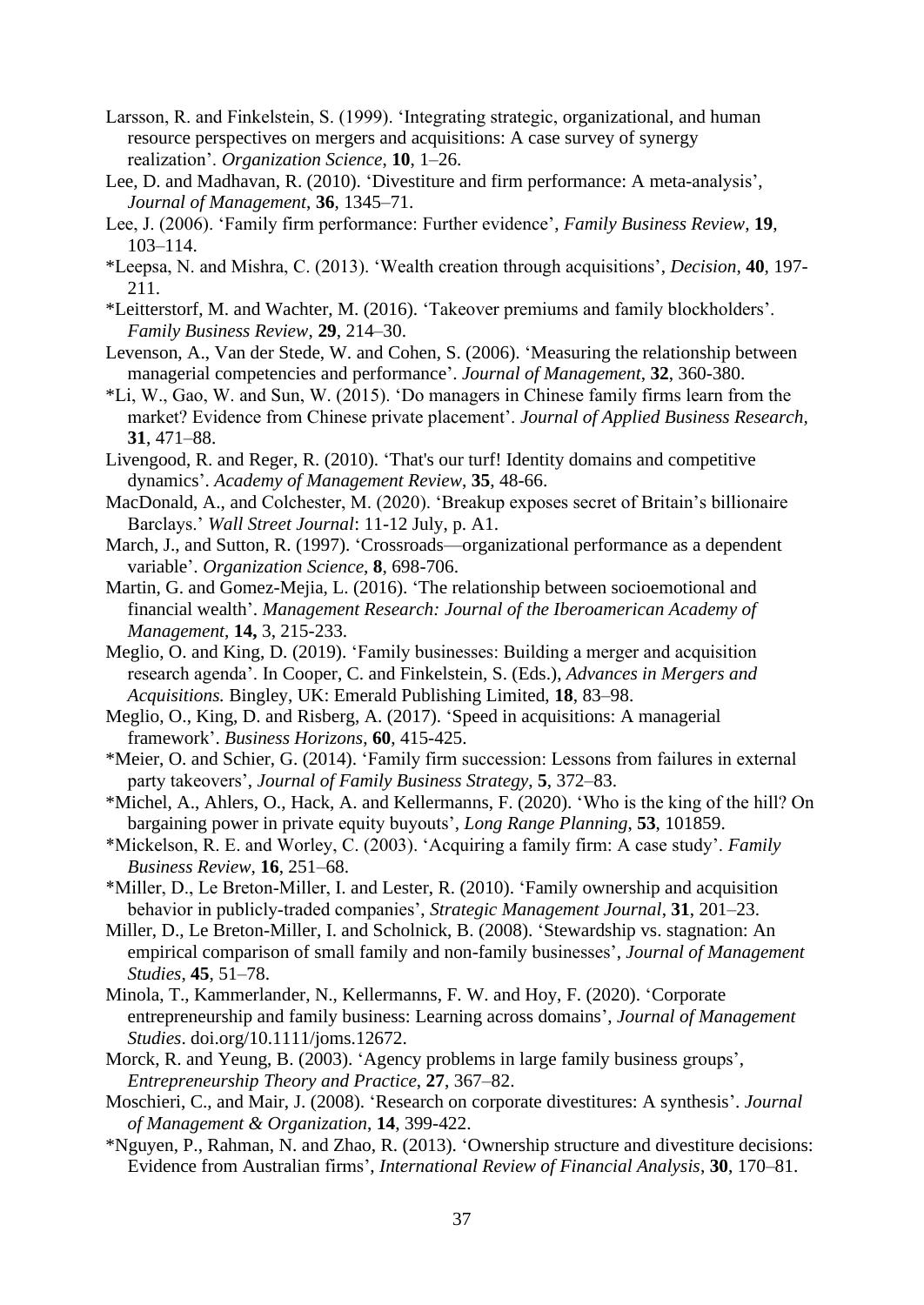- \*Niedermeyer, C., Jaskiewicz, P. and Klein, S. B. (2010). 'Can't get no satisfaction? Evaluating the sale of the family business from the family's perspective and deriving implications for new venture activities', *Entrepreneurship & Regional Development*, **22**, 293–320.
- \*Palmer, D. and Barber, B. M. (2001). 'Challengers, elites, and owning families: A social class theory of corporate acquisitions in the 1960s'. *Administrative Science Quarterly*, **46**, 87– 120.
- Papadakis, V., and Thanos, I. (2010). Measuring the performance of acquisitions: An empirical investigation using multiple criteria. *British Journal of Management*, **21**, 859-873.
- \*Park, K. (2015). 'Leadership, power and collaboration in international mergers and acquisitions'. In Risberg, A., King, D. and Meglio, O. (Eds.), *The Routledge Companion to Mergers and Acquisitions*. Oxford, UK: Routledge, 177–94.
- Patriotta, G. (2020a). 'Actors and actorhood in institutional theory', *Journal of Management Studies*, **57**(4), 867–872.
- Patriotta, G. (2020b). 'Writing impactful review articles', *Journal of Management Studies*, **57**(6), 1272–1276.
- \*Patel, P. and King, D. (2015). 'Acquire or get acquired: Defensive acquisitions in mediumsized family firms'. In Risberg, A., King, D. and Meglio, O. (Eds.), *The Routledge Companion to Mergers and Acquisitions*. Oxford, UK: Routledge, 57–73.
- \*Pazzaglia, F., Mengoli, S. and Sapienza, E. (2013). 'Earnings quality in acquired and nonacquired family firms: A socioemotional wealth perspective'. *Family Business Review*, **26**, 374–86.
- \*Peruffo, E., Marchegiani, L. and Vicentini, F. (2018). 'Experience as a source of knowledge in divestiture decisions: Emerging issues and knowledge management implications', *Journal of Knowledge Management*, **22**, 344–61.
- Pfeffer, J. (1993) 'Barriers to the advance of Organizational Science: Paradigm Development as a dependent variable'. *Academy of Management Review*, **18**, 4: 599-620.
- Pettigrew, A. (1987). 'Theoretical, methodological and empirical issues in studying change', *Journal of Management Studies*, **24**, 420-426.
- Pettigrew, A. (2012). 'Context and action in the transformation of the firm: A reprise', *Journal of Management Studies*, **49**, 1304-1328.
- Post, C., Sarala, R., Gatrell, C. and Prescott, J. (2020). 'Advancing theory with review articles', *Journal of Management Studies*, **57**, 351–376.
- \*Praet, A. (2013). 'Family firms and the divestment decision: An agency perspective'. *Journal of Family Business Strategy*, **4**, 34–41.
- Raitis, J., Sasaki, I., and Kotlar, J. (2020). 'System-spanning values work and entrepreneurial growth in family firms', *Journal of Management Studies*. doi.org/10.1111/joms.12653.
- \*Requejo, I., Reyes-Reina, F., Sanchez-Bueno, M. and Suárez-González, I. (2018). 'European family firms and acquisition propensity: A comprehensive analysis of the legal system's role'. *Journal of Family Business Strategy*, **9**, 44–58.
- Roberts, P. (1999). Product innovation, product–market competition and persistent profitability in the US pharmaceutical industry. *Strategic Management Journal*, **20**, 655-670.
- \*Sara, E., Ram, E. and Yoram, K. (2015). 'Motives, expectations and results of the 2000–2009 M&A privatization processes of the industrial activity of Israeli kibbutzim'. *Journal of Cooperative Organization and Management,* **3**, 84–93.
- Sarala, R., Junni, P., Cooper, C., and Tarba, S. (2016). 'A sociocultural perspective on knowledge transfer in mergers and acquisitions', *Journal of Management*, **42**, 1230-1249.
- Schechner, S., Pearson, D. and Bisserbe, N. (2014). 'Peugeot secures \$1.1 billion lifeline from China'. *Wall Street Journal*. Available at https://www.wsj.com/articles/peugeot-dongfenggrabs-longdistance-lifeline-from-dongfeng-1392738435.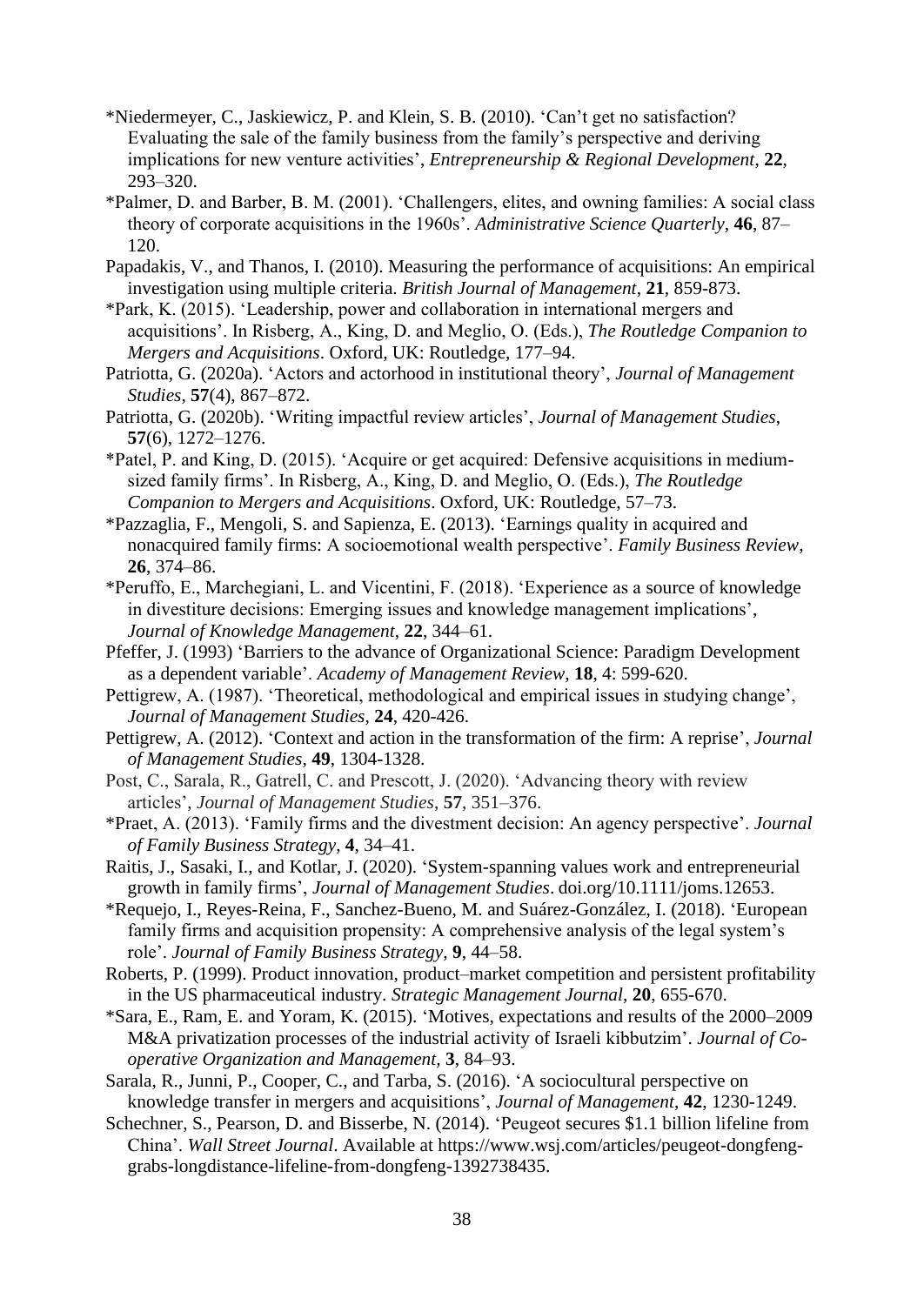- \*Schierstedt, B., Henn, M. and Lutz, E. (2020). 'Diversified acquisitions in family firms: Restricted vs. extended family priorities', *Journal of Family Business Strategy*, 11.
- \*Scholes, M., Wright, M., Westhead, P., Burrows, A. and Bruining, H. (2007). 'Information sharing, price negotiation and management buy-outs of private family-owned firms', *Small Business Economics*, **29**, 329–49.
- Schriber, S., King, D., and Bauer, F. (2018). Acquisition integration flexibility: Toward a conceptual framework. *Journal of Strategy and Management*, **11**, 434-448.
- Schriber, S., King, D., and Bauer, F. (2021). Retaliation effectiveness and acquisition performance: The influence of managerial decisions and industry context. *British Journal of Management*. DOI: 10.1111/1467-8551.12480
- \*Sharma, P. and Manikutty, S. (2005). 'Strategic divestments in family firms: Role of family structure and community culture'. *Entrepreneurship Theory and Practice*, **29**, 293–311.
- \*Shim, J. and Okamuro, H. (2011). 'Does ownership matter in mergers? A comparative study of the causes and consequences of mergers by family and non-family firms', *Journal of Banking & Finance*, **35**, 193–203.
- Sirower, M. (1997). *The synergy trap: How companies lose the acquisition game*. Simon and Schuster. New York.
- \*Song, S. and Rath, S. (2010). 'Ownership structure and post-takeover performance of Malaysian acquiring firms', *Asia Pacific Journal of Economics & Business*, **14**, 20–35.
- \*Sraer, D. and Thesmar, D. (2007). 'Performance and behavior of family firms: Evidence from the French stock market' *Journal of the European Economic Association*, **5**, 709–51.
- Stalk, G. and Foley, H. (2012). 'Avoid the traps that can destroy family businesses', *Harvard Business Review*. Available at https://hbr.org/2012/01/avoid-the-traps-that-can-destroyfamily-businesses.
- \*Steen, A. and Welch, L. S. (2006). 'Dancing with giants: Acquisition and survival of the family firm'. *Family Business Review*, **19**, 289–300.
- \*Strike, V. M., Berrone, P., Sapp, S. and Congiu, L. (2015). 'A socioemotional wealth approach to CEO career horizons in family firms', *Journal of Management Studies*, **52**, 555–83.
- Teerikangas, S., and Colman, H. (2020). 'Theorizing in the qualitative study of mergers & acquisitions', *Scandinavian Journal of Management*, 36(1), 101090.
- Teti, E., Dallocchio, M. and Currao, T. (2020). 'Family ownership and M&A payment method', *International Journal of Finance & Economics*. doi.org/10.1002/ijfe.2255.
- \*Thraya, M. and Hamza, T. (2019). 'Bidder excess control, target overpayment and control contestability: Evidence from France'. *Quarterly Review of Economics and Finance,* **72**, 178–90.
- Tienari, J., Vaara, E. and Björkman, I. (2003). 'Global capitalism meets national spirit: Discourses in media texts on a cross-border acquisition'. *Journal of Management Inquiry*, **12**, 377–93.
- \*Vaara, E. (2003). 'Post‐acquisition integration as sensemaking: Glimpses of ambiguity, confusion, hypocrisy, and politicization'. *Journal of Management Studies*, **40**, 859-894.
- Villalonga, B. and McGahan, A. (2005). 'The choice among acquisitions, alliances, and divestitures', *Strategic Management Journal,* **26**, 1183–208.
- \*Wang, D., Ma, G., Song, X. and Liu, Y. (2016). 'Political connection and business transformation in family firms: Evidence from China', *Journal of Family Business Strategy*, **7**, 117–30.
- Welch, X., Pavićević, S., Keil, T. and Laamanen, T. (2020). 'The pre-deal phase of mergers and acquisitions: A review and research agenda', *Journal of Management*, **46**, 843–78.
- \*Wennberg, K., Wiklund, J., Hellerstedt, K. and Nordqvist, M. (2011). 'Implications of intra‐ family and external ownership transfer of family firms: Short-term and long-term performance differences', *Strategic Entrepreneurship Journal*, **5**, 352–372.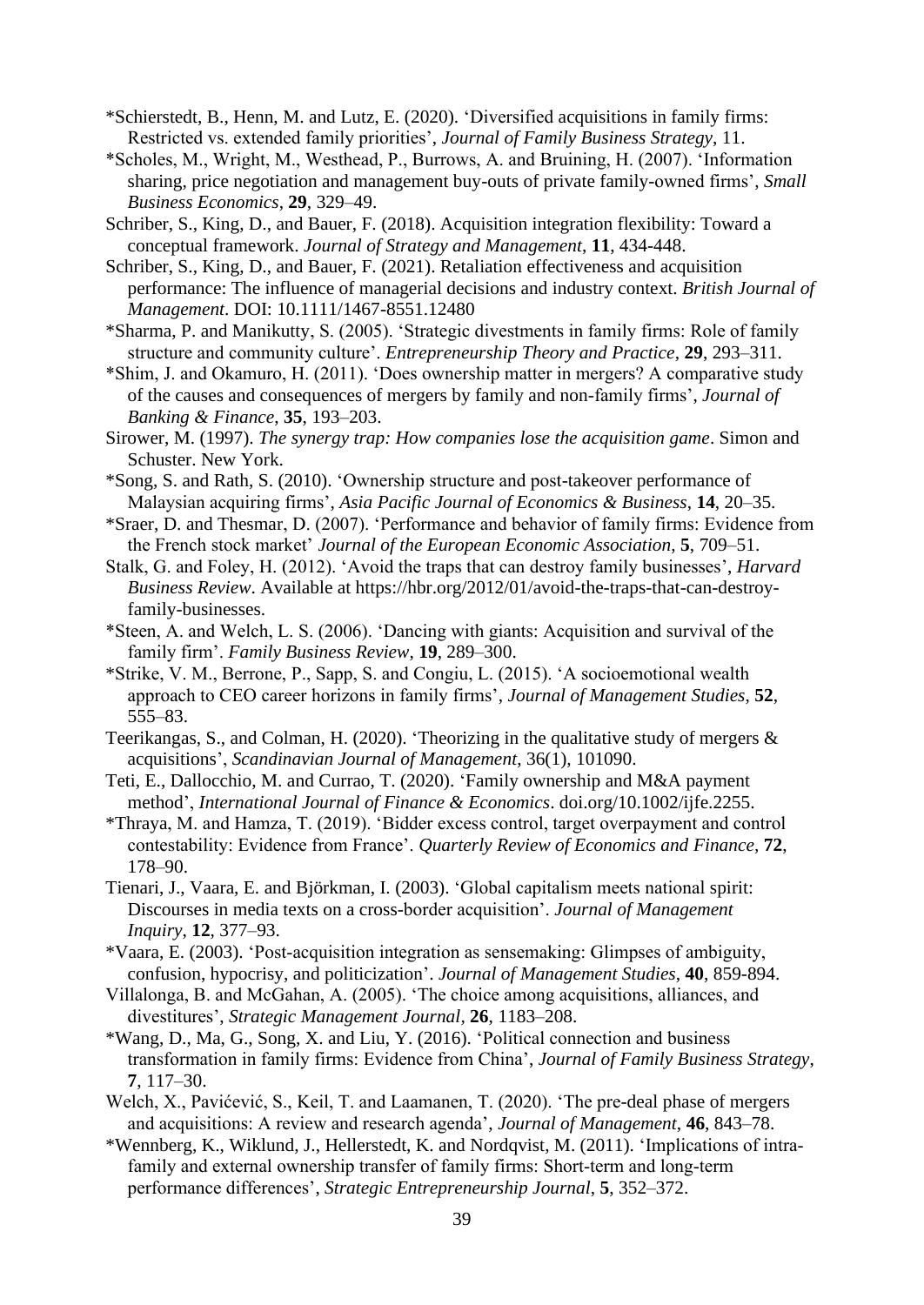- \*Wiklund, J., Nordqvist, M., Hellerstedt, K. and Bird, M. (2013). 'Internal versus external ownership transition in family firms: An embeddedness perspective'*. Entrepreneurship Theory and Practice*, **37**, 1319–40.
- \*Wiklund, J. and Shepherd, D. (2009). 'The effectiveness of alliances and acquisitions: The role of resource combination activities', *Entrepreneurship Theory and Practice*, **33**, 193– 212.
- \*Wong, Y., Chang, S. and Chen, L. (2010). 'Does a family‐controlled firm perform better in corporate venturing?'. *Corporate Governance: An International Review*, **18**, 175–92.
- \*Worek, M., De Massis, A., Wright, M. and Veider, V. (2018). 'Acquisitions, disclosed goals and firm characteristics: A content analysis of family and nonfamily firms', *Journal of Family Business Strategy*, **9**, 250–67.
- Wright, P., Kroll, M. and Elenkov, D. (2002). 'Acquisition returns, increase in firm size, and chief executive compensation: The moderating effect of monitoring'. *Academy of Management Journal*, **45**, 599-609.
- \*Yeo, H. (2012). 'Impacts of the board of directors and ownership structure on consolidation strategies in shipping industry'. *The Asian Journal of Shipping and Logistics*, **28**, 19–40.
- Zaheer, A., Castañer, X., and Souder, D. (2013). 'Synergy sources, target autonomy, and integration in acquisitions', *Journal of Management*, **39**, 604-632.
- Zahra, S. (2005). 'Entrepreneurial risk taking in family firms', *Family Business Review*, **18**, 23–40.
- Zahra, S., Hayton, J., and Salvato, C. (2004). 'Entrepreneurship in Family vs. Non–Family Firms: A Resource–Based Analysis of the Effect of Organizational Culture', *Entrepreneurship Theory and Practice*, **28**, 363-381.
- \*Zellweger, T., Kellermanns, F., Chrisman, J. and Chua, J. (2012). 'Family control and family firm valuation by family CEOs: The importance of intentions for transgenerational control'. *Organization Science*, **23**, 851–68.
- Zellweger, T., Nason, R. and Nordqvist, M. (2012). 'From longevity of firms to transgenerational entrepreneurship of families: Introducing family entrepreneurial orientation'. *Family Business Review*, **25**, 136–55.
- \*Zellweger, T., Richards, M., Sieger, P. and Patel, P. (2016). 'How much am I expected to pay for my parents' firm? An institutional logics perspective on family discounts', *Entrepreneurship Theory and Practice*, **40**, 1041–69.
- \*Zhou, Y. M., Li, X. and Svejnar, J. (2011). 'Subsidiary divestiture and acquisition in a financial crisis: Operational focus, financial constraints, and ownership'. *Journal of Corporate Finance*, **17**, 272–87.
- Zollo, M. (2009). 'Superstitious learning with rare strategic decisions: Theory and evidence from corporate acquisitions'. *Organization Science*, **20**, 894-908.
- Zorn, M., Sexton, J., Bhussar, M. and Lamont, B. (2019). 'Unfinished business: Nested acquisitions, managerial capacity, and firm performance'. *Journal of Management*, **45**, 1488–516.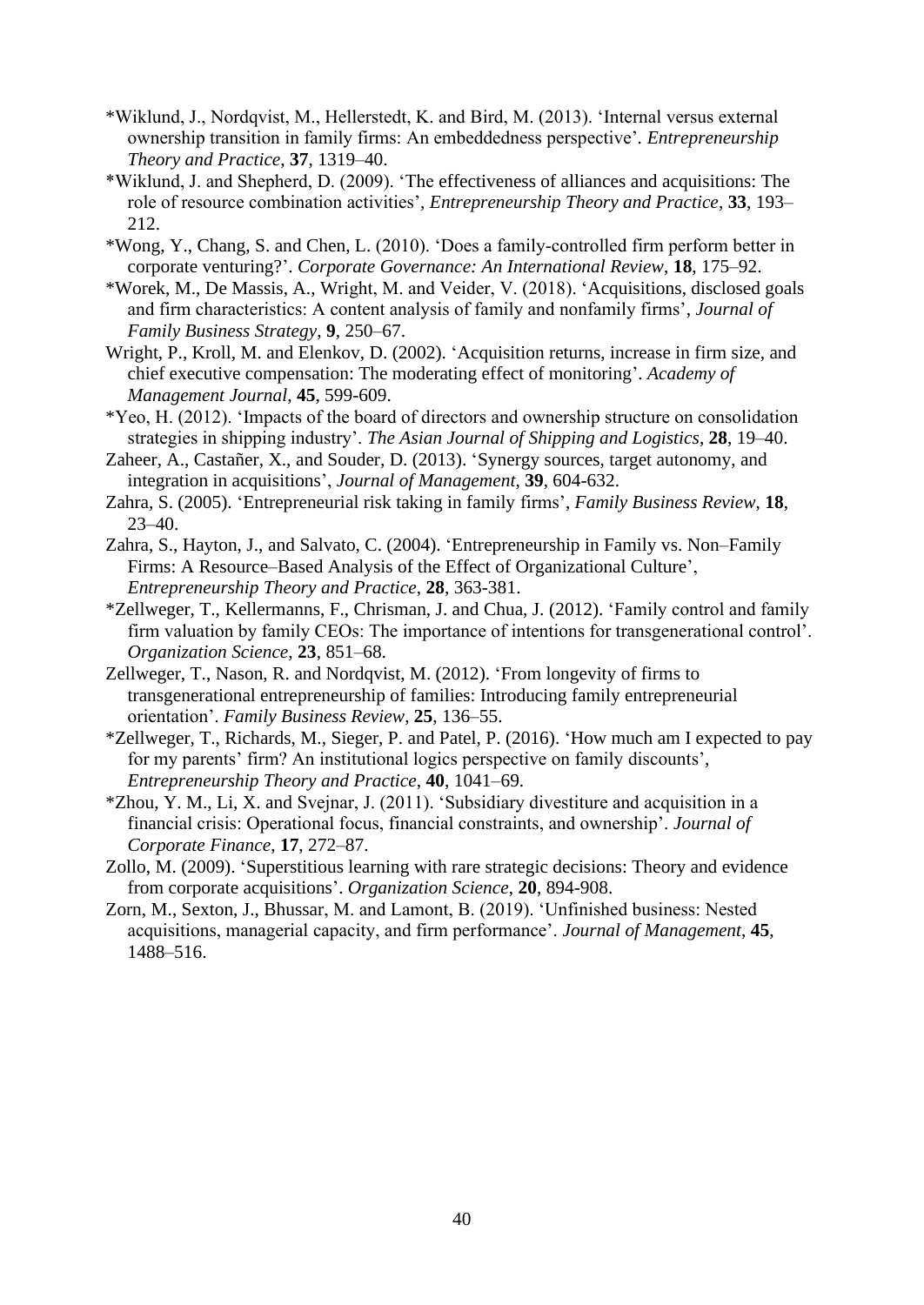# **Table 1.** Research on family business restructuring context

| Author/Yr                                           | Data                        | <b>Theory</b>                       | <b>Key Findings</b>                                                                                                                                            |
|-----------------------------------------------------|-----------------------------|-------------------------------------|----------------------------------------------------------------------------------------------------------------------------------------------------------------|
| Akhter, Sieger & Chirico<br>(2016)                  | Asia (Pakistan)             | Social identity theory              | Family owners may prefer to close down operations and keep the assets rather than sell<br>it to a third party.                                                 |
| Almeida, Park, Subrahmanyam<br>& Wolfenzon $(2011)$ | Asia (Korea)                | Pyramidal ownership                 | Firms that are controlled through pyramids have lower profitability than directly<br>controlled firms.                                                         |
| André, Ben-Amar, Saadi<br>(2014)                    | Canada                      | Agency                              | Agency problem between investors and managers appears to be worse than conflict<br>between investors and large family ownership.                               |
| André, Magna & St-Onge<br>(2008)                    | Canada                      | Governance                          | Intergenerational shift led Donohue to become a target, and it benefited from a high<br>premium, but acquirer lost wealth.                                     |
| Bae, Kang & Kim (2002)                              | Asia (Korea)                | Agency                              | Acquisitions by Chaebol perform worse than non-family firms.                                                                                                   |
| Basu, Dimitrova & Paeglis<br>(2009)                 | <b>USA</b>                  | Socioemotional wealth               | Evidence of entrenchment for families with low levels of ownership.                                                                                            |
| Ben-Amar & Andre (2006)                             | Canada                      | Agency                              | Families do not appear to use M&A to obtain private benefits at the expense of other<br>shareholders.                                                          |
| Chen, Hobdari, & Zhang<br>(2019)                    | <b>USA</b>                  | Agency                              | Bank blockholders more cooperative to family firms following acquisitions than other<br>institutional investors.                                               |
| De Cesari, Gonenc & Ozkan<br>(2016)                 | Europe                      | Agency and<br>Socioemotional wealth | CEOs in family firms do not experience an increase in compensation following<br>acquisitions, but CEOs in non-family firms do see an increase in compensation. |
| Dehlen, Zellweger,<br>Kammerlander & Halter (2014)  | Europe (German<br>speaking) | Information asymmetry               | While owners prefer family succession, young firms with educated and experienced<br>non-family managers more likely to choose a non-family successor.          |
| DeTienne & Cardon (2012)                            | <b>USA</b>                  | Threshold theory                    | Entrepreneurs have planned 'harvest' strategies. For family firms, younger entrepreneur<br>are less likely to consider family succession.                      |
| Franks, Mayer, Volpin &<br><b>Wagner</b> (2012)     | Europe                      | Life cycle theory                   | Family control is more persistent in less developed markets.                                                                                                   |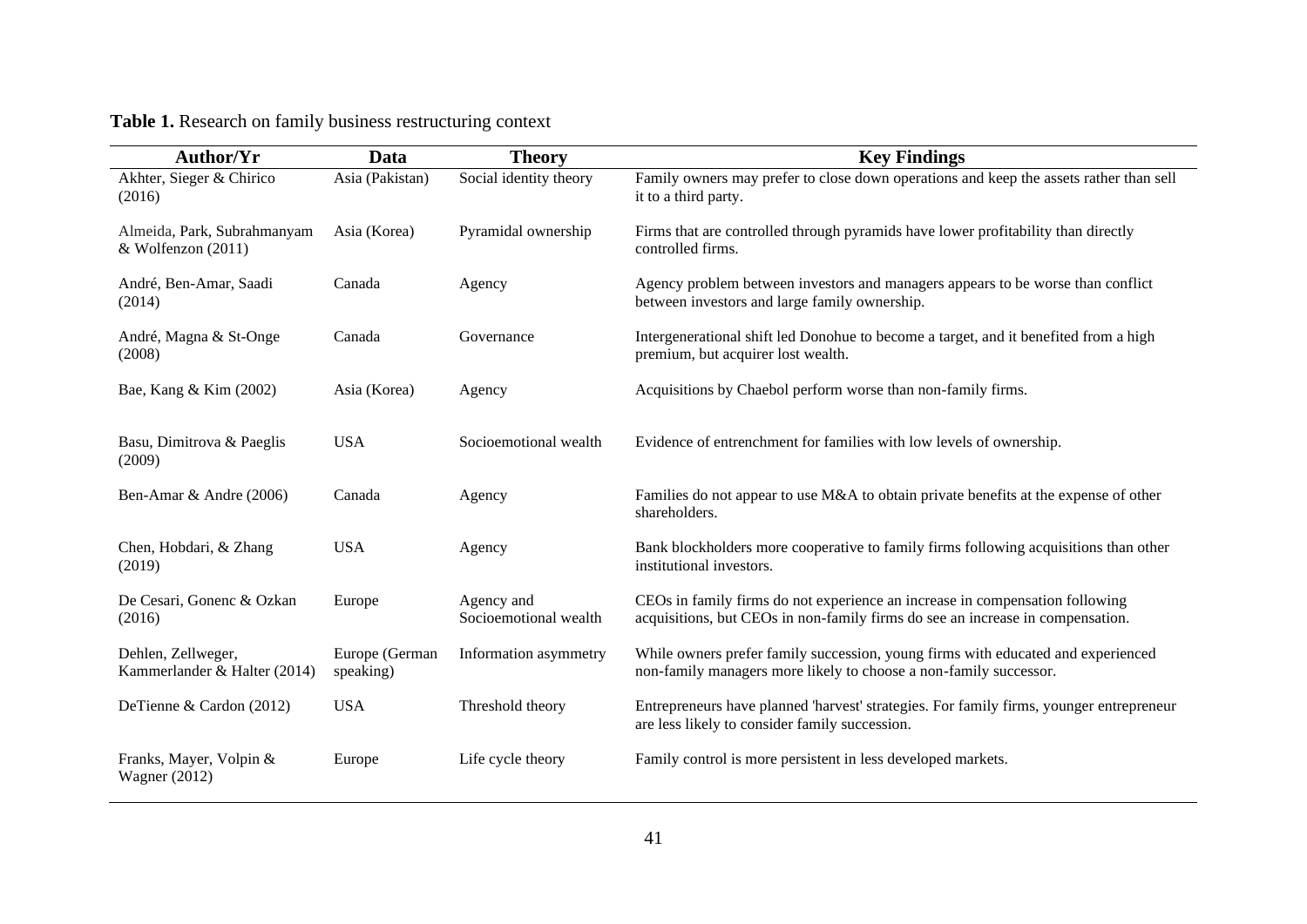| Geppert, Dörrenbächer,<br>Gammelgaard & Taplin (2013) | global              | Institutional                       | Family firms have greater control in coordinated economies compared to liberal<br>economies (UK and US).                                                               |
|-------------------------------------------------------|---------------------|-------------------------------------|------------------------------------------------------------------------------------------------------------------------------------------------------------------------|
| Gomez-Mejia, Patel &<br>Zellweger (2018)              | <b>USA</b>          | Socioemotional wealth               | Family firms are less likely to make acquisitions, and when they make acquisitions<br>prefer related deals.                                                            |
| Goossens, Manigart &<br>Meuleman (2008)               | Europe<br>(Belgium) | Agency                              | Buyouts help family firms exist a business, but do not impact growth.                                                                                                  |
| Granata & Chirico (2010)                              | Europe              | Agency                              | Family targets (on average) recieve lower premiums than non-family targets.                                                                                            |
| Grundström, Öberg $\&$<br>Rönnbäck (2012)             | Europe (Sweden)     | Governance                          | Non-family successors focus on growth and innovation, and family successors focus on<br>diversification.                                                               |
| Huang, Chan, Huang & Wu<br>(2014)                     | Asia (Taiwan)       | Agency                              | Taiwanese acquisitions perform worse compared to the US. However, these effects are<br>mitigated with shareholder concentration and better board structures.           |
| Hussinger & Issah (2019)                              | <b>USA</b>          | Socioemotional wealth               | Family firms are more likely to do related acquisitions, and experience long term gains<br>from acquisitions.                                                          |
| Jaskiewicz, Lutz & Godwin<br>(2016)                   | <b>USA</b>          | Socioemotional wealth               | Case study describing owner of the company who, at the time of retirement, compares<br>internal vs. external succession.                                               |
| Karaevli & Yortoglu (2018)                            | Europe (Turkey)     | Agency and<br>Socioemotional wealth | Family size determines the number of affiliated firms and the group scope. This effect is<br>triggered more by sons than by daughters.                                 |
| Kavadis & Castaner (2015)                             | Europe (French)     | Socioemotional wealth               | Domestic family ownership is related to restructuring, and the effect is stronger if there<br>is an Anglo-American institutional investor and the performance is poor. |
| Klasa (2007)                                          | <b>USA</b>          | Governance                          | The likelihood an entire firm is sold increases with firm age and if the chairman is a<br>first-generation family member.                                              |
| Nguyen, Rahman & Zhao<br>(2013)                       | Asia (Australia)    | Agency                              | Family blockholders have a greater readiness to restructure assets and lower inclination<br>to hold on to existing assets.                                             |
| Palmer & Barber (2001)                                | <b>USA</b>          | <b>Institutional and Agency</b>     | Corporate elites use acquisitions to improve their wealth and status.                                                                                                  |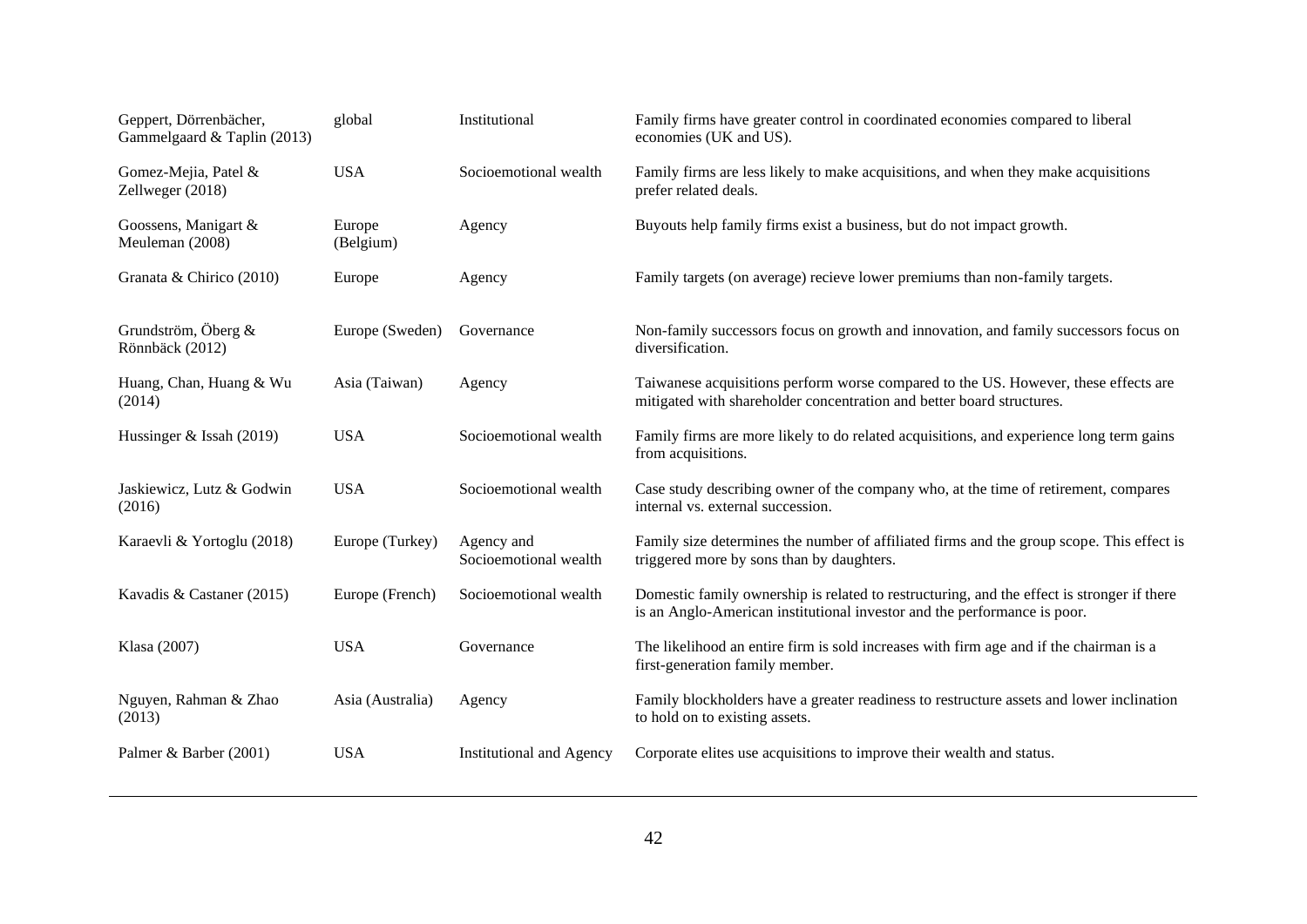| Park (2015)                                                         | Middle East         | Grounded theory                            | The use of power emerges as subtle and inspirational rather than blatantly controlling<br>role in family firms.                                                                                         |
|---------------------------------------------------------------------|---------------------|--------------------------------------------|---------------------------------------------------------------------------------------------------------------------------------------------------------------------------------------------------------|
| Pazzaglia, Megoli & Sapienza<br>(2013)                              | Europe (Italy)      | Socioemotional wealth                      | Acquired firms benefit from a non-family CEO, while non-acquired firms benefit from a<br>family CEO.                                                                                                    |
| Praet (2013)                                                        | Europe<br>(Belgium) | Agency                                     | Consistent with entrenchment divestiture likelihood is significantly lower when family<br>members exert influence through the board of directors.                                                       |
| Requejo, Reyes-Reina,<br>Sanchez-Bueno & Suarez-<br>Gonzalez (2018) | Europe              | Socioemotional wealth<br>and Institutional | Family firms perform fewer acquisitions due to socioemotional wealth preservation.<br>However, the greater the shareholder protection, the higher the likelihood that family<br>firms use acquisitions. |
| Sara, Ram & Yoram (2015)                                            | Middle East         | N/A                                        | Kibbutz with an external partner (Acquirer) perform worse than without an external<br>partner.                                                                                                          |
| Schierstedt, Henn & Lutz<br>(2020)                                  | Europe:<br>Germany  | Socioemotional wealth                      | Family ownership positively impacts the likelihood of diversified acquisitions, but this<br>effect is lower for firms with high family involvement in the management team.                              |
| Shim & Okamuro (2011)                                               | Asia (Japan)        | Agency                                     | Non-family firms are significantly more acquisitive than family firms.                                                                                                                                  |
| Song & Rath (2010)                                                  | Asia: Malaysia      | Agency                                     | Agency problems associated with takeovers are reduced through ownership<br>concentration and family holdings.                                                                                           |
| Steen & Welch (2006)                                                | Asia                | Socioemotional wealth                      | Acquisitions do not necessarily mean the end of the family's involvement in,<br>management of, and influence on the continuing business.                                                                |
| Strike, Berrone, Sapp &<br>Congiu (2015)                            | <b>USA</b>          | Socioemotional wealth                      | CEO tenure reducing strategic investment is less pronounced in family firms.                                                                                                                            |
| Wiklund, Nordqvist,<br>Hellerstedt & Bird (2013)                    | Europe (Sweden)     | Embeddedness<br>perspective                | An inverse U-shaped relationship between ownership dispersion and probability of<br>internal ownership transfers.                                                                                       |
| Worek, De Massis,<br>Wright & Veider (2018)                         | Europe              | Socioemotional wealth                      | Family firms disclose more goals related to stakeholders and market competitiveness<br>than nonfamily firms, and it may relate to greater control and desire to maintain it.                            |
| Yeo (2012)                                                          | Global              | Agency theory                              | Institutional investors shape acquisition strategies.                                                                                                                                                   |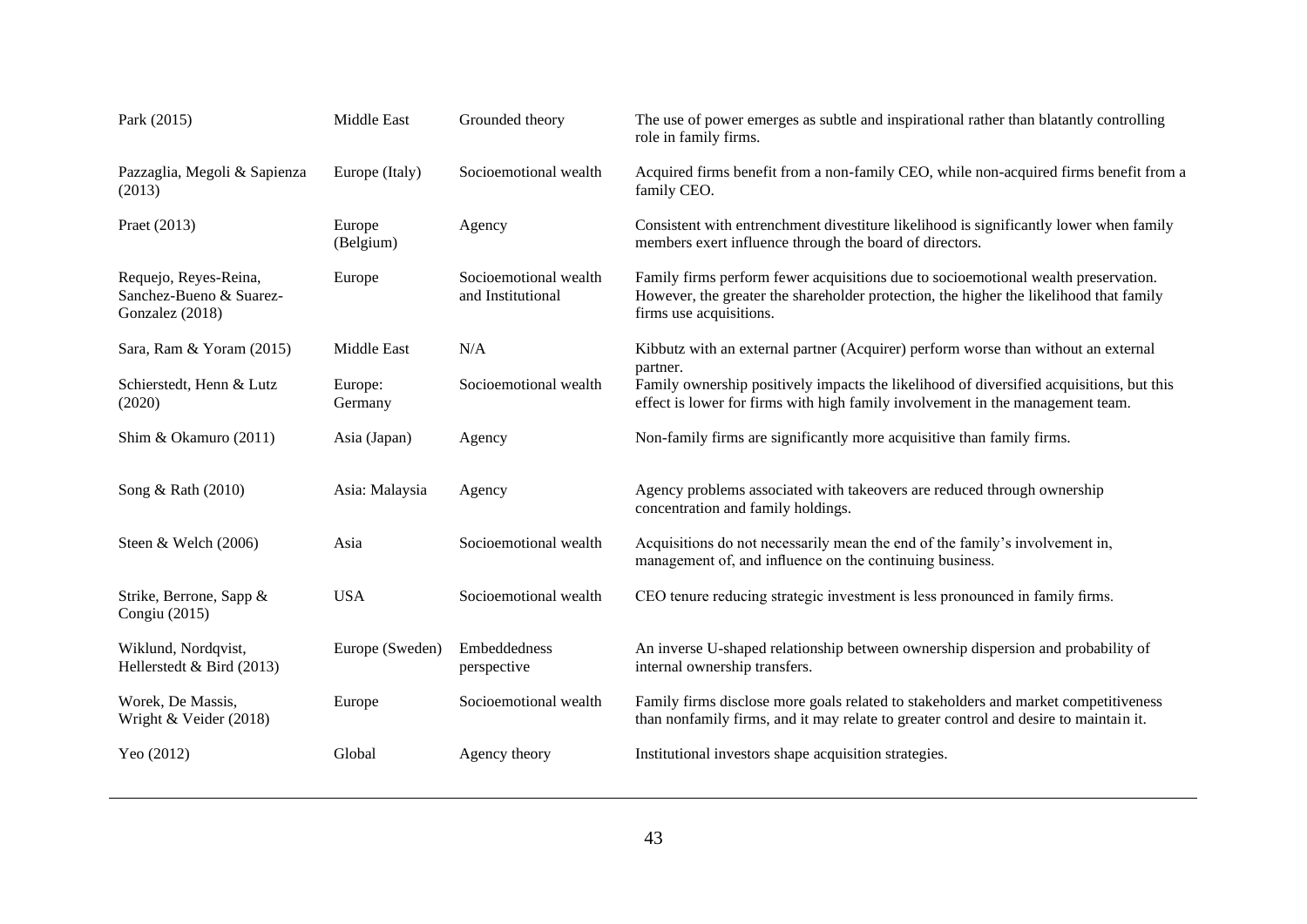# **Table 2.** Research on family business restructuring process

| Author/Yr                                                        | Data            | <b>Theory</b>          | <b>Key Findings</b>                                                                                                                                                           |
|------------------------------------------------------------------|-----------------|------------------------|-------------------------------------------------------------------------------------------------------------------------------------------------------------------------------|
| Ahlers, Hack, Kellermanns (2014)                                 |                 | Real options           | Family perception of price is higher due to emotional value, leading to higher prices<br>that only work if the family firm was mismanaged.                                    |
| Ahlers, Hack, Madison, Wright,<br>Kellermanns (2017)             | Europe          | Commitment theory      | Buyout of family firm involves 'courtship' to consider relational factors that go<br>beyond financial considerations.                                                         |
| Bjursell (2011)                                                  | Europe (Nordic) | Organizational culture | Family and business value systems intertwine in an emerging organizational<br>culture.                                                                                        |
| Bouzgarrou (2014)                                                | Europe (French) | Pecking order          | When family ownership is high, firm more likely to use debt (than equity) to<br>finance acquisitions to preserves socioemotional wealth.                                      |
| Campbell & Jerzemowska (2017)                                    | Europe (Poland) | Socioemotional wealth  | Following the takeover, the family in concert with allies took back control of the<br>merged firm confirming importance of socioemotional wealth.                             |
| Chen, Huang & Chen $(2009)$                                      | Asia            | Agency                 | Family/state-controlled firms have greater focus on maintaining control (over<br>financing concerns) in acquisitions.                                                         |
| Chirico, Gómez-Mejia, Hellerstedt,<br>Withers & Nordqvist (2020) | Europe (Sweden) | Socioemotional wealth  | Family-controlled firms are less likely than non-family-controlled firms to exit and<br>tend to endure increased financial distress to avoid losses to socioemotional wealth. |
| Croce & Martí (2016)                                             | Europe          | Socioemotional wealth  | Family firms reluctant to use private equity due to socioemotional wealth.                                                                                                    |
| Defrancq, Huyghebaert & Luypaert<br>(2016)                       | Europe          | Governance             | Family owned firms are less likely to acquire unrelated targets than founder-<br>controlled firms or non-family firms.                                                        |
| Haider, Li, Wang, & Wu (2020)                                    | <b>USA</b>      | Socioemotional wealth  | Family and non-family acquirers do not vary significantly in valuation of targets,<br>but family firms are more likely to use cash payment.                                   |
| Hirigoyen & Basly (2019)                                         | Europe (France) | Socioemotional wealth  | The lack of motivated or qualified family members able to take over the business is<br>the main reason for a sale.                                                            |
| Howorth, Wright, Westhead &<br>Allcock (2016)                    | Europe (UK)     | Agency                 | Professionalization is not a linear process, but changes have some common themes.                                                                                             |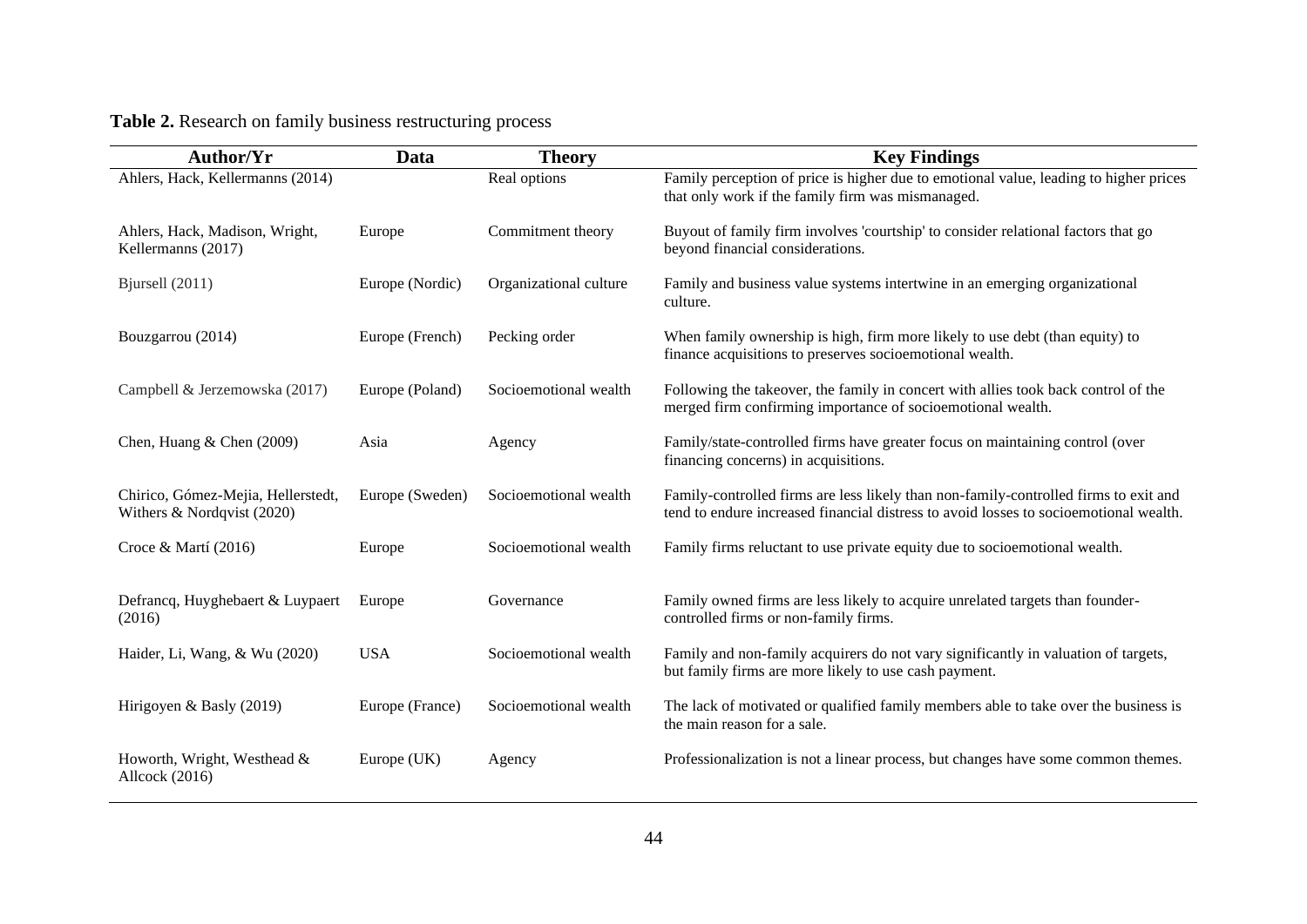| Howorth, Westhead & Wright<br>(2004)                        | Europe (UK)                 | Agency                                 | Information asymmetries allow a more informed party to make better negotiations<br>regarding the price and structure of the deal.                                                              |
|-------------------------------------------------------------|-----------------------------|----------------------------------------|------------------------------------------------------------------------------------------------------------------------------------------------------------------------------------------------|
| Labaki & Hirigoyen (2020)                                   | Europe (France,<br>Germany) | Agency                                 | Family business owners seek the optimal<br>arbitrage between financial and emotional value creation in their divestment option<br>reasoning.                                                   |
| Leitterstorf & Wachter (2016)                               | Europe<br>(Germany)         | Behavioral agency model                | Family firm acquirers pay lower premiums whether there is a family or non-family<br>CEO.                                                                                                       |
| Meier & Schier (2014)                                       | Europe                      | <b>Cognitive Biases</b>                | Failed acquisitions result from managerial errors.                                                                                                                                             |
| Michel, Ahlers, Hack &<br>Kellermanns (2020)                | Europe                      | Socioemotional wealth                  | Private equity bargaining power differs family firms due to greater complexity.                                                                                                                |
| Mickelson & Worley (2003)                                   | <b>USA</b>                  | Grounded theory                        | Family members will accept lower price if they can maintain an active role in the<br>firm.                                                                                                     |
| Niedermeyer, Jaskiewicz & Klein<br>(2010)                   | N/A                         | Utility theory                         | Selling a company can result in new venture opportunities.                                                                                                                                     |
| Scholes, Wright,<br>Westhead, Burrows, & Bruining<br>(2007) | Europe                      | Agency                                 | Smoother ownership transitions,<br>as reflected in low information asymmetries between vendors and purchasers, were<br>more likely when the family owners were the original business founders. |
| Sraer & Thesmar (2007)                                      | Europe (French)             | Socioemotional wealth                  | Outside CEOs in family firms making a more parsimonious use of capital, but they<br>initiate more profitable acquisitions.                                                                     |
| Teti, Dallocchio & Currao (2020)                            | Europe (Italy)              | Signaling and<br>Information asymmetry | Family businesses are more likely to pay for acquisitions using cash to avoid<br>diluting ownership.                                                                                           |
| Thraya & Hamza (2019)                                       | Europe (French)             | Agency                                 | Multiple large shareholders lower the probability of overpaying for an acquisition.                                                                                                            |
| Vaara (2003)                                                | Europe (Finland)            | Sensemaking                            | Slow integration results from multiple issues including ambiguity, cultural<br>confusion, and organizational politics.                                                                         |
| Li, Gao & Sun (2015)                                        | Asia (China)                | Learning                               | Managers generally learn from the market, but family involvement decreases<br>learning effects.                                                                                                |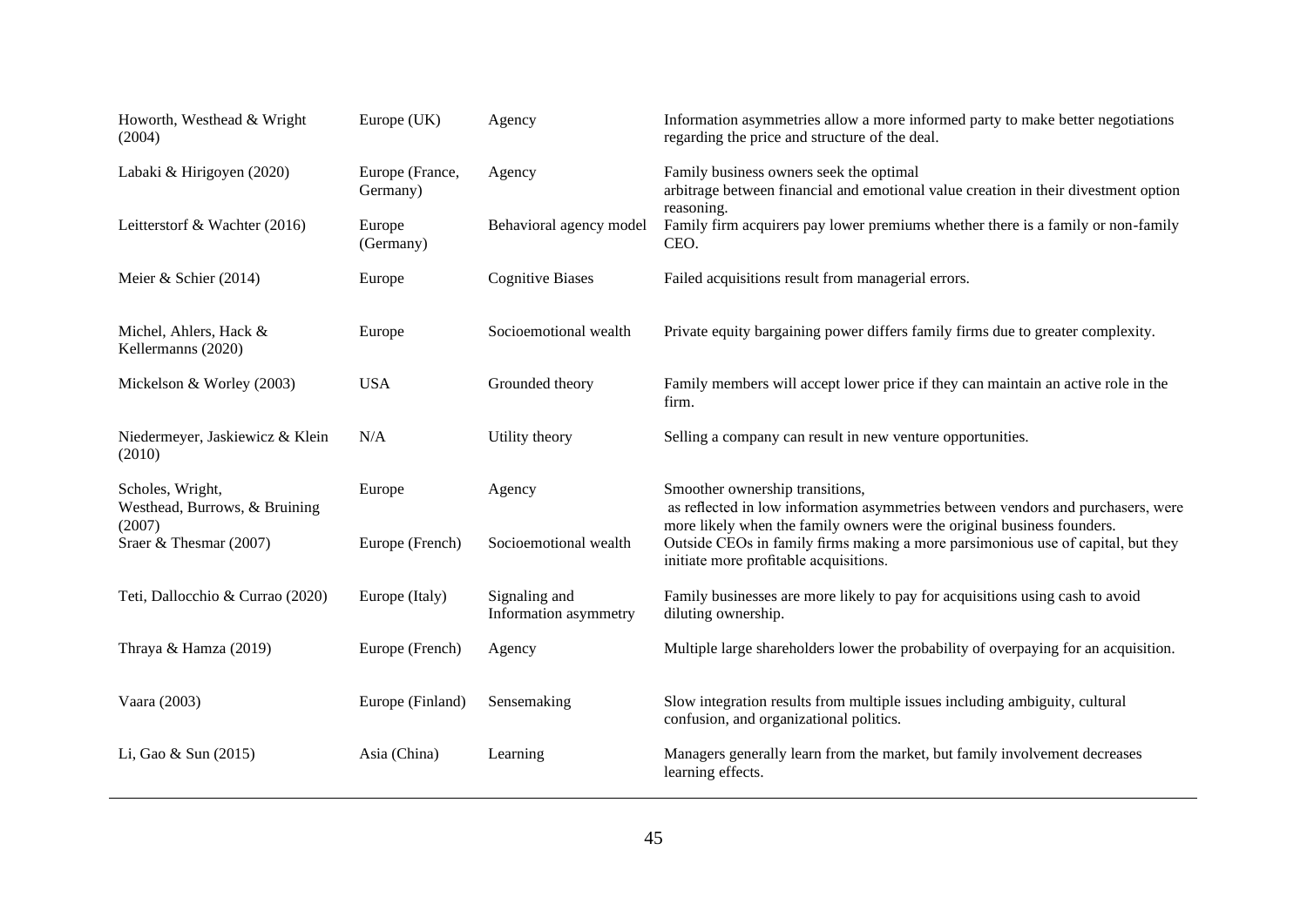| Wiklund $&$ Sherperd (2009)                       | Europe (Sweden)              | Resource based view | A small firm's devotion to conducting resource combination activities positively<br>moderates the effect of acquisitions.                     |
|---------------------------------------------------|------------------------------|---------------------|-----------------------------------------------------------------------------------------------------------------------------------------------|
| Zellweger, Kellermanns, Chrisman<br>& Chua (2012) | Europe (German)<br>speaking) | Prospect theory     | Intention for transgenerational control has a consistently positive impact on the<br>perceived acceptable selling price.                      |
| Zellweger, Richards,<br>Sieger & Patel $(2016)$   | global                       | Institutional       | Familial cohesion increases discount expectations, while successors' fear of failure<br>and family equity stake reduce discount expectations. |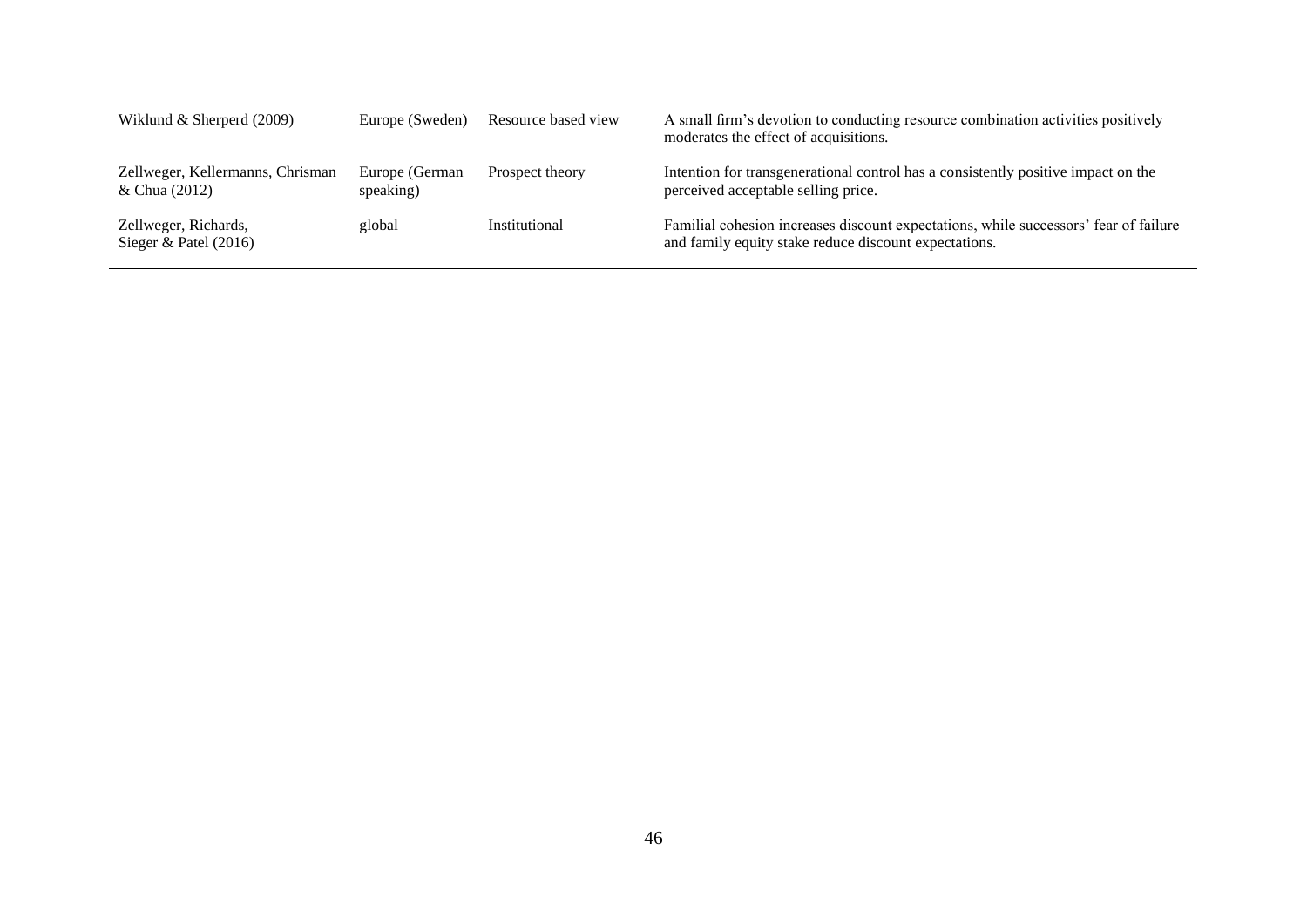# **Table 3.** Research on family business restructuring content

| Author/Yr                                     | Data               | <b>Theory</b>               | <b>Key Findings</b>                                                                                                                                                              |
|-----------------------------------------------|--------------------|-----------------------------|----------------------------------------------------------------------------------------------------------------------------------------------------------------------------------|
| Achtenhagen, Brunninge &<br>Melin (2017)      | Europe<br>(Sweden) | Growth                      | Firms combine organic and acquisitive growth, and acquisitions can help overcome growth<br>constraints. Owner controlled firms have greater manager involvement in acquisitions. |
| Bettinazzi, Miller Amore &<br>Corbetta (2020) | Europe (Italy)     | Similarity                  | Similarity in family involvement leads to statistically significant increase in family firms joining<br>through acquisition.                                                     |
| Caprio, Croci & Del Giudice<br>(2011)         | Europe             | Agency and<br>Institutional | Family firms are less likely to make acquisitions, and family firms are less likely to be acquisition<br>targets.                                                                |
| Chung & Luo (2008)                            | Asia<br>(Taiwan)   | Agency and<br>Institutional | Family controlled business groups are less likely to divest unrelated assets and make unrelated<br>acquisitions.                                                                 |
| Feldman, Amit & Villalonga<br>(2016)          | <b>USA</b>         | Agency                      | Family firms are less likely than non-family firms to make divestments.                                                                                                          |
| Kim, Hoskisson & Zyung<br>(2019)              | Asia (Korea)       | Socioemotional<br>wealth    | Family CEOs are less likely to divest.                                                                                                                                           |
| Miller, Breton-Miller &<br>Lester $(2010)$    | <b>USA</b>         | Agency                      | Family ownership results in fewer acquisitions, but the likelihood to diversify increases with<br>greater family ownership.                                                      |
| Patel & King $(2015)$                         | <b>USA</b>         | Socioemotional<br>wealth    | Medium sized family firms are more likely to acquire to reduce the likelihood they will become a<br>target.                                                                      |
| Peruffo, Marchegiani &<br>Vicentini (2018)    | Europe             | Organizational<br>learning  | Family and non-family firms are equally likely to divest, but divesture likelihood increases with<br>experience.                                                                 |
| Sharma & Manikutty (2005)                     |                    | Socioemotional<br>wealth    | Family business leaders face resistance when making strategic divestment decisions in their firms.                                                                               |
| Wang, Ma, Song &<br>Liu (2016)                | Asia (China)       | Agency                      | Family firms are more likely to transform their core business, using acquisitions.                                                                                               |
| Zhou, Li & Svejnar $(2011)$                   | Asia<br>(Thailand) | Agency                      | During crisis, family firms do not differ from other firms in divesting activity.                                                                                                |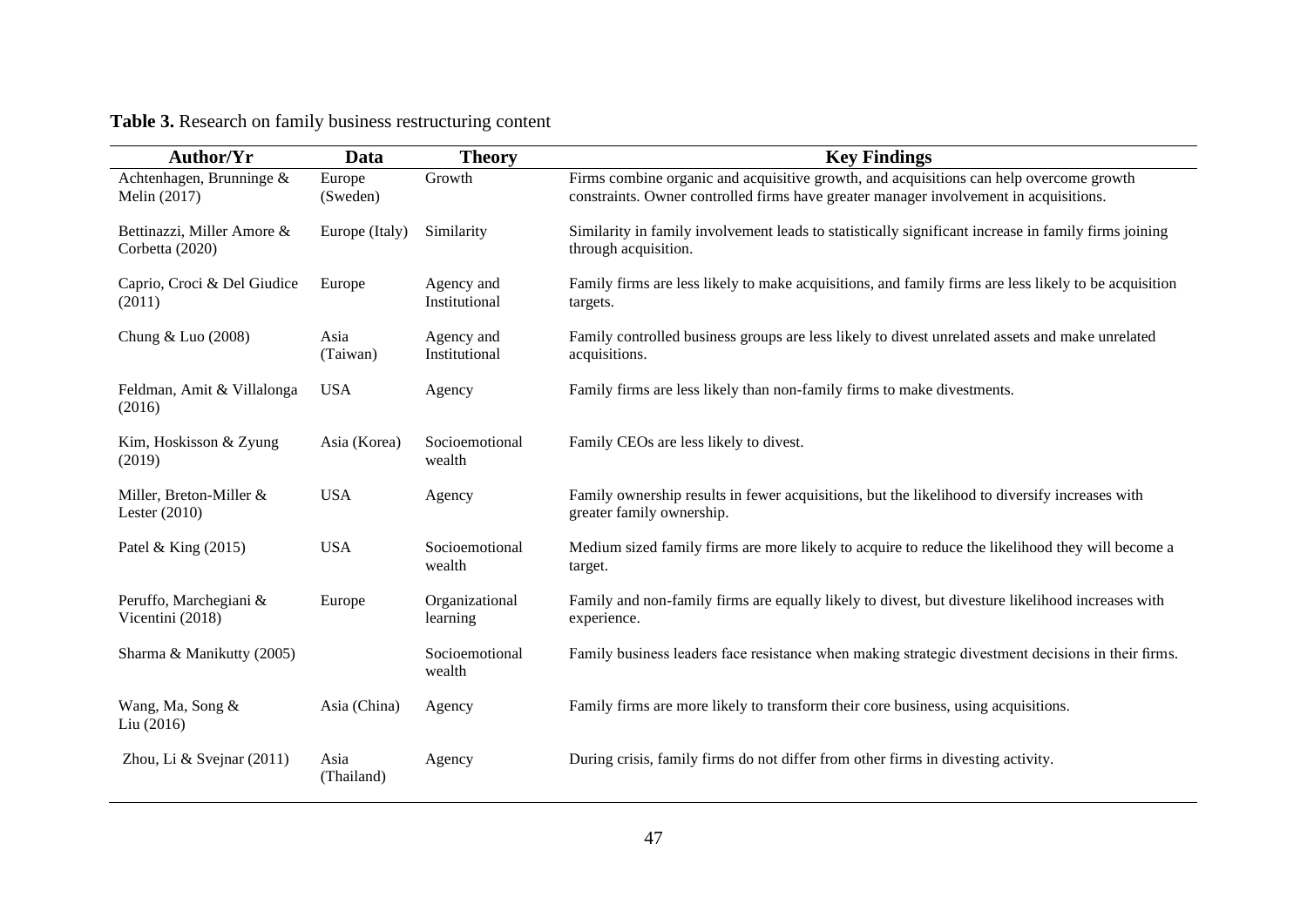| Author/Yr                                               | <b>Data</b>                        | <b>Theory</b>                    | <b>Key Findings</b>                                                                                                                                                                                                                       |
|---------------------------------------------------------|------------------------------------|----------------------------------|-------------------------------------------------------------------------------------------------------------------------------------------------------------------------------------------------------------------------------------------|
| Adhikari & Sutton (2016)                                | <b>USA</b>                         | Agency                           | Performance of family firms is significantly better than non-family firms following merger.                                                                                                                                               |
| Bauguess & Stegemoller<br>(2002)                        | <b>USA</b>                         | Agency                           | Family firms destroy value when they acquire.                                                                                                                                                                                             |
| Bouzgarrou & Navatte (2013)                             | Europe<br>(French)                 | Agency                           | Acquisitions by family-controlled firms outperform non-family firms.                                                                                                                                                                      |
| Craninckx & Huyghebaert<br>(2015)                       | Europe                             | Agency                           | Family-controlled firm acquisitions result in larger value creation, but advantage disappears for<br>diversifying acquisitions. Family owners do not limit managerial overconfidence in acquisitions, but<br>institutional ownership can. |
| Feito-Ruiz & Menéndez-<br>Requejo (2010)                | Europe                             | Agency                           | Family ownership has a positive and significant impact on acquiring firm performance.                                                                                                                                                     |
| Feldman, Amit & Villalonga<br>(2019)                    | <b>USA</b>                         | Agency                           | Acquirer returns highest when family firms buy nonfamily firm divestments.                                                                                                                                                                |
| Gao, Huang & Yang (2019)                                | Asia (China)                       | Agency                           | Family firms with political connections making M&A perform better than non-family firms with<br>political connections.                                                                                                                    |
| Gleason, Pennathur &<br>Wiggenhorn (2014)               | <b>USA</b>                         | Agency                           | Firms acquiring family targets experience negative long run performance.                                                                                                                                                                  |
| Gonenc, Hermes & van<br>Sinderen (2013)                 | Europe                             | Information<br>asymmetry         | Acquisitions of family-controlled firms have lower performance than acquisitions of non-family firms.                                                                                                                                     |
| Leepsa & Mishra (2013)                                  | Asia (India)                       | Economic value                   | Family firm acquisitions do not result in additional wealth creation.                                                                                                                                                                     |
| Shim & Okamuro (2011)                                   |                                    |                                  |                                                                                                                                                                                                                                           |
| Wennberg, Wiklund,<br>Hellerstedt & Nordqvist<br>(2011) | Asia (Japan)<br>Europe<br>(Sweden) | Agency<br>Resource<br>complement | Family firms also experience lower operating performance around an acquisition.<br>Firms transferred to external owners would outperform firms transferred within the family.                                                             |
| Wong, Chang & Chen (2010)                               | Asia<br>(Taiwan)                   | Agency                           | Family control is significantly and negatively associated with the abnormal stock returns of corporate<br>venturing announcements.                                                                                                        |

# **Table 4.** Research on family business restructuring outcomes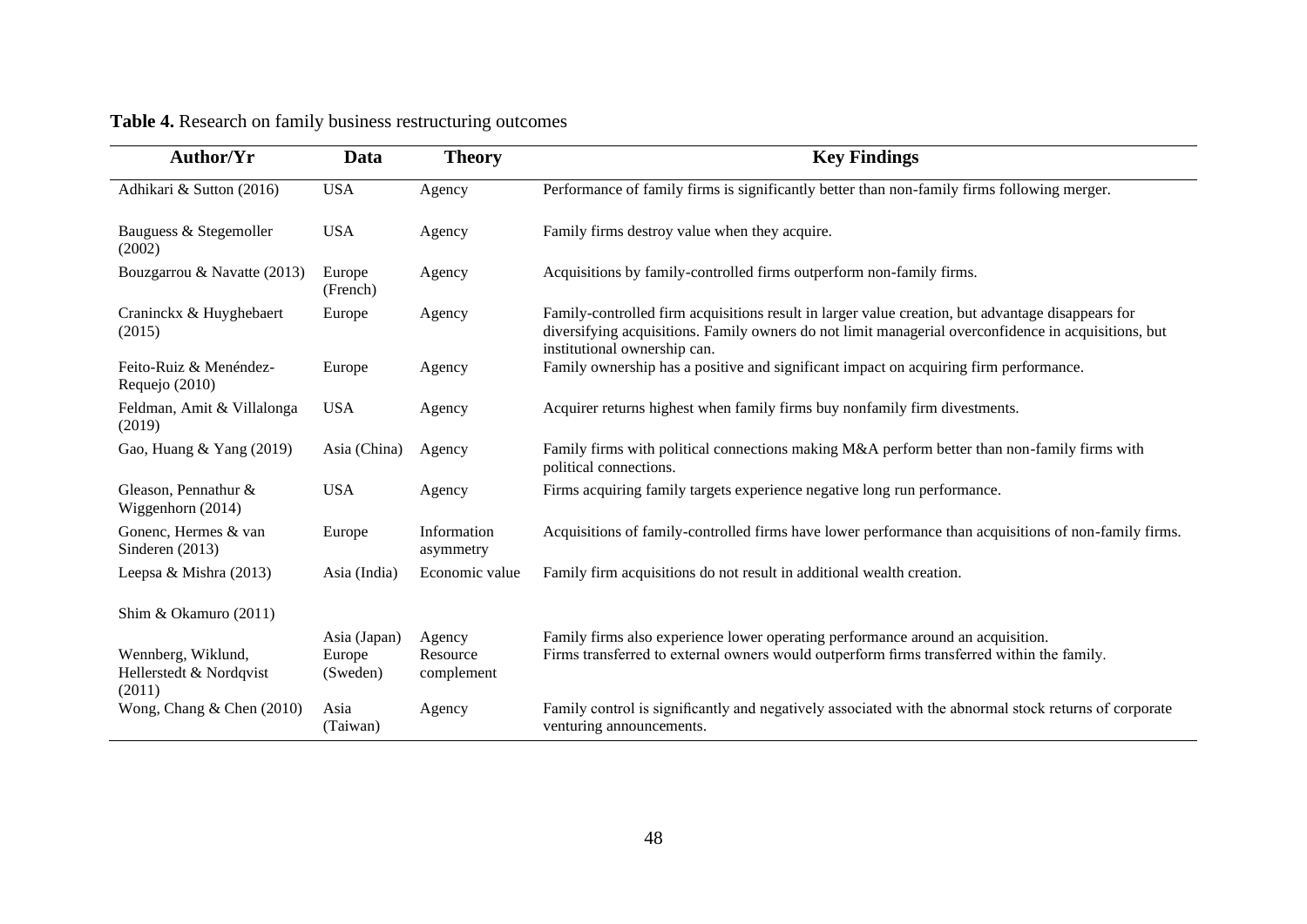| <b>Dimensions</b> | <b>Research Questions</b>                                                                                                                                                                                                                                                                                                                                                                                                                                                                                                                                                                                                                                                                                                                                                                                                                                                                                 |
|-------------------|-----------------------------------------------------------------------------------------------------------------------------------------------------------------------------------------------------------------------------------------------------------------------------------------------------------------------------------------------------------------------------------------------------------------------------------------------------------------------------------------------------------------------------------------------------------------------------------------------------------------------------------------------------------------------------------------------------------------------------------------------------------------------------------------------------------------------------------------------------------------------------------------------------------|
| Context-Process   | How does prior business restructuring activity of family firms (i.e., acquirer or target) influence subsequent restructuring<br>decisions?<br>What are the associated issues associated with the stages of family business restructuring, and do they differ from non-family<br>firms?<br>Does the role of emotions during the stages of business restructuring vary for family and non-family firms?<br>$\blacksquare$<br>How does a firm's evolving external environment influence business restructuring, and does it vary for family and non-family<br>firms?<br>How is family business restructuring affected by co-evolving organization (e.g., innovation) or family events (e.g., divorce)?<br>$\blacksquare$<br>Are there differences between how intra-family and external succession processes unfold in family firms?<br>Do restructuring decisions vary between early and later generations? |
| Context-Content   | What differences exist when family firms are acquirers or targets?<br>What influences the frequency of business restructuring in family and non-family firms?<br>What conditions are conducive to family and non-family firms developing business restructuring capabilities, and does it vary<br>for acquisitions, divestment and buyouts?<br>Do family firms tend to restructure less than non-family firms, and do differences in frequency exist across restructuring<br>options?<br>What are the decision criteria that family and non-family firms use in selecting different business restructuring options?<br>What differences in the motives of family and non-family firms can help to explain selection of different business restructuring<br>options (i.e., acquisitions and divestment)?                                                                                                   |
| Content-Process   | How do firm conditions (i.e., current performance) influence restructuring decisions and implementation, and does that vary for<br>acquisitions and divestments, or family and non-family firms?<br>How do family and non-family firms differ in the planning and implementation of business restructuring (i.e., acquisitions and<br>divestment), and what can explain observed differences?<br>Are capabilities for business restructuring easier to develop at different stages (selection, completion, implementation)?                                                                                                                                                                                                                                                                                                                                                                               |
| Content-Outcome   | Do performance differences exist for different business restructuring strategies (i.e., acquisition and divestment), and for family<br>and non-family firms?<br>Do acquisitions and divestment complement one another or are they more independent considerations for business restructuring<br>to improve firm performance?<br>In distinguishing between acquisitions and buyouts involving family firms, do buyouts imply more non-financial business<br>restructuring considerations and acquisitions more financial considerations?                                                                                                                                                                                                                                                                                                                                                                   |
|                   |                                                                                                                                                                                                                                                                                                                                                                                                                                                                                                                                                                                                                                                                                                                                                                                                                                                                                                           |
| Context-Outcome   | What begins to explain differences in family and non-family firm business restructuring performance?                                                                                                                                                                                                                                                                                                                                                                                                                                                                                                                                                                                                                                                                                                                                                                                                      |

**Table 5.** Research questions from considering the intersection of context, process, content, and outcome dimensions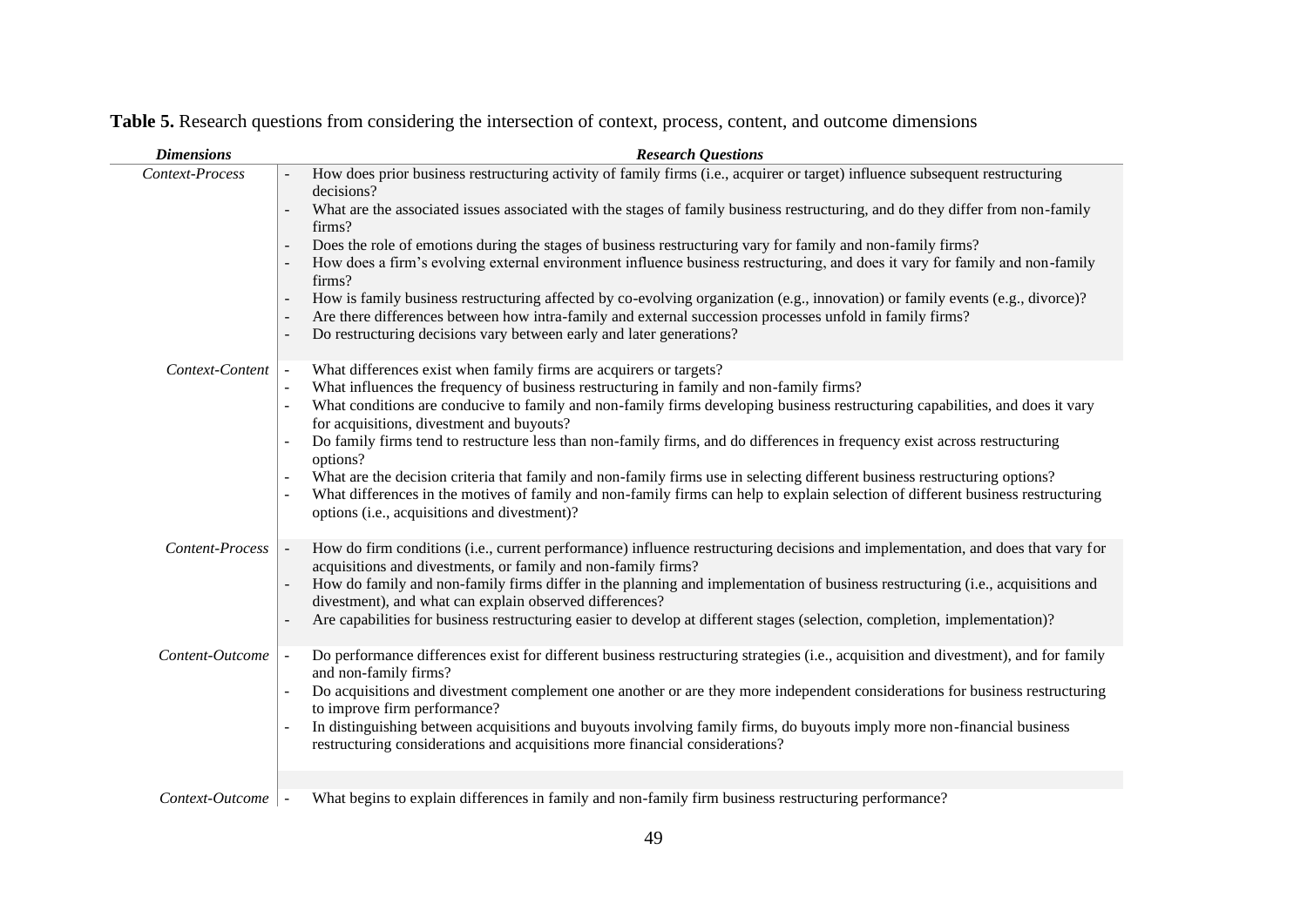- Do family and non-family firm motives map to different business restructuring outcomes (i.e., acquisitions and divestment)?
- What family characteristics are conducive to superior family business restructuring outcomes?
- Do differences in time orientation between family and non-family firms impact firm survival?
- Do differences in the institutional context impact the survival of family firms?
- How do family firm values shape the outcomes of business restructuring?

- *Process-Outcome*  $\vert$  How does the execution of family and non-family firm business restructuring at different stages influence outcomes?
	- What trade-offs exist between planning and implementation in determining family business restructuring outcomes?
	- How do prior family business restructuring activities influence subsequent family business restructuring performance?
	- How do financial and non-financial goals interact to influence business restructuring decisions and performance, and does this differ for family and non-family firms?
	- How do different motivations for different family business restructuring relate to subsequent outcomes?